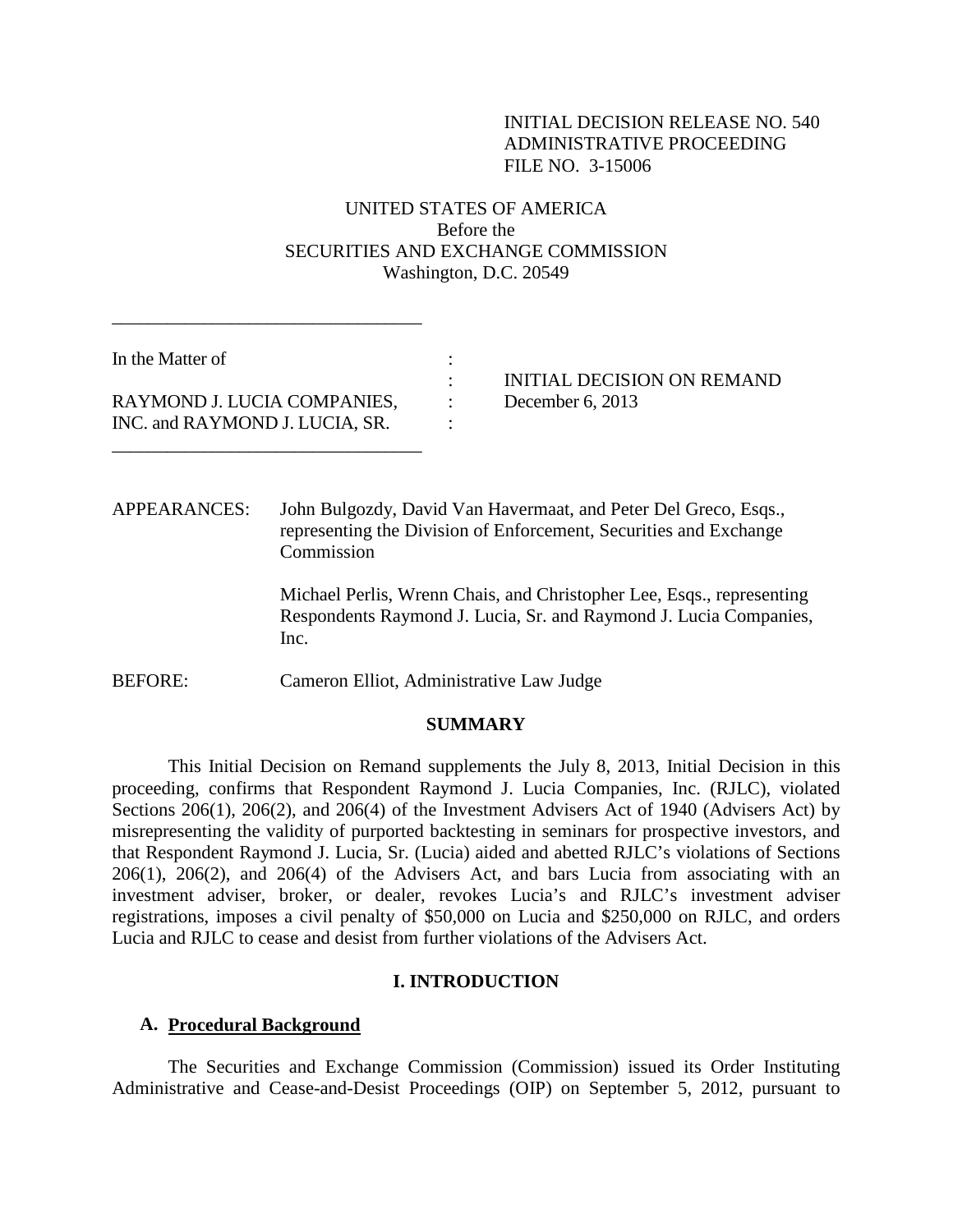Section 15(b) of the Securities Exchange Act of 1934 (Exchange Act), Sections 203(e), 203(f), and 203(k) of the Advisers Act, and Section 9(b) of the Investment Company Act of 1940 (Investment Company Act). Lucia and RJLC filed their Answers on September 19, 2012.<sup>1</sup>

The parties filed their prehearing briefs by November 5, 2012. A hearing was held on November 8-9, 13-14, 19-21, 2012, and December 17-18, 2012, at the Commission's headquarters in Washington, D.C. The admitted exhibits are listed in the Record Index issued by the Secretary of the Commission on April 19, 2013. <sup>2</sup> The Division of Enforcement (Division) and Lucia thereafter filed post-hearing briefs and post-hearing reply briefs.<sup>3</sup>

On July 8, 2013, I issued an Initial Decision finding that RJLC violated, and Lucia aided and abetted RJLC's violations of, Sections 206(1), 206(2), and 206(4) of the Advisers Act by fraudulent misrepresentations concerning an investment strategy involving Real Estate Investment Trust (REIT) securities. The Commission had alleged three other misrepresentations in the OIP, namely, the use of a misleading inflation rate, failure to deduct fees or disclose that the backtests were not net of fees, and failure to reallocate assets in accordance with the strategy presented, without disclosing that failure. I found in the July 8, 2013, Initial Decision that these additional misrepresentations, even if true, would not have resulted in different sanctions than those imposed for misrepresentations regarding REITs. Accordingly, I declined to analyze the three other misrepresentations alleged in the OIP.

On July 18, 2013, RJLC and Lucia filed a Motion to Correct Manifest Errors of Fact, pursuant to Rule 111(h) of the Commission's Rules of Practice. See 17 C.F.R. § 201.111(h). On August 7, 2013, I issued an Order on Motion to Correct Manifest Errors of Fact which updated the Initial Decision to correct certain errors. Those corrections are reflected herein.

On August 8, 2013, the Commission, on its own initiative, remanded the case for findings as to the three additional alleged misrepresentations. Raymond J. Lucia Cos., (Aug. 8, 2013) (unpublished Order Remanding Case for Issuance of Initial Decision Pursuant to Rule of Practice

 $3$  Citations to the transcript of the hearing are noted as "Tr. \_\_\_.". Citations to Lucia's Answer are noted as "Lucia Answer \_\_\_," and to RJLC's Answer as "RJLC Answer \_\_\_." Citations to exhibits offered by the Division and Respondents are noted as "Div. Ex. \_\_\_." and "Resp. Ex. \_\_\_.", respectively. The Division's and Respondents' post-hearing briefs are noted as "Div. Br. ." and "Resp. Br. ...", respectively. The Division's and Respondents' post-hearing reply briefs are noted as "Div. Reply \_\_\_" and "Resp. Reply \_\_\_," respectively. The Division's and Respondents' pre-hearing briefs are noted as "Div. Pr. H Br. \_\_\_." and "Resp. Pr. H Br. \_\_\_.", respectively.

 $1$  Lucia and RJLC filed separate Answers, but they are substantively identical. Lucia and RJLC presented a unified defense and, where appropriate, are referred to collectively as Respondents.

 $2$  On April 12, 2013, counsel for Respondents offered a Submission of Recent Decision (Submission) to demonstrate the "realities and inherent difficulties in ascertaining the value of REIT shares." The Submission also offered an excerpt of the 2014 Budget of the Federal Government to support their arguments regarding inflation rates. I admitted the decision and excerpt as part of the official record.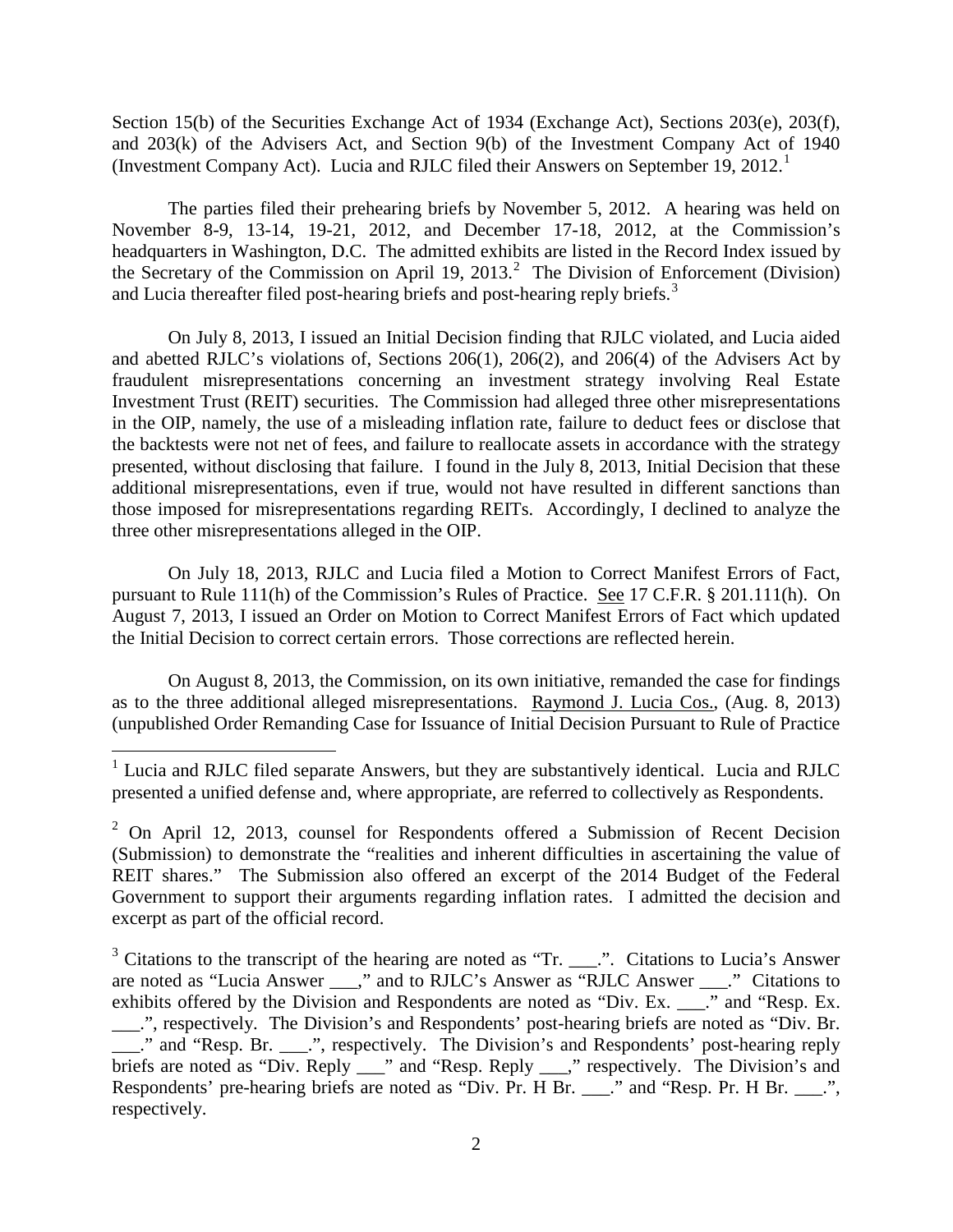360) (Remand Order). This Initial Decision on Remand updates the July 8, 2013, Initial Decision by making findings as to the remaining allegations. In accordance with the Remand Order, I have considered the specific facts and circumstances presented by the three additional alleged misrepresentations. The sanction determinations made in the July 8, 2013, Initial Decision remain appropriate, for the reasons explained infra.

### **B. Summary of Allegations**

The instant proceeding concerns alleged misrepresentations of backtested returns of fictional investment portfolios using Lucia and RJLC's proprietary Buckets of Money® (BOM) strategy. OIP, p. 2. The OIP alleges the misleading application of (i) historical inflation rates, (ii) investment adviser fee impact, (iii) returns on REITs, and (iv) reallocation of assets in fictional backtested portfolios utilizing the BOM strategy, in slideshow presentations offered by Lucia and books authored by Lucia, a registered investment adviser, and RJLC, a previously registered investment adviser, located in San Diego, California. OIP, p. 2. The OIP alleges that RJLC violated Sections 206(1), 206(2), and 206(4) of the Advisers Act and Rule  $206(4)$ -1(a)(5) thereunder; Lucia aided and abetted and caused RJLC's violations of Sections 206(1), 206(2), and 206(4) and Rule 206(4)-1(a)(5) thereunder by knowingly or recklessly misrepresenting the accuracy of the backtested investment portfolios to prospective investment clients; and RJLC violated Section 204 of the Advisers Act and Rule 204-2(a)(16) thereunder by failing to maintain proper books and records. OIP, pp. 9-10.

Lucia and RJLC deny most of the key allegations. Lucia Answer, pp. 3-7; RJLC Answer, pp. 3-7. Lucia and RJLC deny that the BOM slideshow presentations were misleading and deny that their backtests were misleading due to their use of a 3% inflation rate, their failure to consider investment adviser fees, their use of assumed REIT rates, and their failure to reallocate assets after a certain period. Lucia Answer, pp. 3-7; RJLC Answer, pp. 3-7.

# **II. FINDINGS OF FACT**

The findings and conclusions herein are based on the entire record. I applied preponderance of the evidence as the standard of proof. See Steadman v. SEC, 450 U.S. 91, 102 (1981). I have considered and rejected all arguments, proposed findings, and conclusions that are inconsistent with this Initial Decision on Remand.

# **A. Background**

1. Lucia

Lucia, at the time of the OIP, was a 61-year old registered investment adviser and the sole owner of RJLC. Lucia Answer, pp. 1-2.<sup>4</sup> Lucia began his financial management career in 1974

 <sup>4</sup> Lucia attended Palomar Junior College for a year and a half, beginning in 1967, Western Illinois University between 1968 and 1969, and San Diego State between 1969 and 1970. Tr. 1030. He received a bachelor's degree from United States International University in 1971. Tr.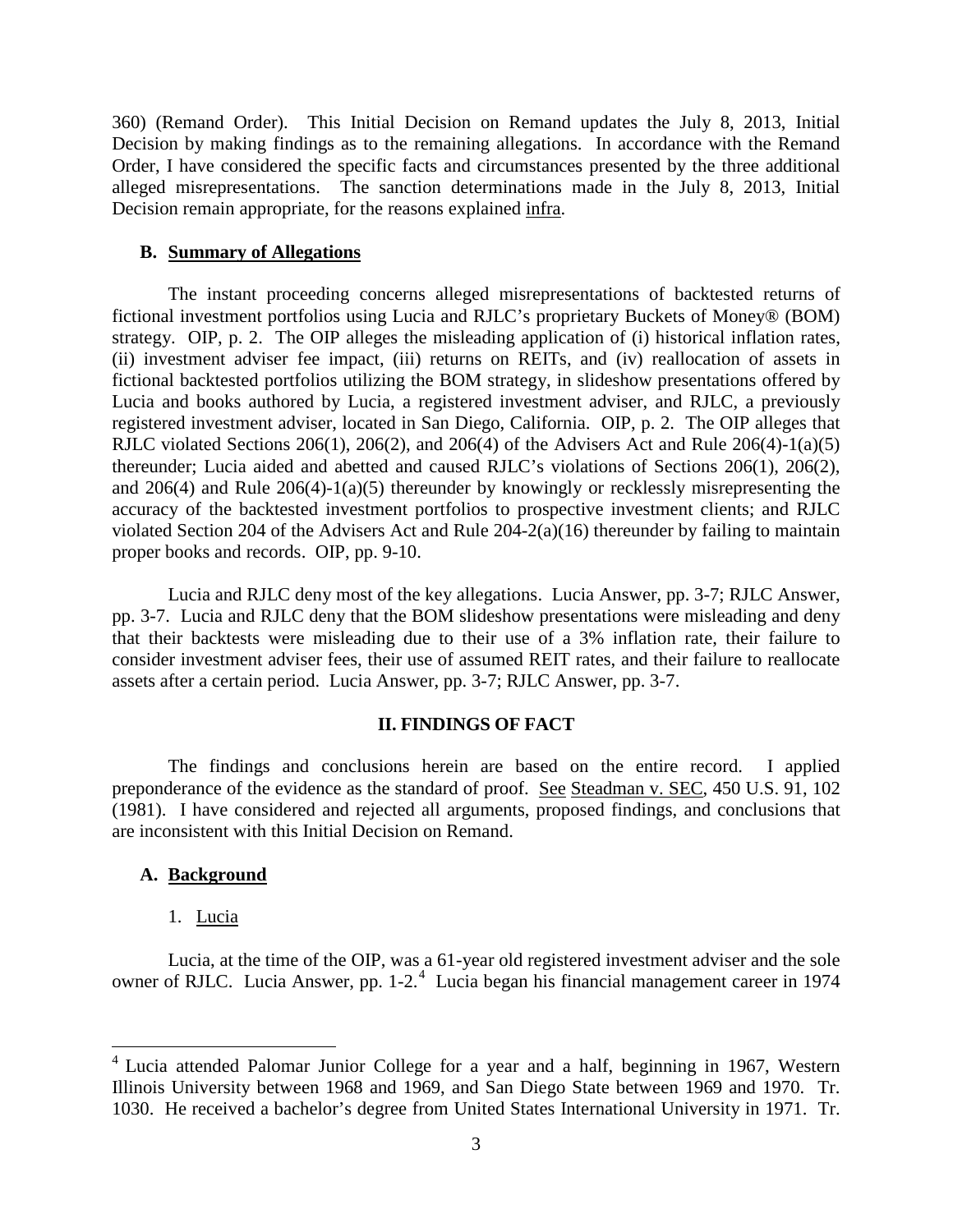as an insurance agent with Penn Mutual Insurance Company, which he left in 1991. Tr. 1031. Afterward, Lucia was self-employed for a few months before joining John Hancock as a general agent. Tr. 1033-34. Lucia left John Hancock in 1995 and joined Acacia Life Insurance Company. Tr. 1034. In 1996, Lucia registered with the Commission as an investment adviser, associated with RJLC, which registered as an investment adviser in 2002. RJLC Answer, p. 1; Div. Ex. 2, p. 5; Tr. 1035.

Lucia has hosted the *Ray Lucia Show* on the radio since 1990, and the show became nationally syndicated in 2000. Tr. 1025-26. In 2010, the BIZ Network began televising the *Ray Lucia Show*. Tr. 1025-26. Lucia has authored three books promoting the BOM strategy– Buckets of Money: How to Retire in Comfort and Safety (2004); Ready…Set…Retire! (2007); and The Buckets of Money Retirement Solution: The Ultimate Guide to Income for Life (2010). Lucia also used two websites, www.rjlwm.com and www.raylucia.com, for marketing, and posted some of his seminars on the latter. Tr. 624; Lucia Answer, p. 2.

Until June 2010, Lucia was the sole owner of RJLC. Lucia Answer, pp. 1-2. Lucia was also sole owner of a network of financial companies associated with RJLC. Id., p. 1-2; Tr. 516. In addition to being sole owner of RJLC, Lucia owned Lucia Financial, LLC (Lucia Financial), a registered broker-dealer for RJLC; owned RJL Enterprises, Inc., Lucia's media company; and partially owned LLK Insurance Services, LLC. Tr. 73, 516; Div. Ex. 2, p. 4. Lucia collected income from RJLC through Ray Sr. Sole Proprietor. Tr. 517.

## 2. RJLC

 $\overline{a}$ 

Lucia founded RJLC in 1994, and between 2006 and 2010, RJLC operated under the business name RJL Wealth Management. RJLC Answer, p. 1; Tr. 1026-27; Div. Ex. 2, p. 4, n.4. Between 2002 and 2011, RJLC was a registered investment adviser. Lucia Answer, p. 1; RJLC Answer, p. 1. RJLC had an investment committee, which performed diligence on proposed products and approved products that RJLC-affiliated advisors could sell.<sup>5</sup> Tr. 1301, 1569-70. Lucia and his son, Ray Lucia, Jr. (Lucia, Jr.) were members of the investment committee. Tr. 1076-77, 1301. Lucia, Jr. now operates RJL Wealth Management, LLC (RJLWM), a registered investment adviser and partial successor to RJLC. Tr. 1233-34; Lucia Answer, p. 1.

Between 2002 and 2007, RJLC had a network agreement with Securities America. Tr. 474, 1475, 1601. Lucia and Securities America jointly owned an investment adviser, RJL Financial Network, which operated as a joint business development effort to handle leads generated from Lucia's slideshow presentations. Tr. 446-47. Investment advisers for the joint

1030. Lucia received a Series 7 license in 1983, a Series 24 license in 1997, a Certified Financial Planner designation in 1988, and a Series 63 license in 2002. Tr. 1032-35.

<sup>5</sup> RJLC as an investment adviser did not directly sell securities. The securities were sold through the broker-dealer arm of RJLC's affiliated broker-dealers, Securities America, Inc. (Securities America), and later, First Allied Securities, Inc. (First Allied). Tr. 476, 502. The advisors would make the recommendations, and then execute the sales through the affiliate broker, with whom the registered representatives had independent contractor agreements. Tr. 476, 502.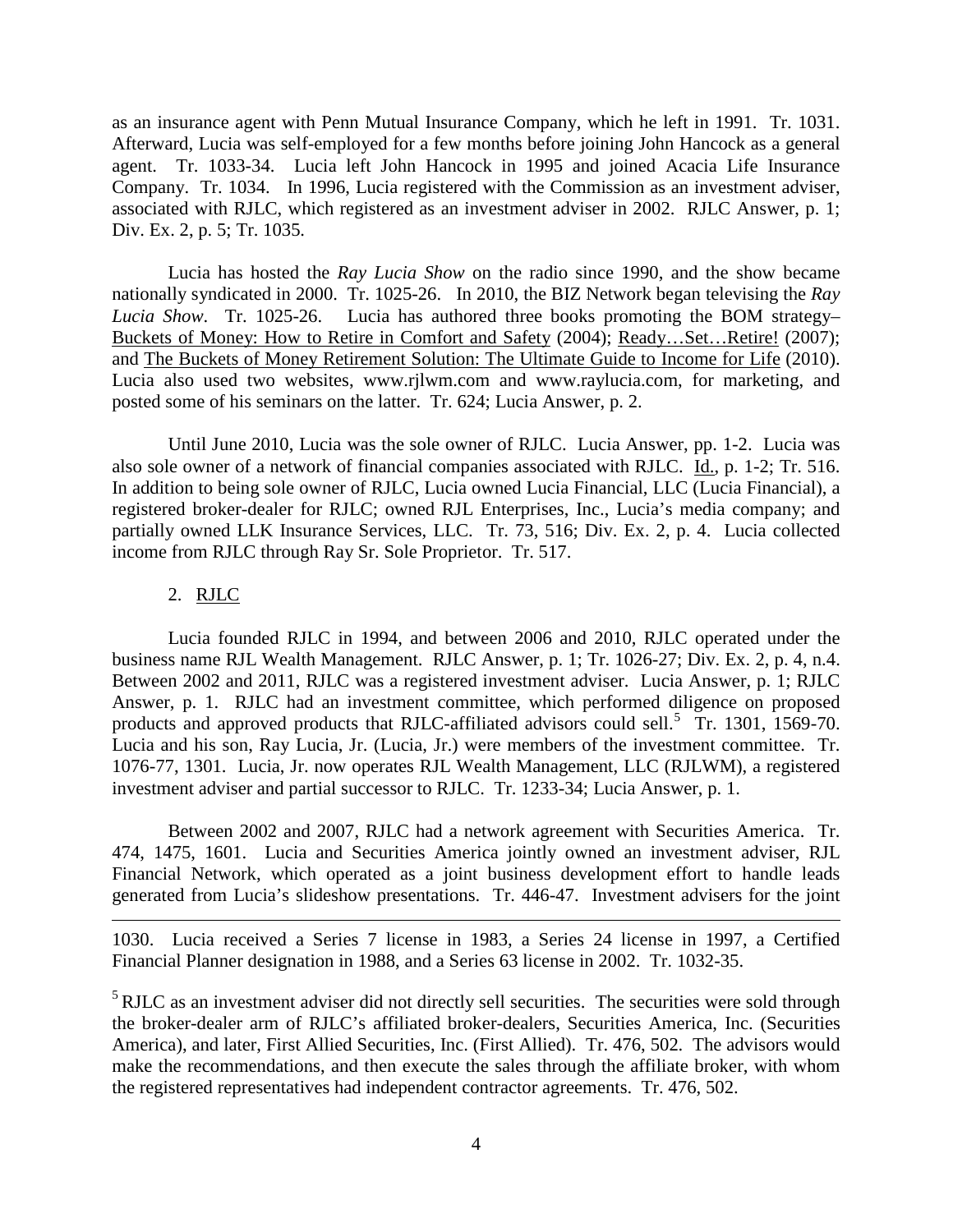venture, including Lucia, were registered representatives of both RJLC and Securities America. Tr. 475-76. Fees generated through the investment advisers were split between RJLC and Securities America, depending upon the source of the lead. Tr. 502. Lucia generated most, if not all, of the leads. Tr. 1075. Securities America reviewed marketing and advertising generated by Lucia and RJLC before public distribution, including radio and television spots and the slideshow presentations given by Lucia. Tr. 564-65, 683, 694; Resp. Ex. 20.

In 2007, RJLC and Securities America ended their network agreement. Tr. 474. Although there were apparently multiple reasons for the split between the companies, one such reason was an unfavorable audit of RJLC by Securities America in summer 2007. Tr. 454-60. At least one of the subjects of the audit was the BOM strategy; Theresa Ochs (Ochs), Securities America's relationship manager with RJLC, provided marketing materials to the auditors, including a booklet on the "bucket strategy," and answered auditors' questions about marketing materials. Tr. 456-58. In particular, Securities America had previously asked RJLC for the basis of its claimed REIT returns. Tr. 566. Ultimately, the chief compliance officer of Securities America told Ochs, who later became RJLC's chief compliance officer, that he would "make it very difficult" for Lucia to stay associated with Securities America. Tr. 460-61, 467-68. Following its split from Securities America, in 2007, RJLC entered into a similar networking agreement with First Allied, which lasted until 2011. Tr. 1475. Like Securities America, First Allied reviewed advertisements, including television and radio spots, and marketing materials, including the slideshow presentation at issue, from a compliance perspective. Tr. 527-30; Div. Exs. 24-49; Resp. Exs. 25-29.

### 3. RJLC's Business Model

The Lucia family of companies has been very successful: it employed about eight people in 2000, and grew to employ 100 at the time of the hearing, with gross revenue of close to \$20 million. Tr. 1220, 1347, 1693. In 2010, RJLWM employed forty-three investment adviser representatives and operated thirteen offices nationwide. Div. Ex. 2, p. 4. During the period between January 1, 2009, and January 31, 2010, RJLC and Lucia Financial generated a combined gross income of \$14.1 million, of which RJLC registered representatives (including Lucia and Lucia, Jr.) generated advisory fees of approximately \$1.7 million. Div. Ex. 4, p. 8; Tr. 1660. RJLC earned most of its investment adviser revenue by collecting fees for assets under management, but this constituted a paltry fraction of revenues in comparison with the commissions generated through sales of securities through affiliated brokers. Tr. 492, 1656; Div. Ex. 2, p. 7.<sup>6</sup> As of early 2010, RJLC had approximately 4,700 active accounts and \$300 million in assets under management. Div. Ex. 2, p. 6; Tr. 491-92.

Sales of securities through RJLC's affiliated brokers were Respondents' main income generator. Between January 1, 2009, and January 31, 2010, Respondents collected \$12.4 million in gross commissions from sales of securities through First Allied, \$8.7 million of which was paid to Lucia as commissions on the sale of non-traded REITs – undoubtedly the biggest revenue generator for Respondents during that period. Div. Ex. 2, p. 7; Div. Ex. 4, p. 8; Tr. 104, 1349.

<sup>&</sup>lt;sup>6</sup> It also earned revenue for hourly charges, fixed-fee consulting arrangements, and management fees for wrap programs it co-sponsored. Tr. 492-93, 517.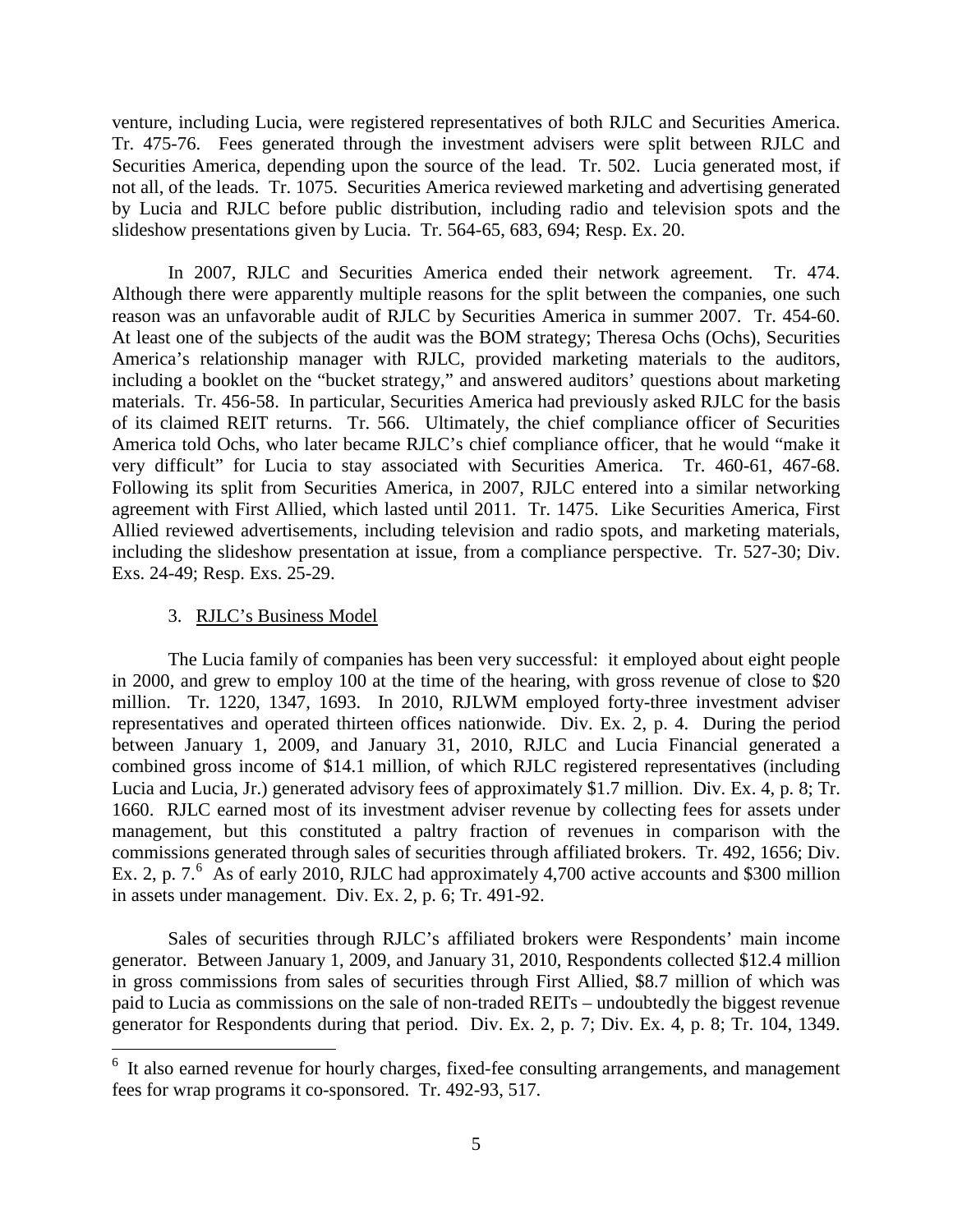Through RJLC-affiliated representatives, RJLC clients invested more than \$143 million in nontraded REITs during the same period. Div. Ex. 4, p. 8; Tr. 506. Of the \$12.4 million in gross commissions from sales of securities, RJLC paid \$2.7 million, or approximately 22%, to its registered representatives.<sup>7</sup> Div. Ex. 4, p. 8.

Lucia and Lucia, Jr. unconvincingly tried to downplay the importance of REITs to their bottom lines. Lucia reasoned that REITs generate a one-time fee, unlike other products, which continue to generate fees over time. Tr. 1348. Lucia was paid from his sole proprietorship, rather than from any one of his family of companies, and he paid much of the overhead of those companies, including salary, marketing, travel, and general office expenses. Tr. 1349, 1352, 1657. That is, Lucia's \$8.7 million in gross commissions was not his actual take-home pay, and there have been years when his tax returns have shown a loss of close to \$1 million. Tr. 1347, 1349. Lucia, Jr. emphasized that the revenues reported in the examination reports (Div. Exs. 2 and 4) were merely gross revenues, and did not account for expenses. Tr. 1661-62. He also testified that in 2011, which was a "transition year" in which revenues were down to about \$16 million, the Lucia family of companies lost \$2 million. Tr. 1693-94.

Although I have no reason to doubt that Respondents have had good years and bad years, the Lucia family of companies are, overall, highly profitable, and Respondents have done very well for themselves, in part through their seminars. According to Lucia, Jr., August 2012 was a "record month," with \$1.6 million in gross revenues. Tr. 1655. In 2011, the family of companies, despite the reported loss of \$2 million, was still successful enough that Lucia, Jr. paid himself a \$325,000 salary and took ownership withdrawals of "a couple hundred thousand" more, for a total of "about half a million dollars." Tr. 1694, 1701. Lucia, too, continues to collect a \$300,000 salary from RJLWM in addition to fees for leads and a markup on advertisement sales on his show, \$1.8 million of which came from RJLWM. Tr. 1025, 1697-99. Lucia admitted that there have been years when he has made \$1 million. Tr. 1347.

More importantly, REITs generated "a high percentage of the revenue" for Respondents. Tr. 1347-48. Even assuming REITs generated the smallest profit margin of all the products sold, REITs were the clear moneymaker for RJLC (and RJLWM). According to Lucia, Jr., expenses in 2010 were "seven to eight million dollars a year plus rep comp and bonuses." Tr. 1661. As noted, representative compensation and bonuses were \$2.7 million for January 2009 through January 2010. Div. Ex. 4, p. 8. Thus, total expenses for 2010 were at most approximately \$10.7 million, compared to \$12.4 million in gross commissions alone, leaving Lucia and RJLC with a substantial profit. Indeed, about 70% of gross commissions (\$8.7 million) came from sales of non-traded REITs, which are by themselves adequate to cover all overhead except compensation for registered representatives. Overall, therefore, non-traded REITs have been very important, even crucial, to Respondents' profitability, and Respondents possess and have possessed an overwhelming incentive to sell as many of them as possible.

 $<sup>7</sup>$  RJLC used to pay its advisors based upon a percentage of sales commissions and fees, but in</sup> 2011, it moved to an all-salary employment model. Tr. 502, 1076-77, 1569.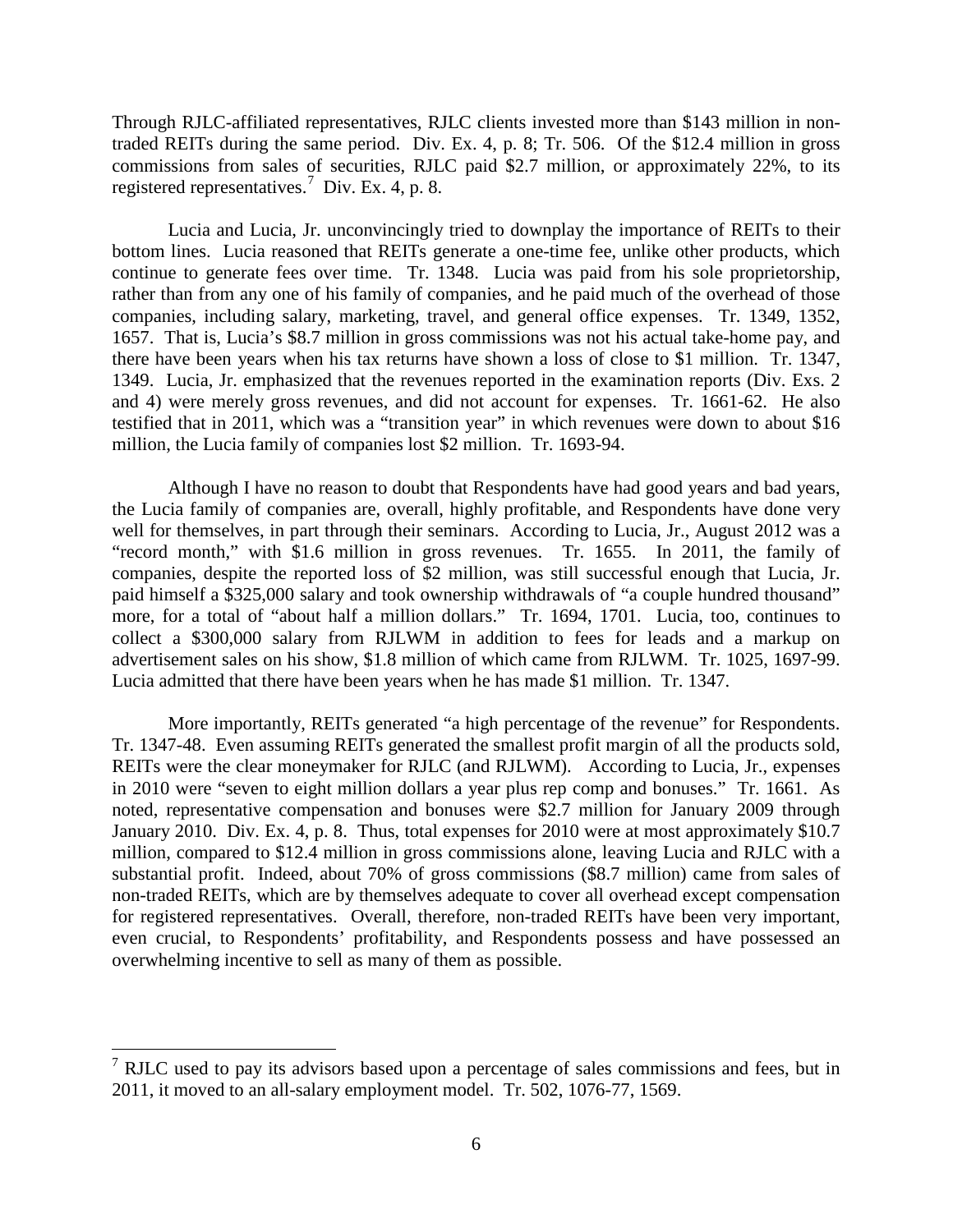### 4. Lucia Financial

Lucia Financial was a registered broker-dealer, wholly owned by Lucia. Tr. 73, 469. Lucia Financial acted as a "limited use" broker-dealer for RJLC, maintaining no client accounts. Tr. 471-72. Lucia Financial's sole purpose was to collect revenue from marketing reimbursements and marketing revenues paid to Lucia and RJLC. Tr. 472-74. Issuers of nontraded REITs paid marketing reimbursements to Lucia for hosting seminars on those products. Tr. 474. Marketing revenues were a portion of distribution fees earned through sales of nontraded REITs by advisors registered with First Allied (and previously Securities America) and RJLC. Tr. 474. Between January 1, 2009, and January 1, 2010, Lucia Financial collected \$1,140,151 in marketing reimbursements and marketing revenue, 96% of which came from just four REIT issuers. Div. Ex. 4, p. 5; Div. Ex. 52.

# 5. Sale of RJLC and Lucia Financial

Citing his interest in devoting more time to his media career, in April 2010, Lucia sold RJLC's client accounts, as well as Lucia Financial's brokerage business, to his son, Lucia, Jr. Tr. 507-10, 1027. Following the sale, and beginning in June 2010, Lucia, Jr. wholly owned the registered investment adviser RJLWM, with the client accounts purchased from RJLC. Tr. 587, 1027. Additionally, Lucia, Jr. created Lucia Securities, LLC (Lucia Securities), to take over the brokerage business from Lucia Financial and act as broker-dealer to RJLWM. Tr. 469, 587-89. Lucia maintains active involvement with RJLWM, including his investment adviser registration. Tr. 1024.

# **B. Buckets of Money**

Lucia developed the BOM strategy in the mid-1990s, trademarking the term in 2000. Tr. 1037, 1046. After years of difficulty protecting the BOM trademark, in 2011 Lucia rebranded the strategy The Bucket Strategy®. Tr. 1047.

In its simplest terms, the BOM strategy advocates spending income and principal from safe assets prior to depleting riskier assets in a portfolio, giving the riskier assets sufficient time to grow, and lengthening the lifespan of investors' nest eggs.<sup>8</sup> Tr. 75, 800, 1055; Div. Ex. 1, p. 179.<sup>9</sup> Lucia based the strategy, in part, on information he learned after reading a 1998 article by

<sup>&</sup>lt;sup>8</sup> The parties dispute the precise nature of the BOM strategy. The Division asserts that it "involves allocating a client's assets among three 'buckets,'" that is, it is an asset allocation strategy. Div. Br., p. 6. Respondents assert that it is a "retirement asset withdrawal strategy," and is neither a "model portfolio" nor an asset allocation strategy. Resp. Br., p. 30; Resp. Reply, p. 2. It is not necessary to resolve this issue, because the outcome would be the same however the BOM strategy is characterized. Accordingly, I assume without deciding that Respondents' characterization is the correct one.

 $9$  Div. Ex. 1, which is the same as Resp. Ex. 3, was produced by Respondents during a 2010 examination by the Commission's Office of Compliance Inspections and Examinations (OCIE). Tr. 68, 86. It is a version of the slideshow Lucia used during his seminars no earlier than March 1, 2009, and was apparently the most recent version of the slideshow provided during the 2010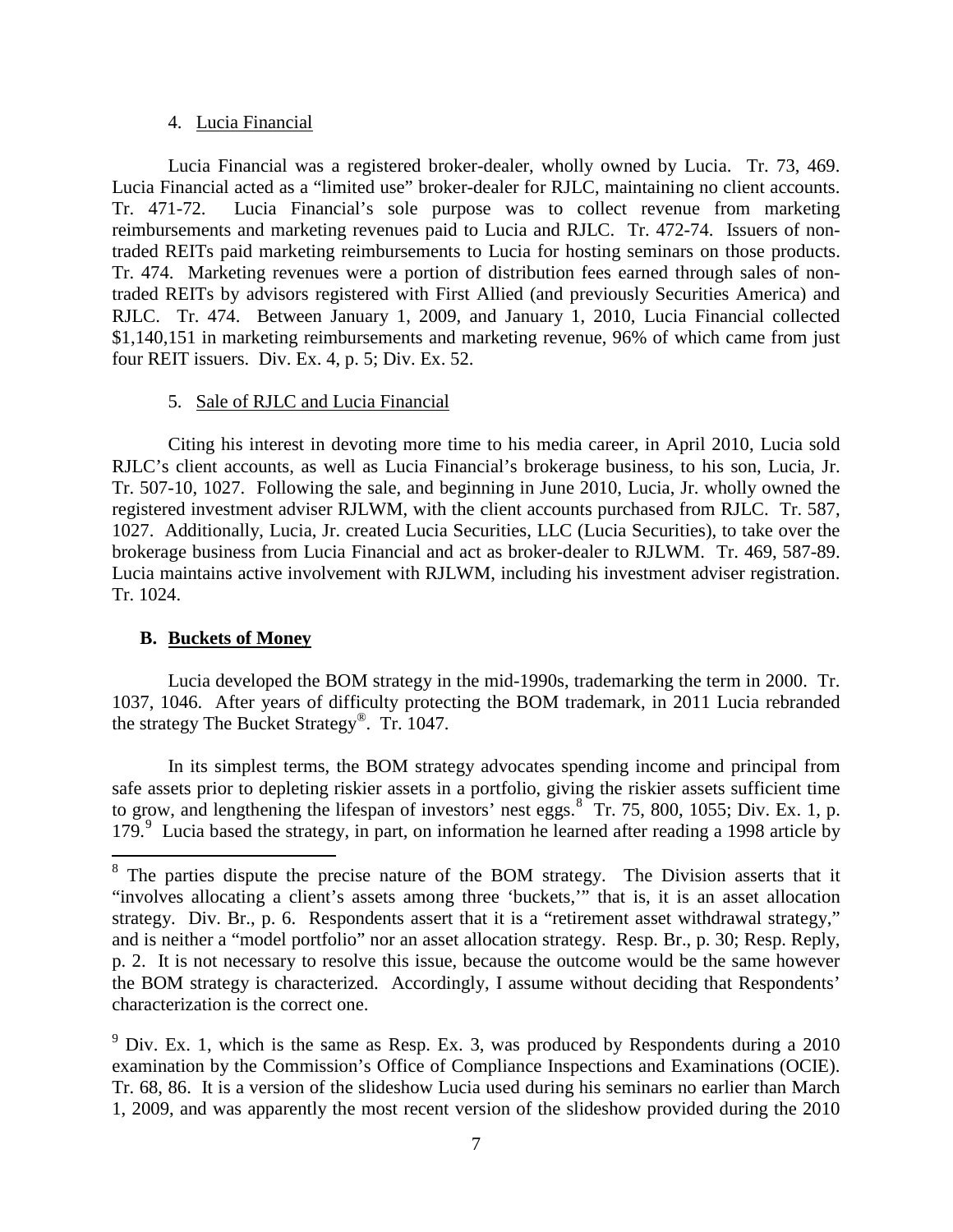John Bowen, Jr., in the journal Financial Planning, which advocated the idea of withdrawing income from less volatile assets before withdrawing income from more volatile assets. Tr. 1037, 1044-45.

Lucia presented BOM as a retirement strategy, touting its ability to ensure long-term, inflation-adjusted income.<sup>10</sup> Tr. 1055, 1073. A common marketing phrase used by Lucia was "aim to retire in comfort and safety." Tr. 347, 1082. Lucia offered, and RJLC advisors provided, free BOM plans for prospective investors, and the plans could include investment assets already held, proposed investments, or a combination of both. Tr. 729-30, 1068.

A typical "bucket" strategy consists of three buckets of assets, though it could involve more if necessary. Tr. 75, 610-15. The first bucket holds low-risk, liquid assets, such as certificates of deposit, structured notes, treasury notes, investment contracts, or other cashequivalent investments. Tr. 727-28. Lucia encourages spending bucket one assets and the income generated from them before assets in either the second or the third bucket are used. Tr. 610-15. The second and third buckets contained progressively riskier assets; typically bonds and structured notes in the second, and stocks and REITs in the third. Tr. 728-29. RJLC did not typically manage first or second bucket assets. Tr. 727-28. RJLC managed at least a portion of third-bucket category assets for a majority of its customers. Tr. 729.

Lucia introduced BOM in his slideshow presentations, in his books, and on his website as a "time-tested" strategy based upon "empirical evidence" and "science, not art." Div. Exs. 10, 16; Tr. 624-25, 1050, 1111. Lucia also frequently referred to it as a "backtested" strategy. Div. Ex. 1, pp. 437, 467; Div. Ex. 50, p. 22; Div. Ex. 66, p. 47.

### **C. The BOM Seminars**

 $\overline{a}$ 

The BOM seminars are the nucleus of Lucia's business. Lucia marketed his BOM strategy through free slideshow presentation seminars to prospective investors in cities across the country. Tr. 629-30, 1071; Div. Ex. 18. Lucia traveled to multiple cities every year, giving approximately forty BOM seminar presentations per year. Div. Ex. 18; Tr. 1070. Between March and May 2009, for example, Lucia listed on his website fifteen planned seminars throughout the country. Div. Ex. 27. The venues varied, but each typically held a few hundred people. Tr. 1061. Lucia estimates that he has given his BOM slideshow presentation to 50,000 people. Tr. 1061. The presentation included a series of PowerPoint slides, mainly introduced by Lucia, followed by, or preceded by, audience questions. Tr. 1066. Associates of Lucia,

examination of Respondents. Tr. 86, 582. Because Div. Ex. 1 is not paginated, the cited page numbers are the last three numbers of one of the Bates numbers on the exhibit, SEC-LA3937- 00XYZ, thus: "Div. Ex. 1, p. XYZ." For ease of reference, I cite only to the Division's exhibit. By contrast, Div. Ex. 21 is the version of the slideshow used during the 2003 Commission examination, discussed infra. Tr. 1484.

 $10$  Lucia and Richard Plum (Plum), an employee of RJLC who assisted in creating the backtests, testified that the strategy could be tailored to investors at any life stage. Tr. 908, 1056-57. However, retirees and near-retirees were the target audience. Tr. 1060.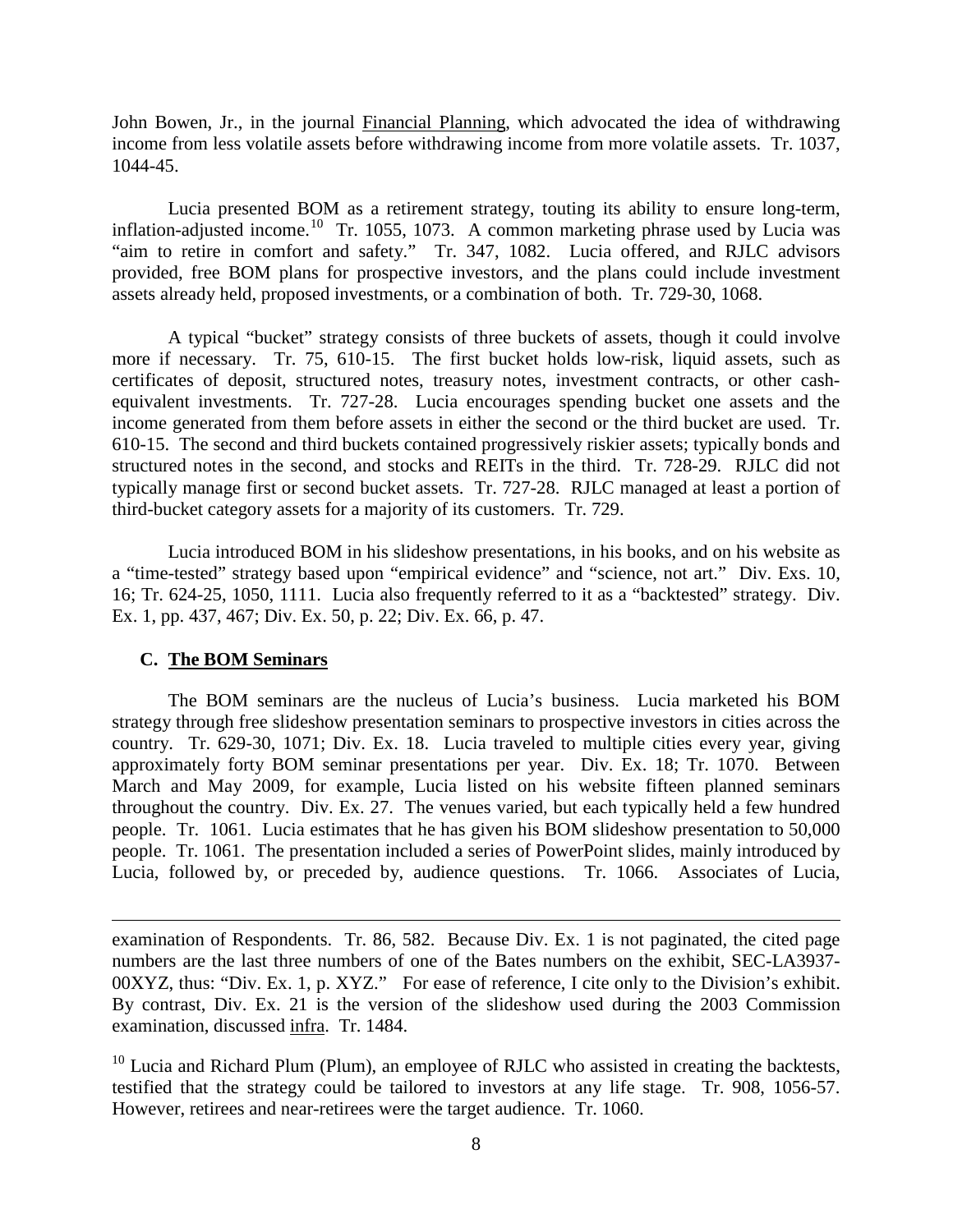including Plum, would often attend the seminars and help field questions from audience members. Tr. 734, 736.

The purpose of these slideshows was to generate leads for RJLC, and now for RJLWM. Tr. 526, 1075. At the end of every presentation, Lucia handed out contact cards, which attendees filled out and returned to Lucia and his associates. Tr. 279, 378, 436. RJLC's investment advisers followed up on those leads, offering a free BOM consultation. Tr. 1068, 1559. RJLC only made money if the seminar attendees met with an RJLC investment adviser, received the free BOM consultation, and then either purchased investment products through RJLC or opted to have an RJLC advisor manage a portion of the investor's portfolio. Tr. 1067-68.

## **D. The BOM Slideshow**

At the heart of this proceeding is Lucia's BOM slideshow presentation that Lucia gave at his BOM seminars. Lucia has been giving a variation of the slideshow presentation since around 2000. Tr. 672. He has amended the slides over time, but the principles and the progression of the message have remained largely the same. Tr. 834-36; see also Div. Ex. 1 (2009 version of the slideshow); cf. Div. Ex. 21 (2003 version of the slideshow). Of the 126 slides in the slideshow, the first fifteen slides are focused upon investment concerns and goals, and another thirty-nine focus upon Lucia's confrontation of conventional investment wisdom and strategies. Div. Ex. 1. Lucia then progresses through a series of fictional investor portfolios to validate his strategy. Div. Ex. 1. After the fictional investors, Lucia introduces the BOM strategy and his backtests, twenty-seven and eighteen slides, respectively. Div. Ex. 1. Lucia is responsible for, and approves the content of, the slideshow. Tr. 572, 834, 1066-67.

### 1. The Fictional Investors

Suitably named fictional investors each start with \$1 million in retirement savings, require \$60,000 a year in inflation-indexed income, and aspire to bequeath \$1 million to their children. Div. Ex. 1, p. 420. The first three fictional investors, comprising twenty-one slides, are subjected to what Lucia asserts are the pitfalls of conventional investment strategies.

### a. The "Conservative Campbells"

The risk averse Conservative Campbells invest only in low-risk instruments, including certificates of deposit, individual bonds, and Ginny Maes (securities issued by the National Government Mortgage Association). Id., p. 421. The Campbells' investments are considered "safe & guaranteed." Id. The Campbells' income withdrawals are not indexed for inflation, so even though they are able to withdraw \$60,000 a year, over the course of decades, their purchasing power diminishes. Id., p. 422. Assuming the Campbells passed away after thirty years, their \$1 million principal investments would still be worth \$1 million, but assuming inflation, their principal sees its purchasing power diminish by more than half. Id., p. 423.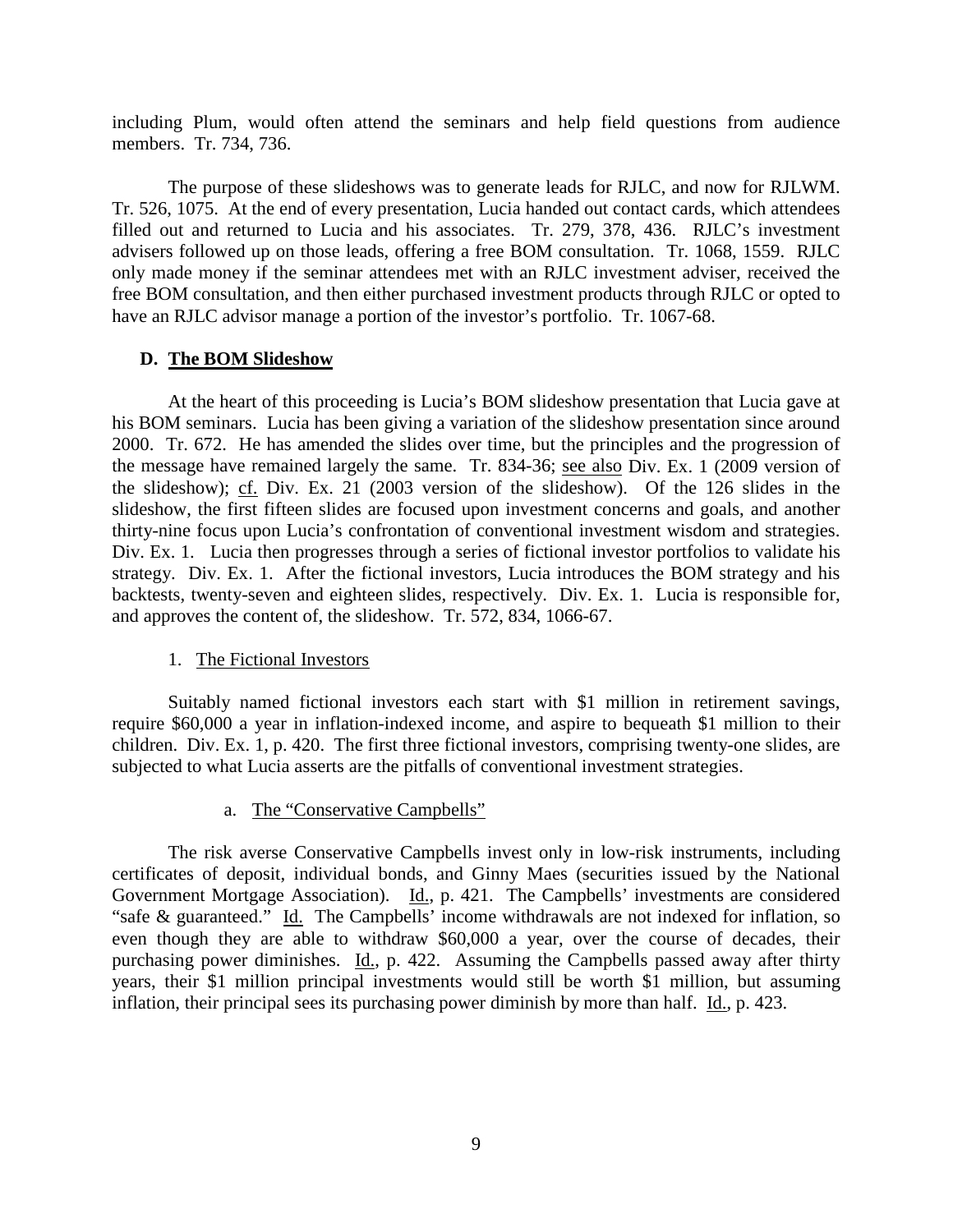### b. The "High Rolling Hendersons"

The risk tolerant High Rolling Hendersons invest 100% of their retirement savings in the stock market. Id., p. 427. If the Hendersons enjoyed a flat 10% return from the stock market every year, their portfolio would be worth \$4,203,320 in thirty years. Id., p. 427. That total allows for an inflation-indexed withdrawal of \$60,000 a year. Id., p. 427. Lucia criticizes such a strategy, however, because, as the slideshow presents, if the Hendersons had retired in 1973, right before the nadir of that period's "Grizzly Bear Market" (Grizzly Bear Market), they would have gone bankrupt within seventeen years. Id., p. 432.

### c. The "Balanced Buttafuccos"

The Balanced Buttafuccos, who invested in a balanced portfolio of 40% bonds and 60% stock, are also subjected to a retirement date of January 1, 1973, leading into the Grizzly Bear Market. Id., p. 435. They enjoy income for only twenty-one years, until completely depleting their portfolio. Id., p. 436. The Buttafuccos' 60/40 stock and bond mix is what Lucia uses as a proxy for the industry standard balanced portfolio he frequently denigrates. Id., p. 437; Tr. 1272. The slideshow suggests that the Buttafuccos are the main comparator to Lucia's "bucketized" investors. Div. Ex. 1, p. 437. The Buttafuccos' results were described as "backtested." Id., p. 437.

### d. The "Bold Bucketeers"

As a contrast to the three previous fictional investors, the slideshow next introduces the Bold Bucketeers, the first investors in the slideshow to structure a portfolio around BOM principles, and also the first fictional investors to invest in REITs. Id., pp. 439, 449. Having the same initial resources and goals as the three previous investors, the Bucketeers employ a threebucket strategy, with the addition of REITs. Id., p. 465. The portfolio contains 40% stocks, 20% REITs, and 40% bonds–referred to in testimony as a "40-20-40" strategy. Id., p. 465; Tr. 780, 806-07. \$200,000 is invested in REITs, which produce an assumed dividend rate of 7.75% per year, and \$400,000 in stocks, which grow at an assumed 10% rate. Div. Ex. 1, p. 465. The REIT and stock market investments grow uninterrupted during a twelve-year period, ultimately leaving \$1.4 million. Id., p. 465.

### 2. The Backtest Slides

### a. The '73 Backtest

The slideshow reintroduces the Grizzly Bear Market following the three fictional investors and the Bucketeers. Id., p. 466. The following slide, titled "Back Tested Buckets," provides that the Bold Bucketeers' portfolio, with the same 40-20-40 investment assumptions, would be worth \$1,544,789, twenty-one years after retiring on January 1, 1973 ('73 Backtest). Id., p. 467. The slide notes that the twenty-one year period compares to the same milestone at which the Balanced Buttafuccos had completely depleted their retirement portfolio. Id., p. 467. The dividend rate assumed for the REITs in the '73 Backtest is not disclosed in either the slideshow or the Webinar, although because the '73 Backtest contrasts what is essentially the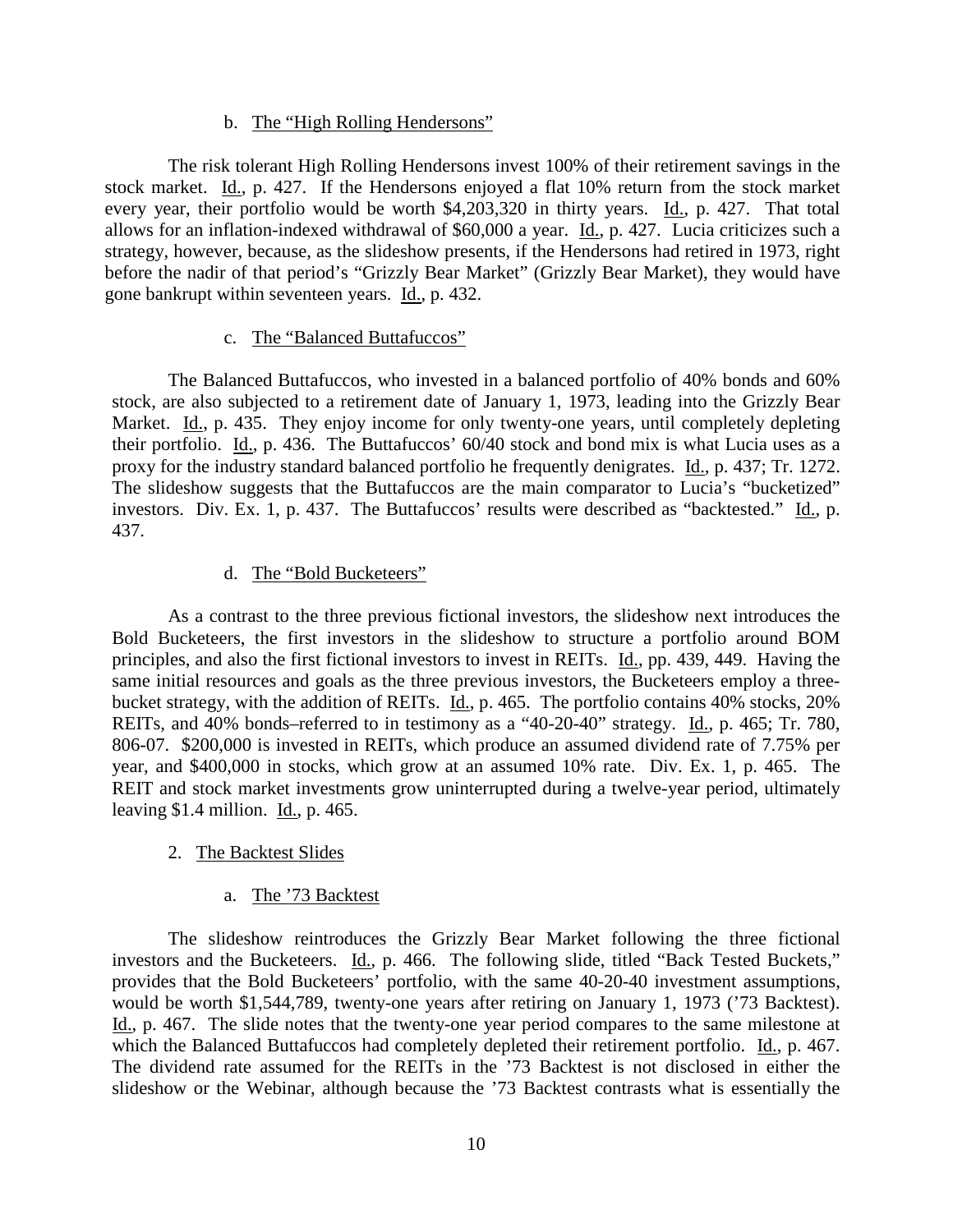Bold Bucketeers' portfolio against the same portfolio beginning on a particular date, it is likely to be 7.75% and seminar attendees would so assume. Div. Ex. 1, pp. 467-68; Div. Ex. 66, pp. 46-47. As with REIT returns, it is not entirely clear from the slideshow that the '73 Backtest assumed 3% inflation. Div. Ex. 1, p. 467. However, this fact does not appear to be in dispute. Resp. Br., p. 38. $^{11}$ 

# b. The '66 Backtest

Lucia next introduces backtests $^{12}$  for retirees who endure the market stagnation of the late 1960s.<sup>13</sup> Lucia introduced this section of his slideshow in 2005 or 2006. Tr. 1134-35. The first example, involving a 60/40 split of stocks and bonds (i.e., the Balanced Buttafuccos, although that name is not displayed in this portion of the slideshow), require \$50,000 a year in inflationindexed income. Div. Ex. 1, p. 472. The Buttafuccos' backtest, using actual S&P 500 returns for 1966-2003, actual United States Treasury Bill returns for 1966-2003, 3% inflation, and income from both stocks and bonds, are left with no income and a portfolio of just \$30,000 by 2003.14 Div. Ex. 1, p. 473.

 $12$  I use this term throughout the Findings of Fact only as a shorthand description of the contents of the slideshow. The meaning of the term, and its significance, is analyzed infra.

 $11$  The "Back Tested Buckets" slide states that actual treasury rates of return were used for the bond bucket and S&P 500 returns were used for stocks. Id. Plum testified both that he did not know if that statement was true, and that it was false.  $\overline{T}$ r. 786, 874. Lucia testified that the actual S&P 500 Market rates for 1973 and 1974 were used, but that a flat 10% annual rate was used for each year thereafter. Tr. 1078-80. Lucia did not testify about the bond return used. Id. I find by a preponderance of the evidence that the statement was false, and that there is no evidence of the actual bond returns assumed. I note that Plum's testimony on this point was very confusing. Plum initially testified that he did not know what bond returns were used, and that he believed that the same stock returns were used as for the Hendersons and the Buttafuccos. Tr. 786. However, the Hendersons' portfolio assumed both a 10% stock market return (in one scenario) and a return matching the S&P 500 (in the scenario beginning in January 1973), and the Buttafuccos' portfolio assumed a return matching the S&P 500, beginning in January 1973. Div. Ex. 1, pp. 427-28, 435.

<sup>&</sup>lt;sup>13</sup> The stock market between 1966 and 1982 produced stagnant returns. Tr. 1145-46, 1268. Lucia first began citing to the 1966 market stagnation period after consulting with his friend, actor and economic commentator Ben Stein. Div. Ex. 1, p. 470; Tr. 772. According to Lucia, the '66 Backtest was first conducted because of Stein's curiosity regarding BOM's results in a stagnant market. Tr. 1137-38.

<sup>&</sup>lt;sup>14</sup> The Division's expert testified that the S&P 500 Market average is a commonly-used proxy for historical stock market returns. Tr. 944. Lucia and Plum testified that they used the S&P 500 Market average as a proxy for historical stock market averages for the backtests. Tr. 794, 1284. Lucia and Plum also testified that United States Treasury Bill yields are reliable historical proxies for average bond rates, and that they used them as such in the backtests. Tr. 794, 1284.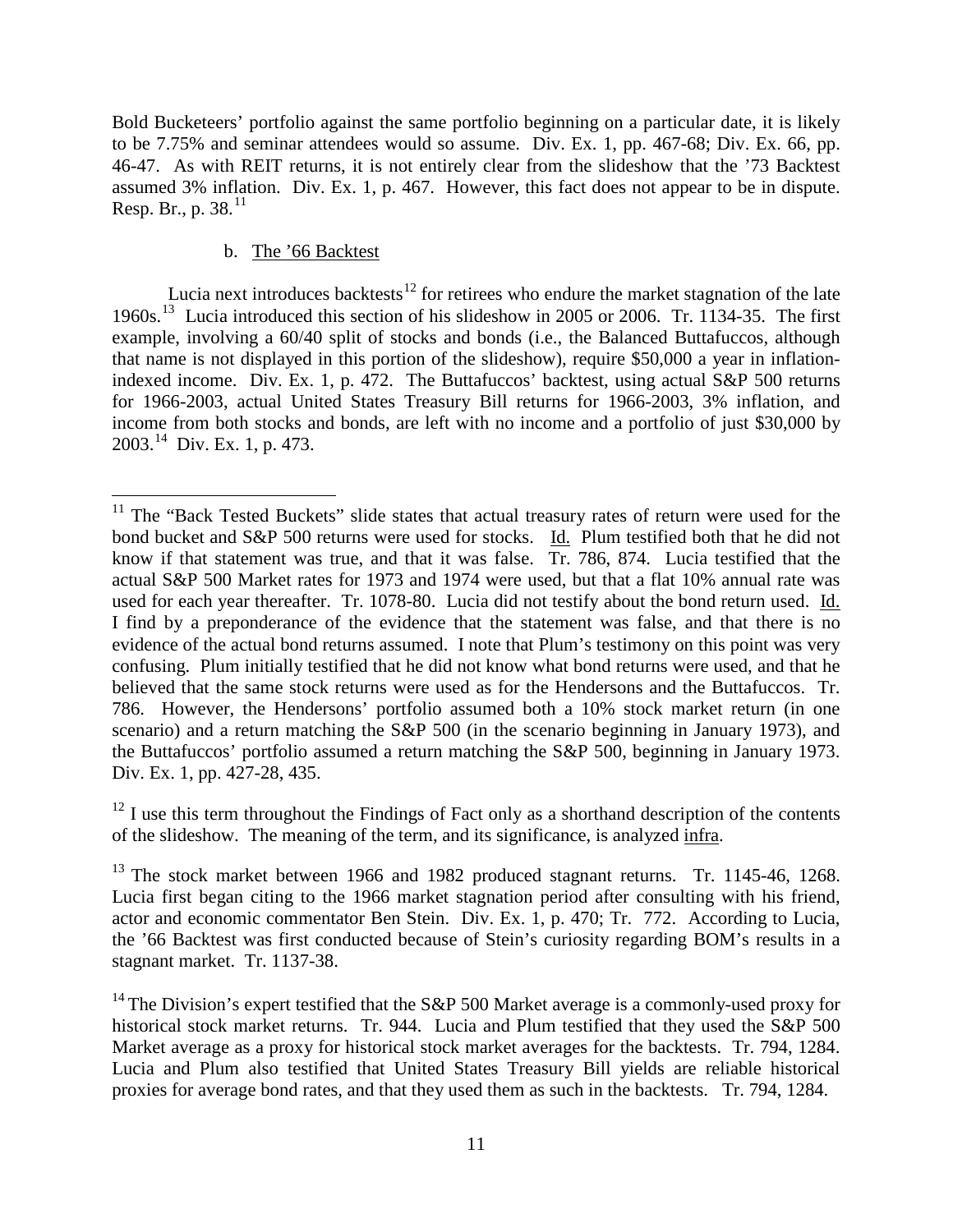Shifting back to the BOM strategy, the slideshow shows backtest results for the Buttafuccos, which again begins with \$1 million in savings, requires \$50,000 of inflationindexed income per year, splits its investments 60% in stocks and 40% in bonds – no REITs – but with income from bonds first. Id., p. 474. Spending bond income first, according to the slide, allows the investors to collect \$150,000 in income (presumably \$50,000 indexed for inflation) in the year 2003, while maintaining a portfolio value of \$1.2 million. Id., p. 475.

The next portfolio describes the BOM strategy, but with a 40-20-40 split with REITs (i.e., the Bold Bucketeers, although that name is not displayed in this portion of the slideshow). Id., pp. 476-77. The REITs are assumed to generate a 7% dividend rate. Id., p. 471. Unlike with the previous comparison of the four fictional investors, there was no explicit disclosure that the 7% REIT rate was hypothetical in the slides, nor was there an explanation for why the rate changed from 7.75%. Id., pp. 468-78.

With a pithy summary slide, Lucia declares, "[i]n 2003 . . . [a]fter adding REITs . . . [p]ortfolio value: \$4.7 million[,] [a]nnual income: \$150,000," more than tripling the portfolio balance. Div. Ex. 1, p. 477. Significantly, there are no fine-print disclaimers on any of the slides pertaining to the '66 Backtest, in contrast to virtually every other substantive slide, including those pertaining to the '73 Backtest. Div. Ex. 1, pp. 467-78.

#### **E. Webinar**

On February 16, 2009, Lucia broadcast a presentation (Webinar) over the internet. Div. Ex. 66, p. 1; Tr. 1244. Approximately the first two-thirds of the Webinar generally follows the same format and outline as the seminars, but does not use precisely the same slideshow.<sup>15</sup> For example, Lucia introduces a simplified version of the BOM strategy on pages 27-31 of the Webinar, earlier than in the seminar slideshow. Div. Ex. 1, pp. 410-12; Div. Ex. 66, pp. 27-31. The evidence is unclear as to why the Webinar deviates from the seminar slideshow. It may be that Lucia used a different slideshow in his internet presentations, or it may be that the slideshow changed between February 2009, when the Webinar aired, and 2010, when OCIE obtained a copy of the slideshow.

In any event, there are certain substantive differences between the Webinar and the 2010 slideshow. The Webinar sometimes calls non-traded REITs simply "real estate," and, if

<sup>&</sup>lt;sup>15</sup> For example, pages 364, 365, 367, 369, 370, 372, 373, 375, 378, 381, 384, 387, 390, 394, 406, 413, 416, 430, 438, 468, 469, 470, and 479 of the slideshow differ from the corresponding slides shown in the Webinar in certain non-substantive ways. Resp. Ex. 30; Div. Ex. 1. As another example, slides and hand drawings discussed on pages 13, 16, 17, 24-31, 34-38, 43, 47, and 56- 58 of the Webinar do not appear in the slideshow, and pages 379, 389, 391, 415, 419, and 480- 84 of the slideshow do not appear in the Webinar. Resp. Ex. 30; Div. Exs. 1, 66. Approximately the last third of the Webinar does not correspond to anything in the seminar slideshow. Div. Ex. 66, pp. 53-82. Oddly, the Webinar also states that Lucia only worked with salaried representatives. Div. Ex. 66, pp. 3, 51. In fact, the switch to purely salaried representatives occurred in 2011, well after the Webinar aired. Tr. 502, 1076-77, 1569.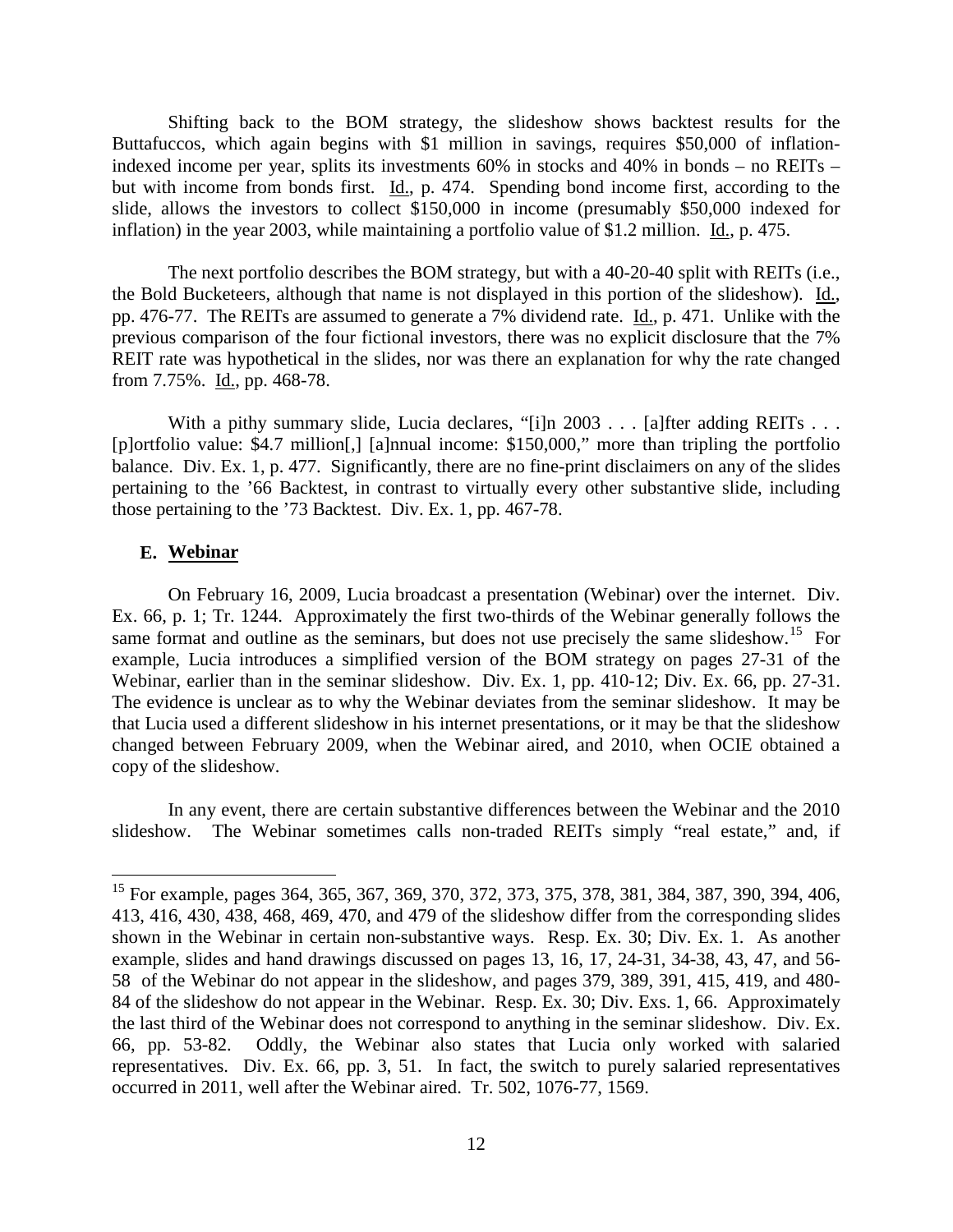anything, the Webinar stresses the importance of REITs even more than does the slideshow. Div. Ex. 66, pp. 34:12-14 ("we really focus a lot on nontradeable direct ownership in real estate"), 35:4-6 ("direct ownership in real estate . . . [is] not only a staple, it is critical"), 35:10-16 ("the Ibbotson data proves it, . . . a twenty percent addition to real estate investment trusts, be it tradeable or nontradeable, you end up with a higher rate of return at lower risk"), 44:19 ("real estate," in referring to the slide on page 449 of Div. Ex. 1, which states simply, "REIT"), 50:2-5 ("the real live [BOM] strategy . . . assume[s] we put . . . twenty percent in direct ownership in real estate," while displaying a slide showing "20% REITs"), 58:5-6, 19-20, 23-24 ("I'm going to put 300,000 dollars in my real estate bucket . . . the real estate can also help produce annuitized income . . . [and] will produce about 19,000 dollars per year"), and 69:17-18 ("the nontradeable real estate and all the safe buckets that we've talked about"). The first "Notes & Disclaimers (REITS)" slide in the slideshow does not appear in the Webinar at all, and although the second "Notes & Disclaimers (REITS)" slide appears in the Webinar, it does not disclose the fact that REITs have limited liquidity, in contrast to the corresponding slide in the slideshow. Div. Ex. 1, pp. 415, 447; Div. Ex. 66, pp. 35, 44. When discussing the BOM strategy in detail, Lucia states "in the sixties, you could have got about \$15,000 per year income, dividends from that real estate investment." Div. Ex. 66, p. 44:22-25. Before discussing the effects of REITs in connection with the '66 Backtest, Lucia repeatedly uses the term "pretend" when introducing his assumptions. Div. Ex. 66, pp. 40, 48. However, when he discusses the effects of REITs, he does not use the term "pretend." Div. Ex. 66, p. 50:5. He then summarizes the result of the BOM strategy: "the real Buckets portfolio, using real estate, 4.7 million dollars." Div. Ex. 66, p. 51:18-19.

### **F. Backtest Designs**

Lucia testified that he did some of the work on the '73 and '66 Backtests used for the slideshow presentations, and that he "manually" calculated at least some of the results.<sup>16</sup> Tr. 1089, 1095. He also testified that he did not believe he had to produce any support for the backtests to the Commission during its examination, because he did not believe he had to maintain such records. Tr. 1094-95. Lucia and Plum testified that for the '73 Backtest, and for the fictional investors' results, Brian Johnson (Johnson) ran the calculations for the slides under Plum's supervision. Tr. 782-83, 839, 1088. Johnson was a junior employee who dated Lucia's daughter and, Lucia believed, had just graduated from United States International University, Lucia's alma mater, when he prepared the slides. Tr. 783, 1089. Plum did not check Johnson's calculations, but he reviewed his methodology and agreed it was correct. Tr. 784. Supporting documentation for the '73 Backtest calculations has never surfaced. Tr. 788.

In response to an investigative request for backtest slide support, Ochs produced two spreadsheets that she had received from Plum. Div. Exs. 12, 13; Tr. 87-89, 539-40.<sup>17</sup> The first

<sup>&</sup>lt;sup>16</sup> Lucia also claimed to have backtested the BOM strategy to 1987, although he had no documentary evidence of this. Tr. 1094. There are no allegations of Lucia having presented the results of a 1987 backtest to the public.

 $17$  It is undisputed that the first spreadsheet, Div. Ex. 13, which Ochs apparently believed was support for the '73 Backtest, was produced during the examination. Tr. 87-88, 541-42. It is disputed whether the second spreadsheet, Div. Ex. 12, produced as support for the '66 Backtest,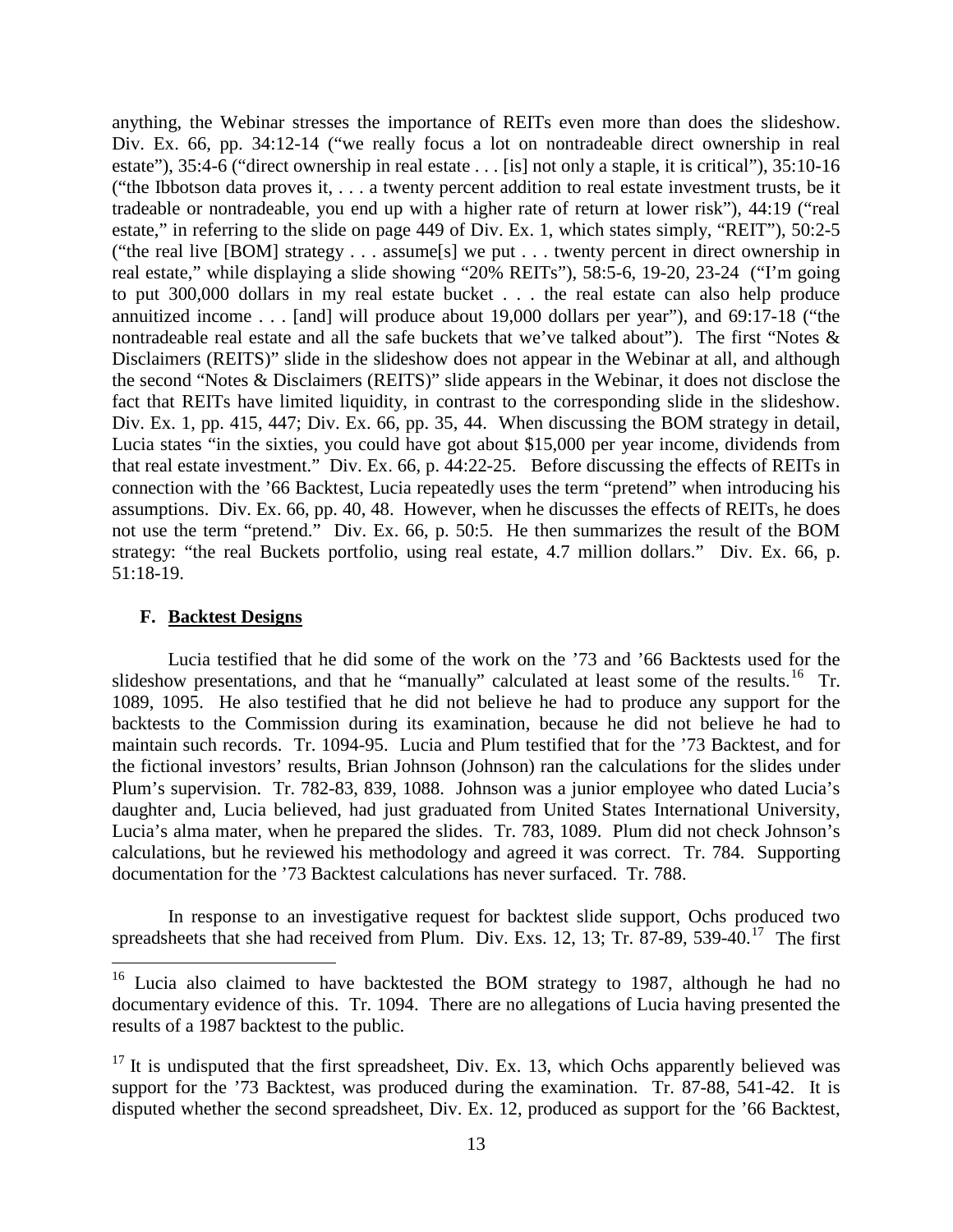spreadsheet laid out calculations for a fictional 40-20-40 portfolio beginning in 1973, but did not match any of the numbers from the slideshow. Div. Ex. 13; Tr. 788. The first spreadsheet does not support the '73 Backtest, nor was it intended to; instead, it is an "illustration starting in 1973 with the difference between a distribution from a pro rata portfolio of 60/40 stocks and bonds and spend safe money first over volatile money." Tr. 802.

The second spreadsheet, prepared by Plum at Lucia's direction, was intended as support for the '66 Backtest with REITs. Div. Ex. 12; Tr. 810. No support was provided for the '66 Backtest portfolio without REITs. Tr. 811.

In the second spreadsheet, REITs provided a flat 7% dividend return, were invested on day one, January 1, 1966, and were held for ten years, liquidating at the end of 1975. Div. Ex. 12; Tr. 218. The REIT principal remained constant at \$200,000 through the ten year investment. Upon liquidation, the \$200,000 was reinvested in the stock market, where the rest of the portfolio remained, growing at actual historical returns. Div. Ex. 12.

Both spreadsheets assumed a flat 3% annual inflation rate. Tr. 765; Div. Exs. 12, 13. The '73 Backtest presentation also stated that it utilized a flat 3% inflation rate. Div. Ex. 1, pp. 465, 467. Neither spreadsheet accounted for costs or fees associated with investments. Tr. 156, 1284; Div. Exs. 12, 13. In the second spreadsheet, after the first fourteen years the first two buckets, containing REITS and bond equivalents, were depleted. Div. Ex. 12. The balance remained allocated to a bucket of stocks, that is, the third bucket, from which income was withdrawn for the remainder of the backtests. Id.

### **G. REITs**

 $\overline{a}$ 

In its simplest form, a REIT is a company that procures capital from investors by selling equity shares, uses the capital to purchase income-producing real estate assets, collects income, such as rent, from the assets, and then distributes the earnings back to investors. Div. Ex. 70, p. 10. REITs first became available to the investing public in the 1970s, but only became widely available in the 1990s. Tr. 774.

As applicable here, there are two general categories of REITS, traded and non-traded. Div. Ex. 70, p. 10; Tr. 1622. Traded REITs are traded on exchanges, are priced regularly, and are highly liquid. Tr. 166, 218, 1622. Non-traded REITs are inherently illiquid securities due to the lack of public market. Tr. 728, 1380. They are considered long-term investments, and Lucia and RJLC encouraged investors to consider them as such. Tr. 1297, 1621-23. Lucia and RJLC usually told clients to hold REITs between ten and fifteen years. Div. Ex. 1, p. 447; Tr. 1623. Non-traded REITs are designed to liquidate, merge, or be offered publicly at the end of their expected life cycles. Tr. 1370, 1392, 1623. Cycles are often between five and eight years. Tr.

was produced during the examination or later. Tr. 112, 540-41, 810-11. As explained infra, neither spreadsheet actually supports the slideshow's claims. Accordingly, the probative value of the date of production of the spreadsheets is minimal, and I find that both were produced in the course of the 2010 examination.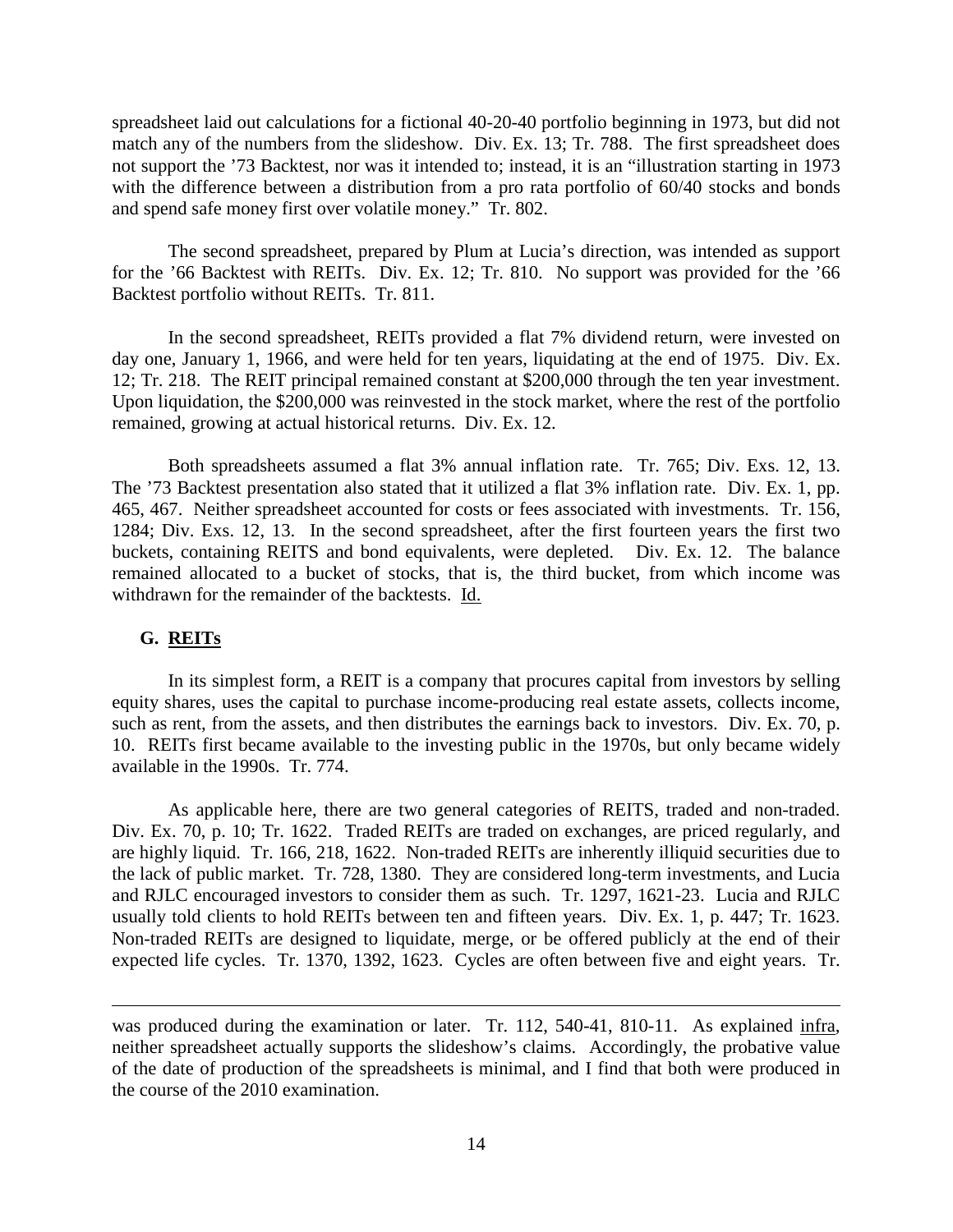1369, 1623.<sup>18</sup> Some non-traded REIT issuers offer redemptions at certain predetermined intervals, offering investors cash to liquidate their shares. Tr. 1298-99. Redemptions, however, usually offer less than the original principal investment. Tr. 1299.<sup>19</sup> According to Lucia, Jr., non-traded REIT liquidity events do not have an established history, because "they haven't been around for more than a decade and a half or so." Tr. 1623.

As noted, non-traded REITs were the lifeblood of Lucia and RJLC's business, generating a substantial portion of revenues for them. Div. Ex. 4; Tr. 104, 1347. Additionally, non-traded REIT issuers offered the vast majority of marketing reimbursements to Lucia for hosting seminars and selling their products. Div. Exs. 4, pp. 5, 52; Tr. 104-05, 472, 483, 1077. Lucia himself was general partner or managing member of nine pooled-investment vehicles that invest in and manage real estate holdings. Div. Ex. 2, p. 9. Lucia and RJLC advocated, as an integral part of BOM, the use of real estate, specifically non-traded REITs, to prospective investors looking to "bucketize." Div. Ex. 1, pp. 471-78; Tr. 76, 1296-97; Div. Ex. 66, p. 35. Lucia cited reasons for advocating non-traded REITS as their relative lack of volatility and their ability to pay higher dividend rates than most traded REITS. Tr. 76, 1297, 1373.

## **H. Inflation**

The Division alleges that Lucia's use of a flat 3% inflation rate for the backtest slides was materially misleading because the historical rates, which the Division alleges should have been used in backtests, were significantly higher and would have negatively impacted the returns Respondents presented. Bryan Bennett (Bennett), an attorney adviser and former examiner in the Commission's Los Angeles regional office, testified that the Office of Compliance Inspections and Examinations (OCIE) recalculated what it believed was the '66 Backtest using inflation rates from the Consumer Price Index (CPI) maintained by the Bureau of Labor Statistics (BLS) and determined that the portfolio would have run out of money by 1986. Tr. 56-57, 81, 110-11. OCIE also calculated a 4.8% average inflation rate for the years 1966-2003 using CPI. Tr. 111. Bennett stated that BLS-gathered inflation rates are available online. Tr. 93.

Plum testified that Lucia made the decision to utilize a 3% flat rate for inflation in his backtests and that he had no problem with it. Tr. 776. Plum testified that he was aware that historical inflation rates were available, and he agreed that Bennett's calculation of a 4.8% average inflation rate for 1966 to 2003 was correct based upon BLS data, but stated that he did not believe the 4.8% rate accurately reflected inflation for retirees. Tr. 776-77. In his experience, Plum testified, retirees tend to spend less and have an inflation rate lower than CPI, thus, he believed 3% is a more accurate rate for retirees. Tr. 776-77, 867. Plum ran the '66 Backtest using the 4.8% average rate following institution of this proceeding, and agreed that the assumed portfolio would have run out of money earlier than 2003. Tr. 800, 815-16. Plum

 $18$  Lucia, Jr. testified that the cycles typically lasted between seven and eight years, while Respondents' expert, Gannon, testified that the average cycles lasted between five and seven years. Tr. 1623, 1369-70.

 $19$  Lucia testified that many non-traded REITs have one-year redemption windows for repurchase of shares at about 90% of the original capital investment. Tr. 1299.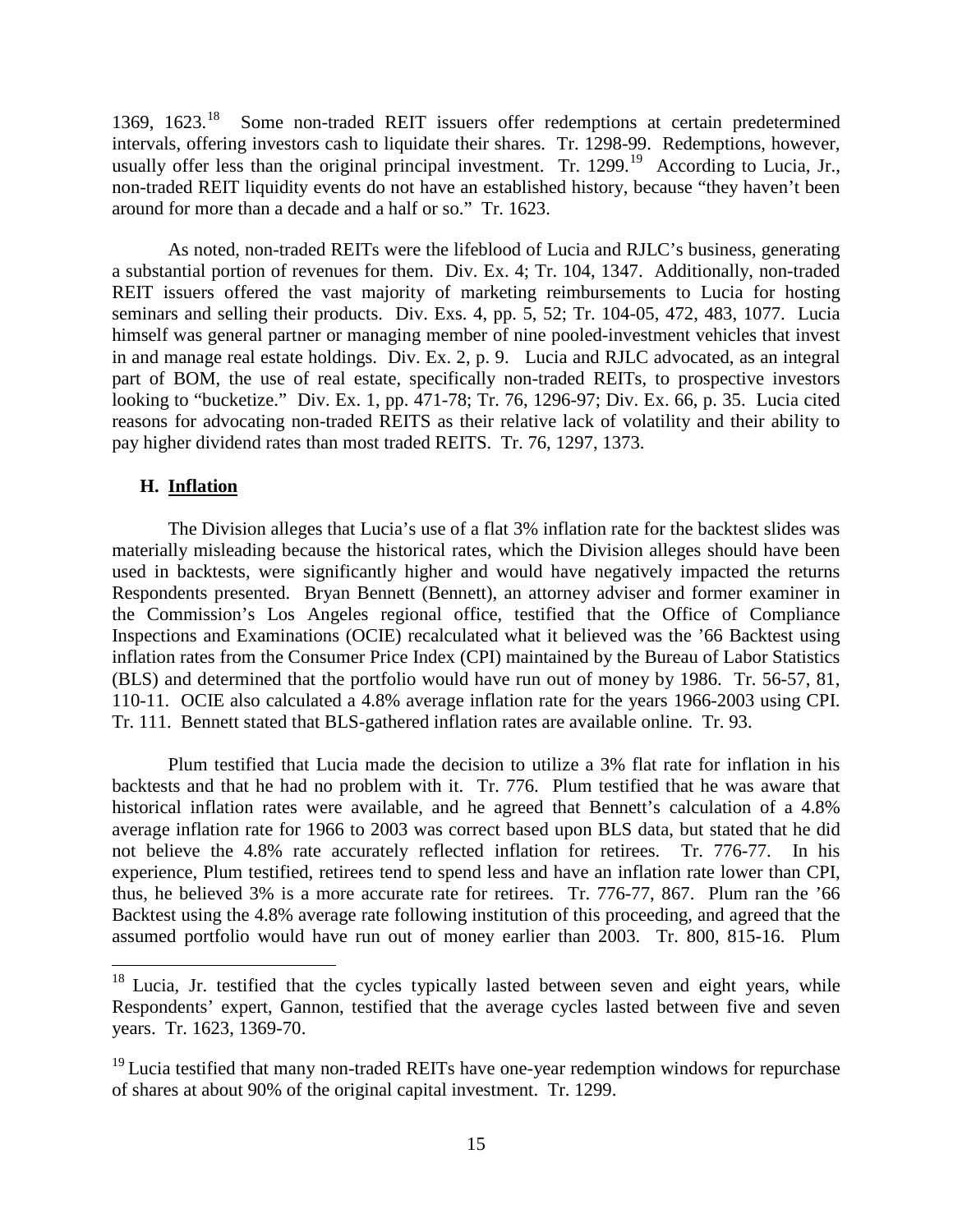testified both that he did not know at the time of the'66 Backtest creation that historical inflation rates exceeded 3%, and that he knew "at times" that in the late 1970s and early 1980s, inflation had been double digits. Tr. 794-96. He testified that increasing inflation in the backtests would cause the backtests to run out of money earlier, but qualified this by stating that BOM portfolios would still fare better than non-BOM portfolios. Tr. 800, 816. Although Plum testified he "ran" the '66 Backtest using inflation of 4.8%, no documentary evidence of such a test has surfaced. Tr. 800.

Lucia frequently stated that the BOM strategy would "provide inflation adjusted income for life" as a way of promoting use of the strategy. Tr. 1082-83. He assumed 3% inflation because it is a "generally accepted and reasonable" amount for forward-looking projections, which was what he says he was actually offering in his backtests. Tr. 1144-45, 1149. According to Lucia, he created the '66 Backtest in response to a question from Ben Stein, and Lucia presented it as a "forward-looking hypothetical" projecting a 3% rate. Tr. 1137-38. Lucia testified that the inflation rate in 1966 was 2.9% and that a 3% rate looking forward from that point was a reasonable projection. Tr. 1326. Lucia also stated that 3% was reasonable because the 100-year average of CPI is 3%. Tr. 1289. Lucia agreed that historical inflation data was publicly available, and he testified that he knew, intuitively, that historical inflation rates were higher than 3%. Tr. 1149, 1191. He testified that he understood that inflation rates were as high as double digits in the late 1970s and early 1980s. Tr. 1136.

Lucia testified that retirees spend less money than non-retirees and that inflation rates and cost of living increases for them are different than for non-retiree consumer spending. Tr. 1174- 75. Lucia's position was based upon studies that he has researched and anecdotal experience with his 87-year old father. 1175-76. He cited to studies by various academics and practitioners who concluded that inflation rates impact seniors differently than ordinary investors. Tr. 1289- 90. Lucia did not dispute that using a higher inflation rate in the backtests would cause the assumed portfolios to run out of money sooner. Tr. 1150, 1203. Lucia added that the rest of the financial industry, including large investment houses like American Funds, used fixed assumed interest rates. Tr. 1147; Resp. Ex. 46.

The slideshow presented a 3% inflation rate for the Bucketeers' portfolio as "assumed" on only one slide; there is no similar disclosure elsewhere among the slides. Div. Ex. 1, pp. 422, 432, 465, 471-72, 474, 476. Lucia testified that he cautions seminar attendees that the 3% inflation rate is "assumed," or "pretend," and that actual historical rates were higher. Tr. 1190. Lucia stated in the Webinar, when staging the '66 Backtest with a 3% inflation rate, as evidence of his disclosures: "And let's pretend that from that point forward, inflation was 3 percent. We knew it was more. But we wouldn't have known that at the time." Tr. 1340; Resp. Ex. 30; Div. Ex. 66, pp. 48-49. Bennett agreed that the use of a 3% inflation rate was disclosed as an assumed rate on the slide for the non-backtested Bucketeers' portfolio. Tr. 135.

Lucia maintained during testimony that inflation rate projections often depend upon individual investor needs, which are discussed with potential clients when meeting with RJLC advisers and designing their individual BOM plans. Tr. 1143. This point was also made by Plum and Janean Stripe (Stripe), an RJLC adviser, in their testimony. Tr. 798, 1562.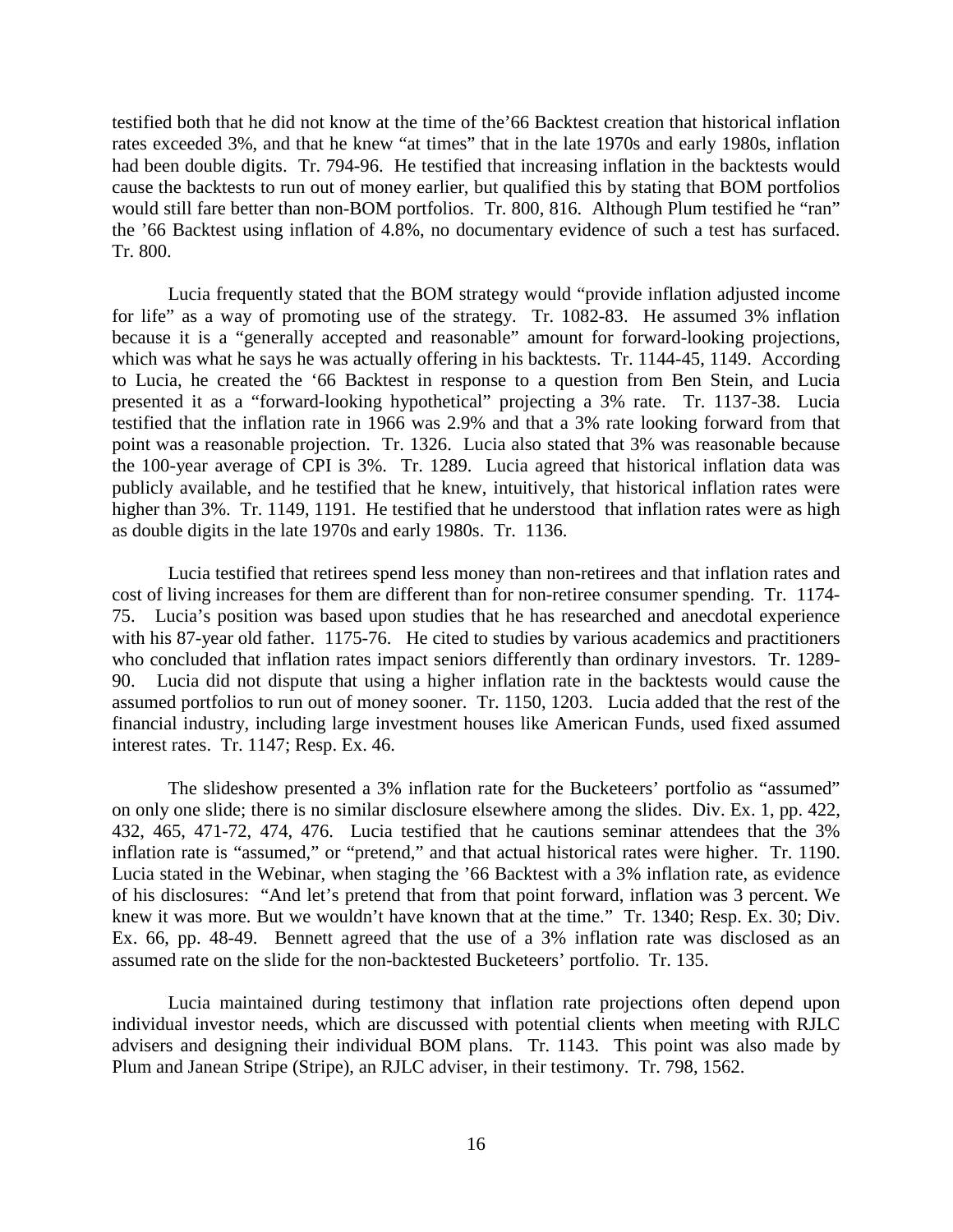### **I. Fees**

OCIE discovered during its examination that the backtests did not include deductions for fees, even though RJLC told OCIE it charged advisory fees on products it managed, including stocks that would typically be included in a growth bucket. Tr. 154-55; Div. Exs. 12, 13. According to Bennett, Lucia's failure to include fee deductions in the backtests rendered them misleading. Tr. 154-55.

Lucia testified that he excluded fees from the backtests because he was using proxies for investments in his presentations, including the S&P 500 Index, which is not a purchasable product, as a proxy for the stock market, and T-Bills, which RJLC did not sell, as a proxy for the bond market. Tr. 1284; Div. Ex. 1, p. 416. According to Lucia, by excluding fees in a proxybased portfolio, he was following financial planning industry practice, citing to an American Funds brochure as an example. Tr. 1270-71, 1284; Resp. Ex. 46. Bennett acknowledged on cross-examination that fees were also not deducted from the non-BOM hypothetical investor portfolios. Tr. 156.

Lucia testified that fees vary for individual investors and that for certain investors, like Richard DeSipio (DeSipio), an investor witness, there were no advisory fees associated with their portfolios because they were self-managed. Tr. 1285. Lucia testified that he made very clear to attendees at his presentations that fees were an important consideration and that potential investors should be sure to discuss them with an adviser. Tr. 1283. He testified that he stated at his presentations that even small differences in fees can make a big difference in return. Tr. 1199. His emphasis, however, was to inform attendees about the importance of BOM ahead of taxes and fee sensitivity; he said, listing in order of importance, "Strategy first, taxation, fee sensitivity." Tr. 1283.

Stripe testified that there is no standard advisory fee charged to each client. Tr. 1564. If a portion of a plan is actively managed, there may be advisory fees associated with it. Tr. 1546. Stripe testified that the number of clients she has that pay advisory fees is low, somewhere around 25% in 2009 and 2010, which was consistent with the number of clients paying fees around the time of her testimony. Tr. 1546. Lucia, Jr. testified that advisers offered a broad spectrum of products, some commission-based and some fee-based. Tr. 1604. For example, RJLC recommends commission- and fee-based REITs. Tr. 1653. Lucia, Jr. testified that approximately 20% of the revenue for RJLC-affiliated companies comes from fees and the rest from trailing commissions on annuities and mutual funds, and first-year commissions from products that include mutual funds, REITs, and fixed annuities. Tr. 1656.

Potential clients who meet with RJLC advisers are provided with fee disclosures. Tr. 1285. Stripe, herself an RJLC adviser, confirmed that advisers discuss fees when potential clients meet with an adviser . Tr. 1564. Bennett agreed that RJLC disclosed fees to clients when they came in for a BOM consultation. Tr. 157.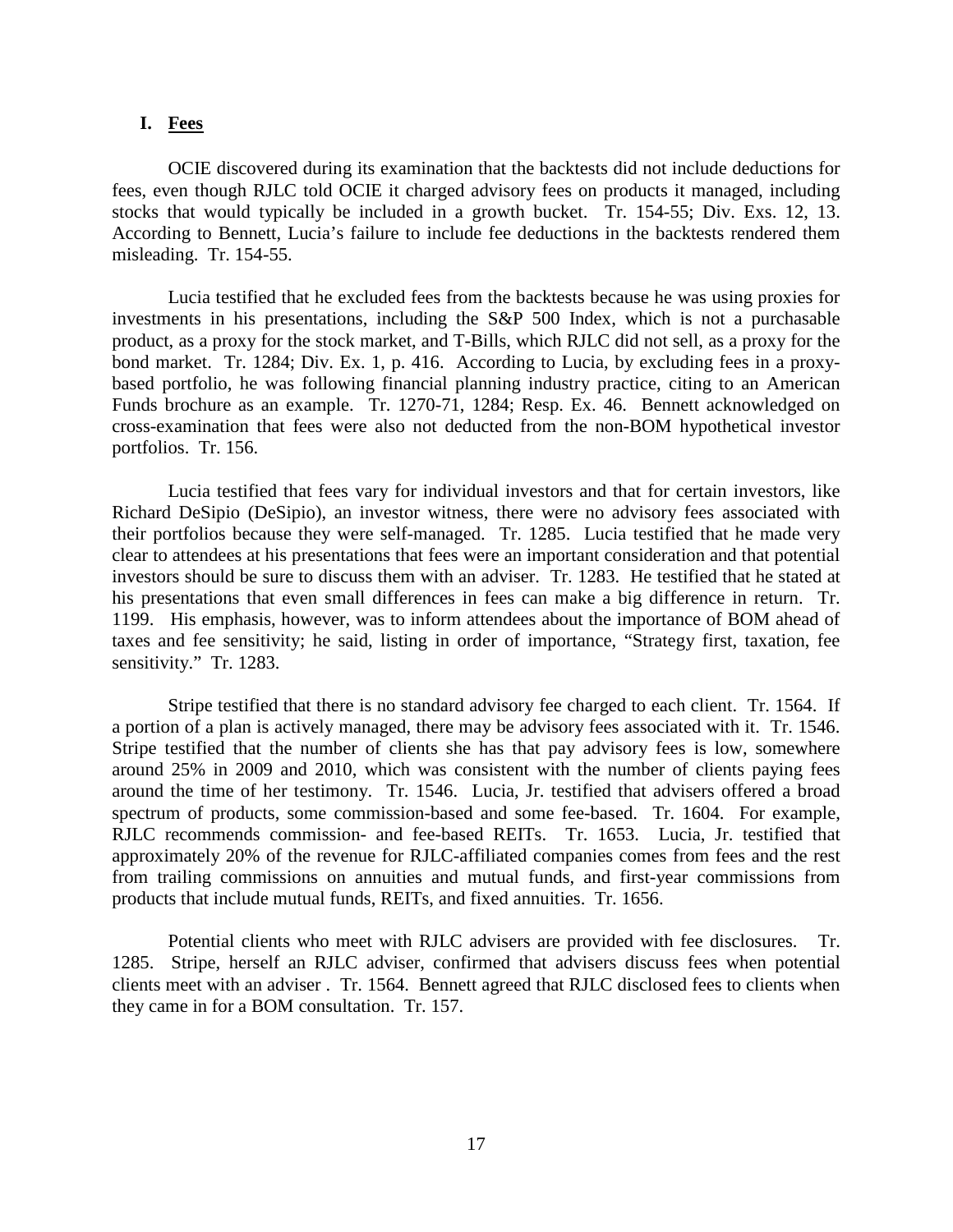#### **J. Rebucketization**

Bennett testified that Respondents failed to either follow the BOM strategy in the '66 Backtest or disclose that they did not, which made it misleading. Tr. 94, 96. He explained that, pursuant to the BOM strategy, after depleting the first and second buckets, an investor would withdraw portions of the third bucket to replenish the first and second buckets. Tr. 94, 96. In the '66 Backtest, however, Respondents depleted the first two buckets without ever replenishing them; instead, the entire portfolio was left in the stock market. Tr. 94, 96.

Plum testified that rebucketizing can be an important component of the BOM strategy, and that it should be done for most BOM implementers. Tr. 856. He testified that it was not required, though. Tr. 883. He agreed that in the '66 Backtest, there was no rebucketization following the depletion of the REIT portfolio, and that for the period between 1981 and 2003, 100% of the investments were in the stock market. Tr. 858. Plum testified that they deliberately did not rebucketize the '66 Backtest because they did not want to confuse people. Tr. 859. He elaborated that the point of the illustration was to show that spending safe money first, rather than using a pro rata distribution, was a superior strategy, and that was the only variable changed from the non-BOM strategy. Tr. 859-60. Plum testified further that there is no standard BOM formula and the decision to rebucketize is made on an individual basis. Tr. 883.

Lucia testified that he made a conscious decision not to rebucketize<sup>20</sup> the '66 Backtest' because it would be misleading to do so. Tr. 1131, 1322. He explained that he was comparing BOM with no rebucketizing to a non-BOM strategy with no rebucketizing, and so rebucketizing the '66 Backtest would be a disingenuous comparison. Tr. 1130-31. Lucia acknowledged that he knew that during the periods the backtest portfolio was invested entirely in stocks, the stock market produced above average returns. Tr. 1145.

Lucia acknowledged that he did not provide "specific" disclosures of the investment allocations in the '66 Backtest following the depletion of the bond and REIT buckets. Div. Ex. 1, pp. 470-478; Tr. 1131. He testified that he makes it apparent in his presentations that the backtests are not rebucketized and provides context that would make the audience aware that the portfolio ends up invested completely in stocks, but explains that "in real life . . . it doesn't work that way." Tr. 1131, 1188-89. Lucia testified that though he did not include a slide indicating that the backtested portfolio ended up invested entirely in the stock market, he regularly engaged in an "oral conversation" with the audience and hand-drew illustrations explaining that rebalancing is not always necessary. Tr. 1186-87. He testified that he explained that academic research showed that stock investments have a 25-year time horizon, and investors can live off the dividends or income stream from the equity. Tr. 1186-87. He testified that academic research suggests that investors do not need to rebalance portfolios, and that he does not advocate it. Tr. 1132.

Plum and Lucia both acknowledged that the BOM strategy advocates against investing entirely in the stock market. Tr. 729-30, 1132, 1188. Ochs testified that Lucia has never

<sup>&</sup>lt;sup>20</sup> Lucia sometimes used the term "rebalance" instead of "rebucketize."  $E.g., Tr. 1130-31; Div.$ Ex. 66, p. 80.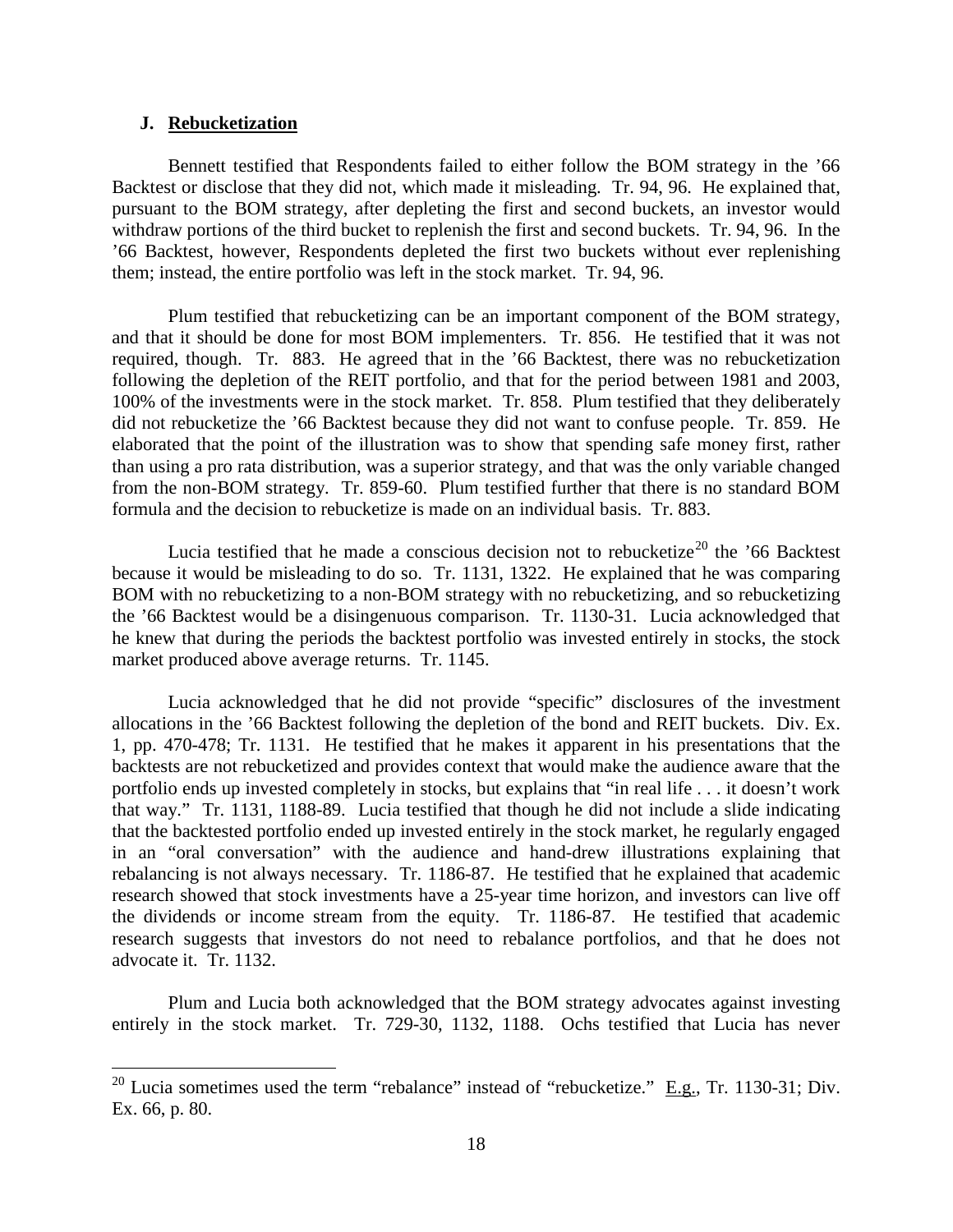advocated being invested 100% in the stock market, and that part of the BOM strategy involved replenishing the safe buckets when they are depleted. Tr. 536, 614.

Lucia testified that rebucketizing would be discussed on an individual basis by RJLC advisers with potential investors. Tr. 1130, 43. Lucia, Jr. and Stripe agreed. Tr. 1568, 1665. Lucia stated that he always counsels attendees to meet with an adviser if they are interested in pursuing a BOM strategy, and to consider different scenarios before choosing a specific strategy. Tr. 1143, 1151, 1341.

### **K. Commission Examinations**

In August 2003, compliance examiners from the Commission's Division of Investment Management's compliance office, a precursor office to OCIE, conducted an inspection of RJLC. Tr. 1478-79. That inspection uncovered several deficiencies, including inadequate disclosures of certain conflicts of interest and misleading statements about RJLC's business in its marketing materials. Div. Ex. 2, p. 7. These findings were reported to RJLC in a deficiency letter issued to the company on December 12, 2003. Resp. Ex. 13; Tr. 1492. One such deficiency pertained to a financial plan (not a slideshow) prepared for a client, in which RJLC made unsubstantiated and "highly unlikely" claims regarding REIT returns. Resp. Ex. 13, p. 6. The financial plan specifically mentioned that "income from the [REIT] could be used to supplement your Bucket #1 income." Id., p. 6 (emphasis omitted). RJLC told the 2003 examiners that it would correct the deficiencies. Resp. Ex. 14.

In March 2010, OCIE conducted an examination of RJLC and Lucia Financial, and OCIE found that RJLC had committed significant violations of the Advisers Act. Div. Exs. 2, 4. The examination was the impetus for the present enforcement action, and was triggered by a tip from the Division. Tr. 183, 185. OCIE issued a deficiency letter to RJLC on December 17, 2010, which outlined the deficiencies that form the basis of the present enforcement action. Div. Ex. 3; Tr. 70. Two of the noted deficiencies involved REITs, specifically that RJLC's marketing materials neither (1) disclosed that non-traded REITs were not available during significant portions of the backtest period, nor (2) disclosed the illiquidity of non-traded REITs. Div. Ex. 2, p. 14; Div. Ex. 3, pp. 6-7. OCIE also found that RJLC had corrected some but not all deficiencies identified in the December 12, 2003, deficiency letter. Div. Ex. 2, p. 7.

As part of the examination, Bennett drafted an examination report. Resp. Ex. 50; Tr. 182. The report's cover letter, or "buckslip," was initially signed by three OCIE staff members on November 4, 2010. Resp. Ex. 50, p. 1; Tr. 29. The fourth and most senior staff member, Martin J. Murphy (Murphy), Associate Regional Director of the Los Angeles Regional Office, signed the buckslip on November 8, 2010. Resp. Ex. 50, p. 1; Tr. 181. After reviewing the report, Murphy had the matter referred to the Division because of the "seriousness of the advertising deficiencies." Tr. 184. The buckslip indicated no referral had been made to the Division; it is unclear why Murphy signed it first, and then initiated a referral. Resp. Ex. 50, p. 1. At some point, the examination staff met with the Division, and it was decided to amend the examination report by adding allegations of violations of Sections 206(1), 206(2), and 206(4) of the Advisers Act, and rules thereunder, and by noting on the buckslip that a Division referral had been made. Tr. 200; Resp. Ex. 51. No later than November 22, 2010, the Division decided to open an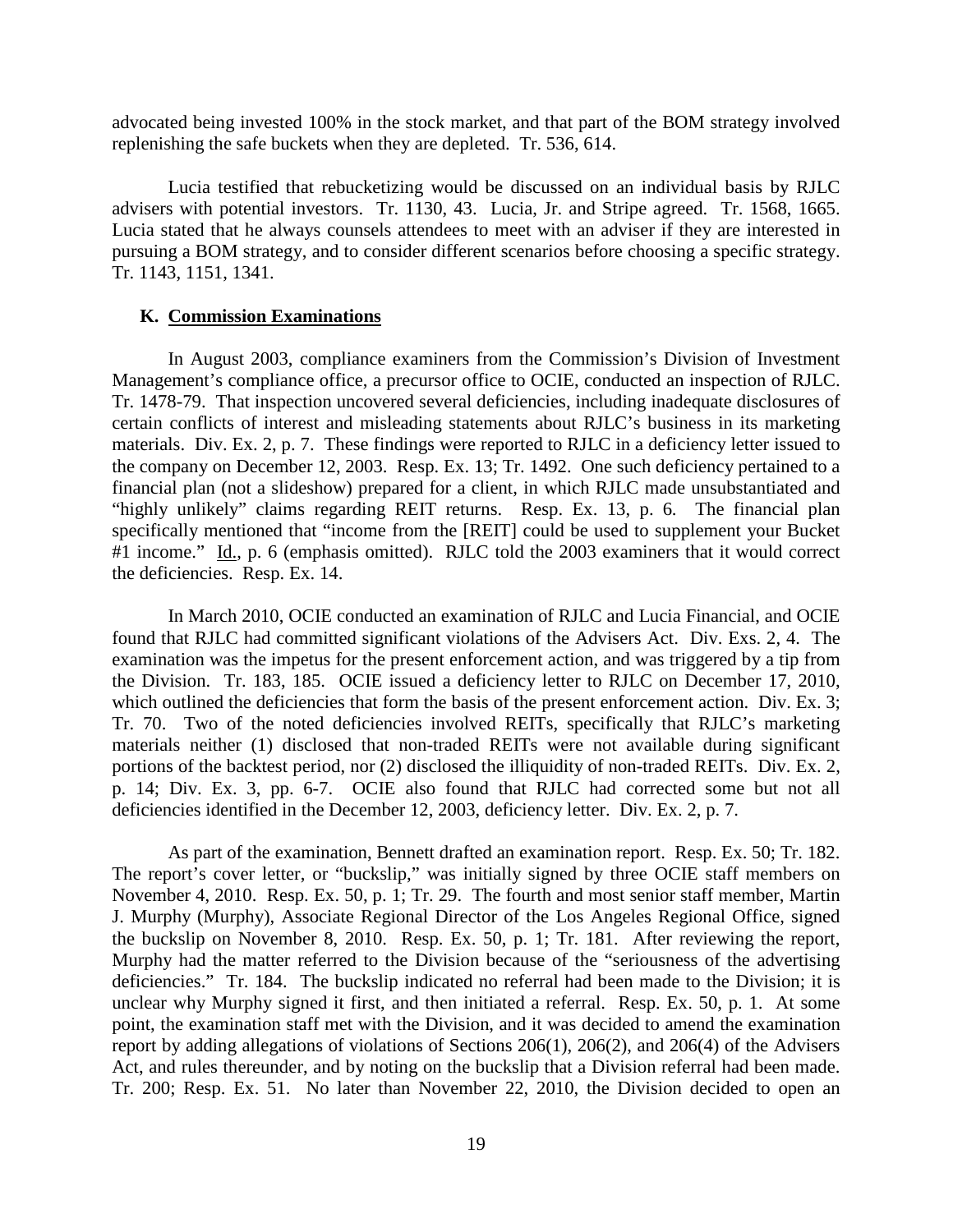investigation. Resp. Ex. 53, p. 2. A formal order of investigation (FOI) was approved on December 2, 2010, and the final version of the examination report was signed on December 16, 2010. Resp. Exs. 12, 51. Respondents first learned of the existence of the FOI in May 2011. Resp. Ex. 12. No Division staff asked Bennett to obtain information for the Division through the examination process. Tr. 214.

## **L. Expert Testimony**

a. REITs

Dr. Steven Grenadier (Grenadier) testified as an expert witness for the Division on all the various issues that it asserts made Respondents' slideshow presentations misleading. Grenadier's expert report concluded that Lucia's assumed REIT dividend rates for the backtests were misleading, creating inaccurate returns for the fictional investors. Div. Ex. 70, pp. 10-11. Grenadier based his findings on indices published by the National Association of Real Estate Investment Trusts (NAREIT), specifically the FTSE NAREIT All REIT index.<sup>21</sup> Div. Ex. 70, p. 10 n.24; Tr. 944. NAREIT indices are well-known proxies for REIT returns. Div. Ex. 70, p. 11; Tr. 944. Grenadier found that there were very few publicly traded REITs available in 1966, at the start of the 1966 backtest. Div. Ex. 70, pp. 11-12. He found that public non-traded REITs were relatively more available as of 1966, but were illiquid. Div. Ex. 70, p. 12. Additionally, NAREIT, the most famous REIT index, began reporting in 1972, six years after the '66 Backtest began using its assumed 7% return. Div. Ex. 70, p. 11; Tr. 944. He also found that using the NAREIT All REIT index provided significantly lower returns for the REIT principal and total portfolio for the '73 and '66 Backtests. Div. Ex. 70, p. 11 & n.24; Tr. 961-62. Grenadier also took issue with the assumption in the backtest that REITs could grow at a risk-free, flat rate, and then be easily liquidated. Div. Ex. 70, p. 12; Tr. 943.

Using actual historical data, Grenadier showed, lowered the REIT principal investment substantially. Div. Ex. 70, Ex. 5a. When the REIT investment ended in 1975 by liquidation, the backtest showed the REIT, with historical rates, at \$85,646, not \$200,000. Id.

Respondents called Kevin Gannon (Gannon) as an expert witness to testify on the issue of REITs as they were used in the '73 Backtest and '66 Backtest. Gannon's report concluded that the assumed REIT rates were reasonable. Resp. Ex. 34, p. 7; Tr. 1366. His report found that between 1972 and 2003, the internal rate of return was 12.9%, which was "so high that a 7% [rate] is clearly reasonable." Resp. Ex. 34, p. 4; Tr. 1390.

Gannon took issue with Grenadier's use of the NAREIT All REIT index. Tr. 1374-76. Gannon testified that the Equity REIT index, which includes REITs invested only in real estate

 $21$  Grenadier testified that he used the All REIT index instead of specifying the equity REIT index because the All REIT index represents a general proxy average for the industry, much like why Lucia used the S&P 500 Market as a proxy for the stock market in general. Furthermore, Grenadier considered the All REIT index over the equity REIT index because the proportion of mortgage REITS might have been higher in the 1970s, which was when the bulk of the '66 Backtest REIT investment was supposed to have occurred. Tr. 962.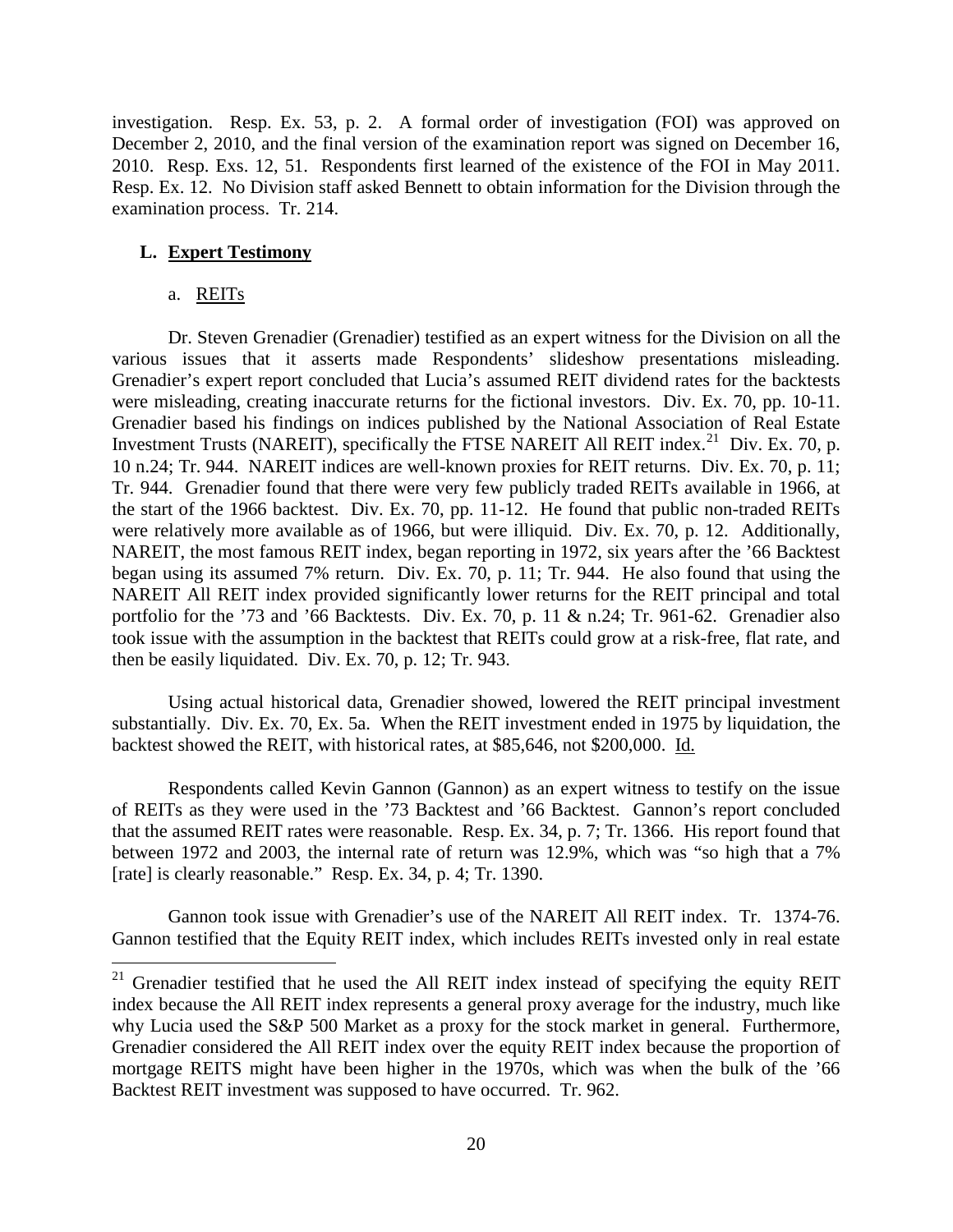equity, was the more reasonable index to consider. Tr. 1374. As part of his rationale, he found that the more widely used REIT index today is the Morgan Stanley REIT index, which is focused upon equity REITS. Tr. 1374, 1376. Gannon also concluded that equity REITs were the subject of the backtests because at least two slides in Lucia's slideshow cited statistics from the NAREIT Equity REIT index. Tr. 1374-75; Div. Ex. 1, p. 416.

Gannon's report recognized that REIT historical data was not available for the six-year period prior to 1972. Resp. Ex. 34, p. 6; Tr. 1366. He also admitted on cross-examination that REITs were generally not available between 1966 and 1971 and that non-traded REITs are illiquid. Tr. 1378-80. To compensate for the unavailability of REITs from 1966 through 1971, Gannon created a model security based upon structured real estate investments during that period. Tr. 1380. The model was based upon inputs backed by thirteen assumptions. Tr. 1367, 1381. The model security produced a 7.1% internal rate of return. Resp. Ex. 34, p. 7; Tr. 1367. The evidence gathered for the model consisted of a single article, The Long Cycle in Real Estate, by Ronald W. Kaiser (Kaiser Article), which summarized total real estate returns between 1919 and 1995. Tr. 1378-79; Resp. Ex. 34, p. 7 & Ex. D (14 Journal of Real Estate Research, no. 3, 1997). The Kaiser Article drew its empirical data for the 1966-1971 period in part from a study published in 1976, How Real Estate Stacks Up to the S&P 500, by D. Kelleher in (Kelleher Study).<sup>22</sup> Resp. Ex. 34, p. 7 & Ex. D.

 $22$  I find Gannon's testimony and expert report to be highly probative regarding the '66 Backtest. In addition to his significant concessions regarding REIT availability between 1966 and 1971 and REIT liquidity, both of which are specifically cited as deficiencies in the 2010 deficiency letter, a close examination of Gannon's supporting data is revealing. Div. Ex. 3, pp. 6-7. Gannon's report includes as Exhibit C a printout of the yearly NAREIT Equity REIT index averages. Resp. Ex. 34, Ex. C. Assuming without deciding that the NAREIT Equity REIT index was the appropriate data source, the price of an average REIT investment would have dropped substantially between 1972 and 1975, based on an index decline from 100 to 85.6. Id. Additionally, Gannon's starting assumption, that the "average total return" from real estate between 1966 and 1971 was 10.6%, was based on the Kelleher Study. Resp. Ex. 34, p. 7. The Kelleher Study, like the other studies cited in the Kaiser Article, and like Gannon himself, calculated "total return" or internal rate of return (IRR), i.e., the combination of dividends and price appreciation. Resp. Ex. 34, p. 3  $\&$  Ex. D, p. 237 n.4. Gannon ultimately estimates that the IRR between 1966 and 1971 for REITs would have been 7.1%. Id., p. 7. But Lucia did not tout the IRR for REITs, he touted the dividend rate. Div. Ex. 1, pp. 460, 465, 471. In other words, Gannon and Lucia were discussing two different returns: Gannon analyzed dividends plus price appreciation, and Lucia discussed just dividends. Gannon's evidence, therefore, does not really support Lucia's position; to the contrary, it undermines it. Specifically with respect to the '66 Backtest, Lucia assumed a 7% return, which represents the "annual," i.e. dividend, rate, and no price appreciation, according to the second spreadsheet. Div. Exs. 12, 1, p. 471. But Gannon concludes that, at least for 1966-71, the combination of yearly dividend and price appreciation is 7.1%. Resp. Ex. 34, p. 7. For the '66 Backtest to be consistent with Gannon's evidence, price appreciation would have to be approximately 0.1% between 1966 and 1971. This is, of course, highly unlikely, and it is much more likely that the price appreciation would have been higher, with a concomitant yearly dividend of less than 7%.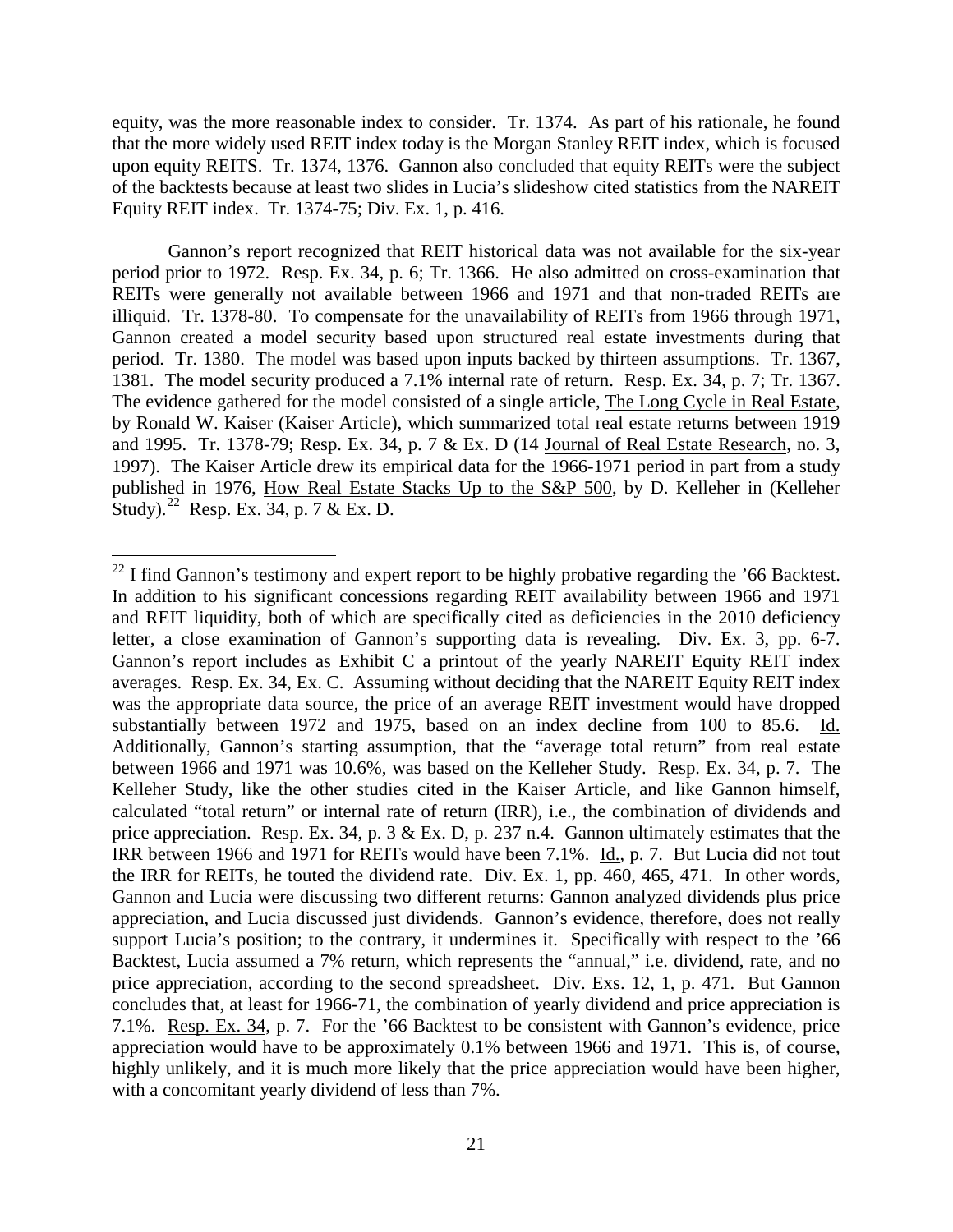John S. Hekman, Ph.D (Hekman), the other expert witness for Respondents, could not recreate the '73 Backtest to achieve the same final portfolio figures presented in Lucia's slideshow. Tr. 1535-37. He testified that the term "backtest" was used on one slide in the slideshow, that the various examples in the slideshow were not, in his opinion, backtests, that his opinion was based on what an average investor would understand the term "backtest" to mean, and that the average investor would understand the term, in this context, to mean "using historical data to test a particular investment strategy."<sup>23</sup> Tr. 1402, 1423-26.

### b. Inflation

Grenadier testified that a proper backtest, especially for a strategy that is supposedly able to keep up with inflation, should use historical inflation rates. Tr. 953, 978. Grenadier's expert report states that the results of the backtests were misleading because they did not use historical inflation rates; had they done so, both portfolios would have been completely drained by1986 for the '66 Backtest and 1989 for the '73 Backtest. Div. Ex. 70, pp. 6-8, Exs. 2a-3c. Grenadier determined the portfolios' collapse dates by using the same data used in Division Exhibits 12 and 13, but replacing the 3% inflation rate with actual historical inflation rates reported by BLS. Id., pp. 7-8, Ex. 2a-3c. Grenadier testified that the periods of the backtests included years of historically high inflation, including during the 1970s OPEC oil embargo. Tr. 941. Many of the high inflation years, according to Grenadier, occurred early in the backtest periods, which would have caused faster depletion of the portfolios because there would be smaller remaining investments to recoup losses. Tr. 941. Using an average inflation rate was, according to Grenadier, misleading, just as was use of an ahistorical rate. Div. Ex. 70, pp. 8-9. Grenadier admitted that the American Funds brochure Lucia discussed used an average 4% inflation rate in what the brochure called backtests, which he stated might be materially misleading. Tr. 974-76; Div. Ex. 46. Grenadier agreed that retirees over the age of 65 tend to spend less than their counterparts, but he testified that has nothing to do with inflation. Tr. 970-71. Grenadier also agreed that the rate of inflation between 1926 and 2003 averaged roughly 3%. Tr. 964-65.

Both Grenadier and Hekman testified that BLS publishes CPI for different categories of consumers. Tr. 937-38, 1527. CPI-U, for urban consumers, is the most commonly used measure of inflation. Tr. 937-38; Div. Ex. 70, pp. 7-8. CPI-E, which measures inflation for the elderly, is available for years after 1982. Div. Ex. 70, pp. 7-8. Grenadier tested the data in Div. Exs. 12 and 13 using CPI-U for the entire periods, which is reflected in Exhibits 2a, 2b, and 2c to his expert report, and he also tested the data using CPI-E, for periods after 1982, and CPI-U between 1966 and 1982, before CPI-E data became available, which is reflected in Exhibits 3a, 3b, and 3c to his expert report. Div. Ex. 70. In both sets of tests, the backtests ran out of money in 1986 and 1989 for '66 and '73, respectively. Id., pp. 7-8, Exs. 2a-3c. Grenadier testified that CPI-U and CPI-E differ year to year, but that CPI-E was higher than CPI-U during the relevant period. Tr. 940.

<sup>&</sup>lt;sup>23</sup> Hekman's testimony on these last two points is disjointed and confusing because he was repeatedly impeached on the subject, but I believe this to be a fair interpretation of what he said.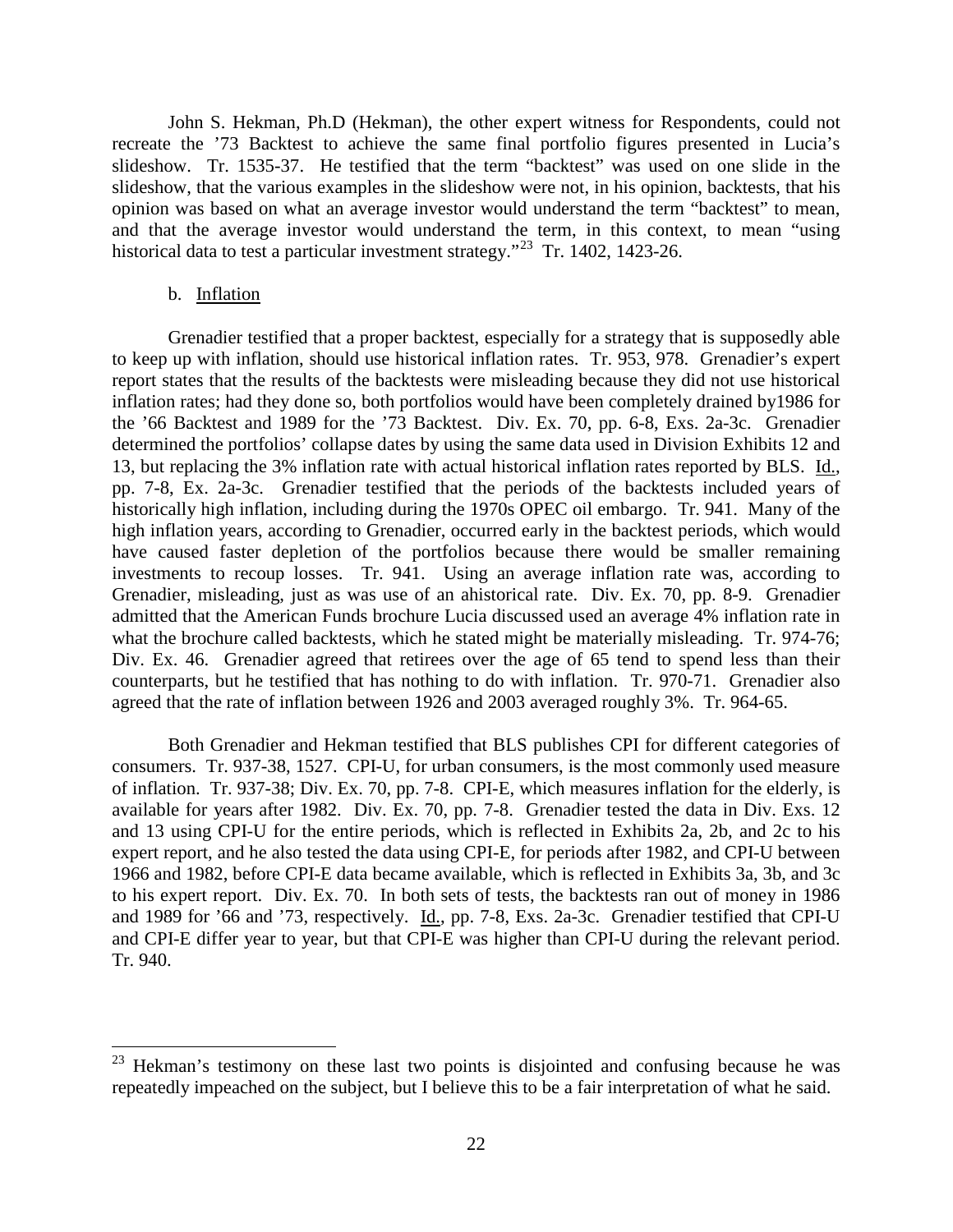Hekman's expert report concluded that Respondents' use of a 3% inflation rate was reasonable. Resp. Ex. 35, pp. 1, 14; Tr. 1400-01. Hekman opined and testified that he considered Lucia's portfolio examples hypotheticals, not backtests, despite their being labeled as such, and that seminar attendees would understand as much. Tr. 1424, 1541-42; Resp. Ex. 35, pp. 3-4. He, thus, did not opine on the reasonableness of 3% as an inflation rate in a backtest. Tr. 1424, 1542; Resp. Ex. 35, pp. 3-4. Hekman opined that 3% is a commonly used hypothetical inflation rate, is used in many retirement and portfolio projections,  $^{24}$  and is the historical average long-term rate for 1926 to the present. Resp. Ex. 35, pp. 4-5. As an added basis for his conclusion, Hekman opined that the inflation rate Lucia used did not affect the purpose of the investment hypothetical. Id., pp. 6-8. That is, the investment conclusion reasonable investors would draw from Lucia's hypothetical would have been the same whether or not Lucia used historical rates or the hypothetical 3% rate. Id., pp. 11-14.

Hekman opined that CPI is regarded as higher than true inflation, especially for seniors, citing a report from the Boskin Commission, created by the Senate Finance Committee in 1995 to study CPI (Boskin Report), and a paper by Professor Robert Gordon. Resp. Ex. 35, pp. 8-9; Tr. 1405. Hekman opined that a truer rate of inflation would incorporate a 1.2% reduction from CPI for the years between 1966 and 1996 and a 1% reduction beginning in 1997, as the Boskin Report suggests. Resp. Ex. 35, p. 9; Tr. 1405. After receiving Hekman's expert report, Grenadier ran the same tests using Hekman's proposed modified rate of inflation. Tr. 952, 967- 68. Grenadier found that with the reduced inflation rates, the '66 backtest portfolio would have run out of money in 1993. Tr. 952. Hekman agreed that using his proposed reduced CPI rates would still cause the portfolio introduced as the '66 Backtest to run out of money in 1993. Resp. Ex. 35, Appx. 10; Tr. 1540.

Hekman further opined that seniors tend to spend less than average consumers and, thus, inflation would need to be corrected downward to reflect that fact. Resp. Ex. 35, pp. 13-14. Hekman determined that a 2% reduction each year from needed income would accurately reflect the true rate of inflation combined with seniors' reduced spending rates. Id., pp. 10, 13-14; Tr. 1539. Hekman testified that the 2% reduction was based upon studies by the Employee Benefits Research Institute (EBRI), which concluded that seniors tend to reduce their spending by about that much between the ages of 65 and 95. Tr. 1520. Inputting the reduced rate resulted in the '66 Backtest retaining \$6.6 million in 2003. Resp. Ex. 35, pp. 13-14, Appx. 11.

c. Impact of Fees

Grenadier opined that the failure to include implementation costs and fees for the investments in the backtests produced significantly overstated and misleading results. Div. Ex. 70, pp. 2, 13-14. Grenadier opined that including implementation costs in a backtest is important because they may reduce or even eliminate the benefits of a strategy. Div. Ex. 70, p. 13. He wrote in his expert report that, at a minimum, funds that track the S&P 500, investments in T-Bills, and REIT investments would carry transaction and management costs. Id.; Tr. 945. It

 $24$  Hekman cites to several large organizations that use a 3% inflation rate in their projections, including the U.S. Office of Personnel Management, TIAA-CREF, and CalPERS. Resp. Ex. 35, p. 5.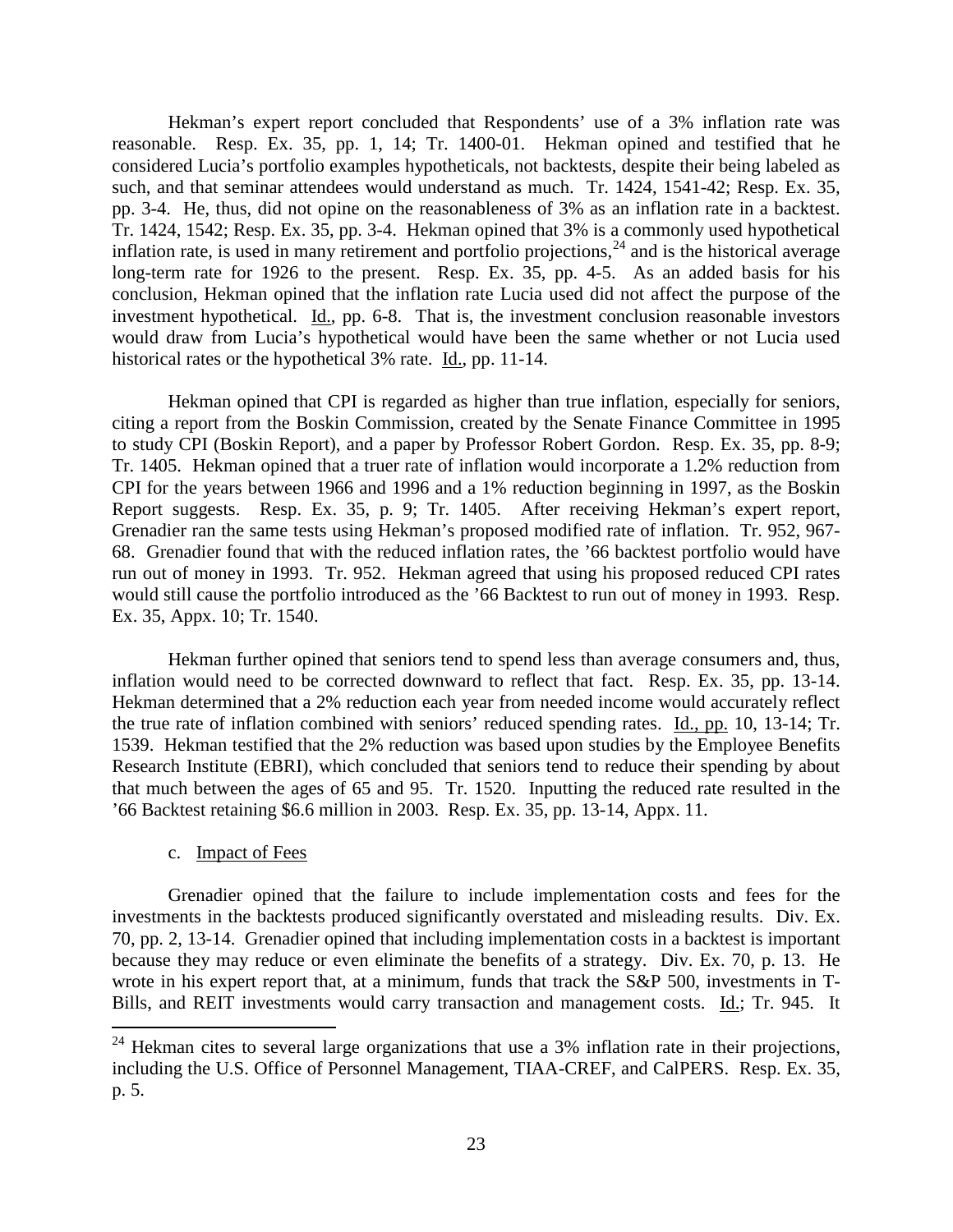would be necessary, according to Grenadier, to incorporate actual or hypothetical costs into the backtests to provide a realistic result. Div. Ex. 70, pp. 13-14; Tr. 945. Accordingly, Grenadier incorporated example mutual fund fees, keeping all other data, including the 3% inflation rate that Lucia used, and found that both backtest results would be significantly reduced.25 Div. Ex. 70, pp. 13-14; Tr. 945.

Respondents did not offer any expert testimony on the issue of fees in the backtests.

# d. Rebucketization

Grenadier's expert report states that a clear articulation and implementation of the strategy being tested is necessary to perform any backtest, as well as to verify the accuracy of any claimed backtest. Div. Ex. 70, p. 14. He found that Respondents' backtest illustrations did not present a clear asset allocation strategy, and the spreadsheets concentrate assets in a manner inconsistent with the BOM strategy as outlined in the rest of the presentation, making them improper backtests of the BOM strategy. Id., pp. 4, 14-15. Grenadier explained that the slideshow presentation discusses the importance of asset allocation, and that individual buckets are rebucketized periodically to maintain consistency in the strategy. Id., p. 15. According to Grenadier's expert report, the allocations presented in the slideshows for the '66 Backtest were not maintained over time, without explanation. Id. After the REIT and bond depletion, the '66 Backtest became entirely invested in the stock market. Id. Investment entirely in the stock market is inconsistent with discussions in the rest of the presentation urging asset allocation and diversification. Id., pp. 15-16. Grenadier included in his expert report graphs illustrating the benefit gained by Respondents by designing the backtest to allocate all investments into the stock market after depleting the first two buckets through withdrawals. Id., pp. Exs. 7a-7b. He testified that prior to the shift to the complete allocation into the stock market in the '66 Backtest, the market averaged 6% annual returns, whereas for the years after 1980, when the portfolio was entirely allocated to stocks, the market averaged 15% in annual returns. Tr. 948; Div. Ex. 70, Exs. 8a-8b. He concluded that failure to rebucketize the backtests, or failure to disclose that they were not, was misleading. Div. Ex. 70, pp. 14-17.

Respondents did not offer any expert testimony on the issue of rebucketizing.

# **M. Client Testimony**

Two RJLC clients, DeSipio and Dennis Chisholm, testified at the hearing. Both were attendees at BOM presentations, DeSipio in Philadelphia, Pennsylvania, and Chisholm in Portland, Oregon. Tr. 247, 337. Chisholm also heard similar BOM discourse through Lucia's radio show, and read about the same, presumably in Lucia's books. Tr. 358-60. Both clients

<sup>&</sup>lt;sup>25</sup> Grenadier noted in his expert report that there were generally no equity index funds that tracked the S&P 500 prior to 1977, so for between 1966 and 1976, he input average mutual fund fees for equity mutual funds, according to conservative estimates compiled by John C. Bogle in Bogle on Mutual Funds. Div. Ex. 70, p. 14. For after 1977, he used the rate collected by the Vanguard 500 Fund, which is one of the first equity index tracking funds and is considered one of the least expensive. Id.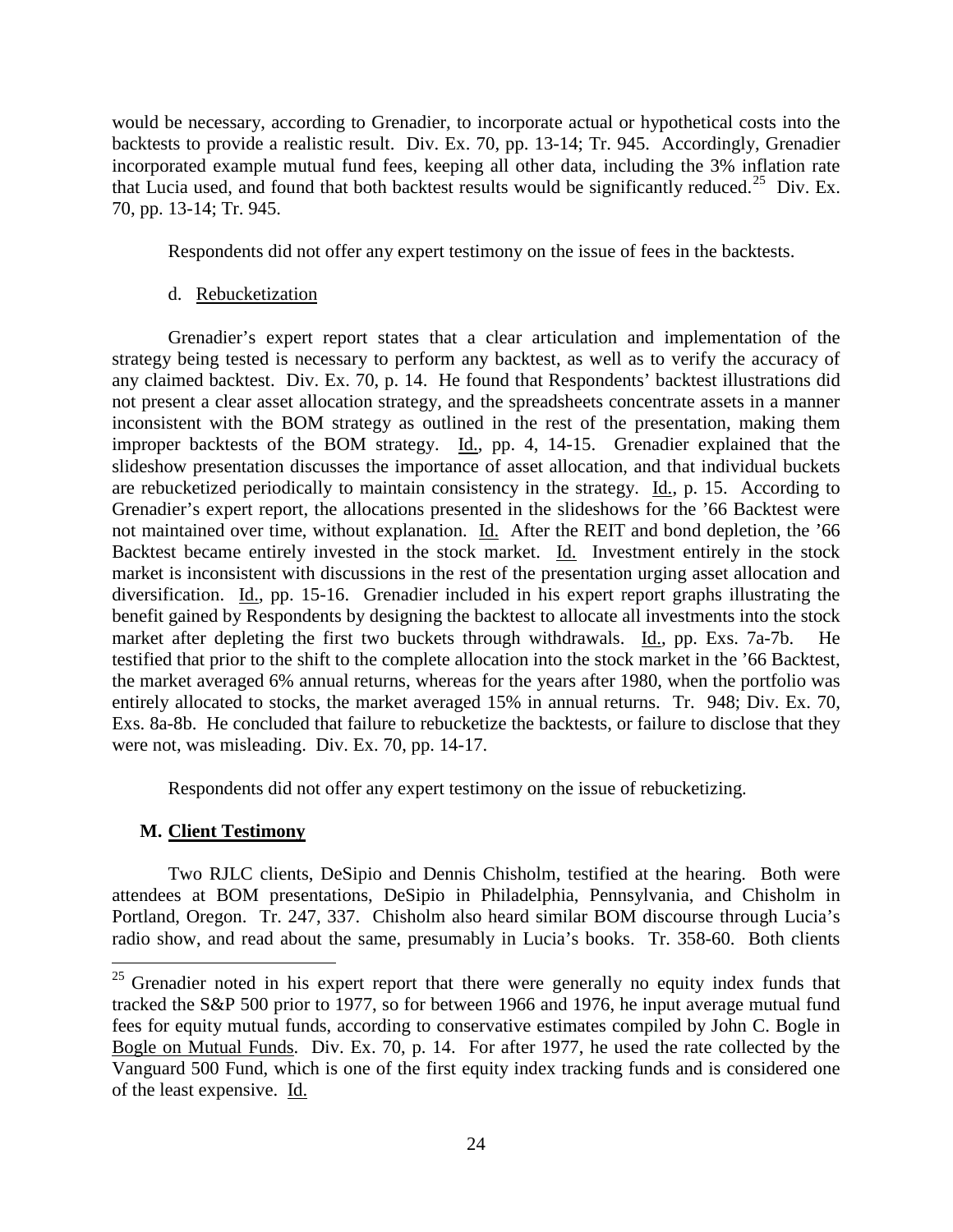testified that the BOM presentations inspired them to meet with an RJLC advisor. Tr. 280-81, 370-71, 378-79. Both clients also invested in REITs because of what they learned at the presentations. Tr. 281, 283, 380.<sup>26</sup> A convincing aspect of the show, in particular, was the backtests.<sup>27</sup> Especially convincing to both clients was the effect of non-traded REITs. Tr. 266, 359-61, 368-69.

Both clients remembered Lucia presenting the backtests and using that term in conjunction with the '73 Backtest and '66 Backtest slides. Tr. 258, 359. Both clients understood the slides to suggest that Lucia used actual historical returns, or at least accurately reflected the approximate returns for the historical periods. Tr. 267-69, 371-72, 378. Both clients testified that they would have liked to have known that the backtests did not use historically accurate information. Tr. 288-91, 371-75. DeSipio did not recall being told that the inflation rate was assumed or hypothesized during the seminar, but recalled seeing a slide that said so. Tr. 295-96. He agreed that the slide summarizing the non-backtested Bucketeers' portfolio stated that it used an assumed rate. Tr. 295-96. Chisholm did not recall one way or the other whether Lucia said that the backtests used an assumed rate. Tr. 364. After being shown the same Bucketeers' slide as DeSipio, he agreed that it said it used an assumed 3% rate. Tr. 406. Both clients testified that they believed the 3% inflation rate used in the backtests was historically accurate or close thereto, and Chisholm testified he would have changed his opinion of the strategy if he had known the rate was not historically accurate and that historical rates would bankrupt the backtest portfolios. Tr. 260, 267, 364.

Both clients testified that they understood that for BOM to work, investors had to rebucketize. Tr. 250, 357. Chisholm testified that he was unaware that the backtests were not rebucketized, and he stated he would not have invested with RJLC had he known that fact. Tr. 374-75. Chisholm also testified that he did not remember Lucia disclosing that the backtests were not net of fees or the effect fees could have on the backtests. Tr. 374.

### **III. DISCUSSION AND ANALYSIS**

### **A. Backtests**

# 1. Definition

The parties dispute the definition of the term backtest. The Division asserts, through its expert, Grenadier, that, "[a] back-test of an investment strategy uses historical data to evaluate

<sup>&</sup>lt;sup>26</sup> Q: Was it a large factor in your decision?

A [DeSipio]: Well, it was – it gave me – the whole purpose was – to me, I looked at it from the non-trade[d] REITs as another diversification which I was not aware of and did not have as far as financial asset allocation. Tr. 281.

 $27$  Chisholm testified, "If it was back-tested, I felt confident that somebody had done their homework and it proved somehow, some way, that this method was, indeed, a legitimate method of investing, of taking care of my retirement going forward." Tr. 362-63.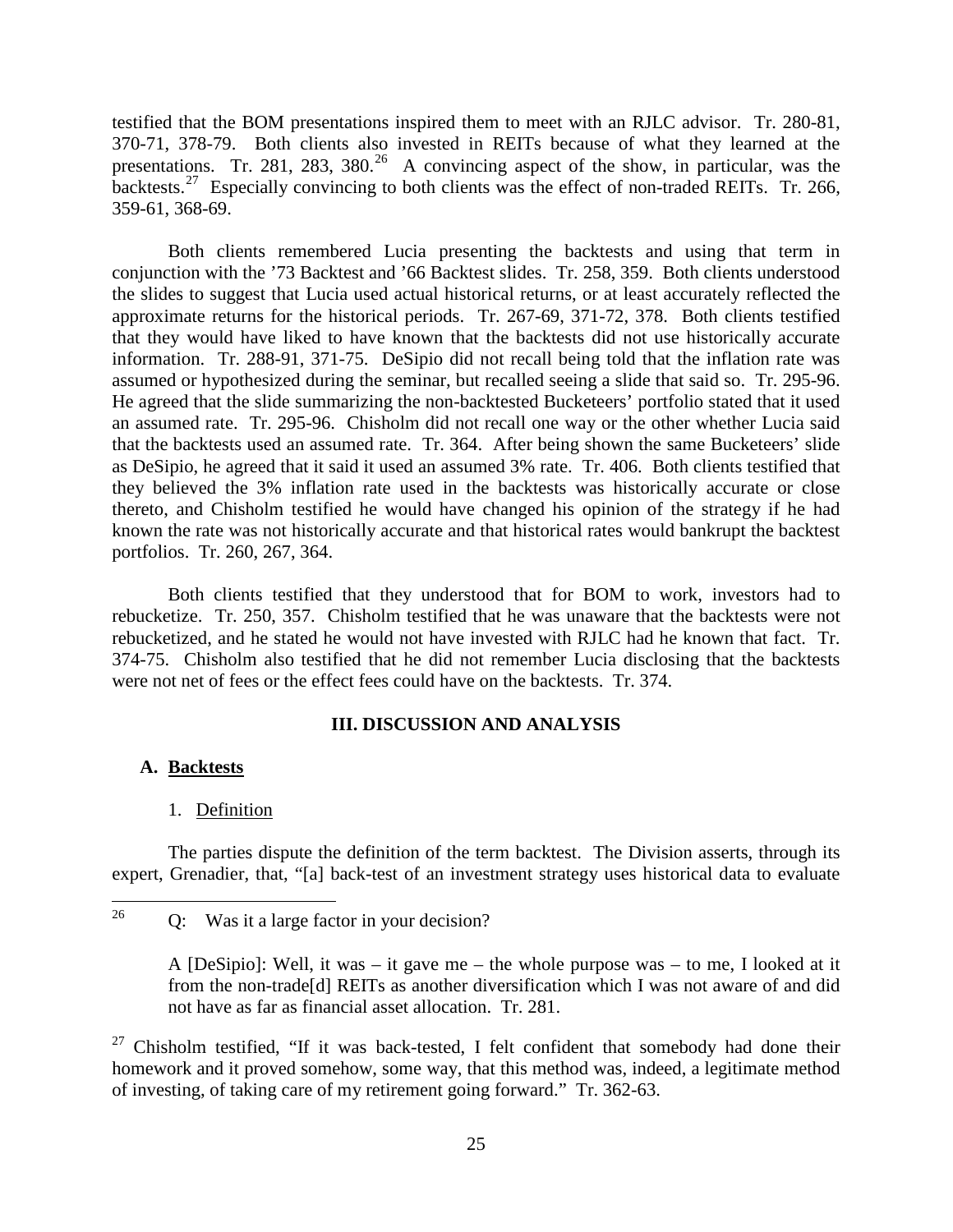how that strategy would have actually performed had it been implemented in the past. Back-tests are generally conducted using actual, historical data – to the extent such data is available – especially for critical aspects of a particular investment strategy." Div. Ex. 70, p. 5. Grenadier bases his definition on "numerous textbooks and articles," discussing the importance of using actual, historical data. Id. Grenadier testified that he "very quickly" determined that the slideshow's presentation did not include proper backtests, according to the definition he offered. Tr. 960-61. Bennett, the OCIE examiner, testified that a backtest was a "method used to go backwards in time to see how a certain strategy would have performed using actual data points to calculate the performance." Tr. 114. Ochs had a similar understanding. Tr. 575. Bennett testified that what Lucia offered was not a proper backtest. Tr. 114.

Respondents' experts, Gannon and Hekman, both provided similar definitions of backtests – "Q: Is that because you would use actual data in a backtest? A [Gannon]: Yes;" "Q: [Y]ou agree that back-testing is generally understood as a process of evaluating a strategy, theory, or model by applying it to historical data? A [Hekman]: I understand – yes, I agree with that definition." Tr. 1387, 1421. Gannon testified that hypothetical rates of return should not be used in backtests and Hekman testified that Lucia's analyses were not proper backtests. Tr. 1387, 1421.

Lucia disputes the backtest definitions given by the Division's expert, as well as by his own experts. Lucia testified that a backtest, "in the financial planning industry," was a "look back in history, but basing that on a forward-looking projection." Tr. 1093. Plum, too, claimed that he understood a backtest to mean a "hypothetical what if." Tr. 836. Lucia and Plum, the principal architects of the slideshow backtests, were the only two individuals who characterized the definition of backtests as something other than what the experts offered.

Lucia went on to state that this definition was based on what the financial planning industry "almost uniformly used." Tr. 1093. Despite Lucia's invocation of the "industry standard," none of the experts, including Respondents', corroborated that definition. Respondents also offered examples of backtests from several large investment houses, but those examples actually undermine Respondents' argument. Respondents point to Exhibit 46, a marketing pamphlet from American Funds, a large investment house, Exhibit 47, a marketing pamphlet from Fidelity Investments, and Exhibit 59, a marketing brochure from Financial Engines Income+, in support of what they assert is the industry usage of the term backtest. Tr. 1093; Resp. Br., p. 58. A review of Exhibit 46, however, reveals that actual "historical index returns" were used for the backtests, contradicting Respondents' assertion of what they proffer as the industry definition. Resp. Ex. 46. The example in Exhibit 47 used "historical monthly performance . . . represented by S&P 500, U.S. Intermediate –Term Government Bonds, and U.S. 30-day T-Bills." Resp. Ex. 47. Similarly, Exhibit 59, which does not specifically offer its models as backtests, uses only S&P 500 Market returns and Treasury Bond fund returns, both with factual, historical data. Resp. Ex. 59.

I also find that prospective investors would have understood the term in the same way as the experts. Dr. Hekman testified that the average investor would understand the term, in this context, to mean "using historical data to test a particular investment strategy." Tr. 1423-26. DeSipio understood the term to mean that actual performance data and actual inflation had been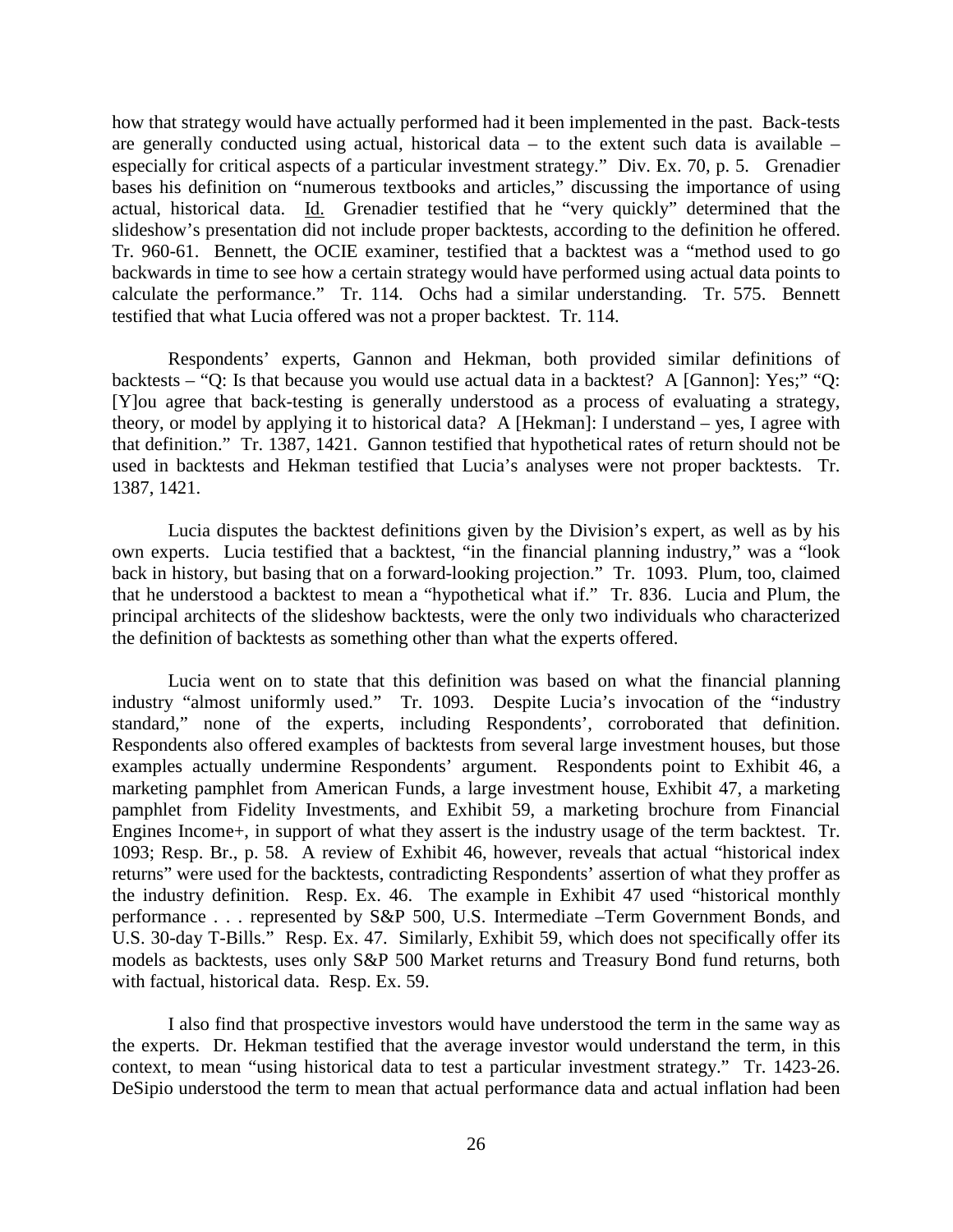used. Tr. 267-69. Chisholm understood the term as a way of "prov[ing] somehow, some way, that this method was, indeed, a legitimate method of investing." Tr. 362-63.

I find the definition of "backtest" offered by all three experts the only consistent and intuitive one. Thus, a prospective investor at one of Lucia's seminars would have understood the term "backtest" to mean "using historical data to test a particular investment strategy."

#### 2. Respondents' Use of Backtests

Lucia used the term backtest in his slideshow and narration, in his Webinar, in his training materials, and in his books. Div. Ex. 1, pp. 437, 467; Div. Ex. 50, p. 22; Div. Ex. 66, p. 47; Div. Ex. 68, p. 57. Lucia's employees, Ochs and Plum, and Lucia, Jr., testified that Lucia told audience members on numerous occasions at his seminars that he had "backtested" his strategy. Tr. 537, 880, 1686.

Notwithstanding Lucia's frequent invocation of the term backtest, the backtested slides used a jumble of actual historical returns and assumed returns. The slides for both backtests state that they used S&P Market 500 averages and actual treasury rates of return. Div. Ex. 1, pp. 467, 471. Meanwhile, they used assumed dividend rates, including 7% for the '66 Backtest, probably a 7.75% dividend for the '73 Backtest, and a flat 3% inflation rate for both. Div. Ex. 1, pp. 467- 78. It is quite clear that Lucia's backtest slides do not reflect properly conducted backtests.

Lucia, Lucia, Jr., and at least one senior employee of RJLC, after learning what the Division's definition of backtest was, tried to redefine what Respondents were providing with the backtest slides. Instead of a backtest, the slides represented: a "forward-looking hypothetical" (Lucia); "hypothetical forward-looking" scenarios (Plum); or "a simulation" (Lucia, Jr.). Tr. 1127, 840, 1627-29. Lucia also described what he was doing, at least for the '66 Backtest, as "pretending today is 1966." Tr. 1138. In the face of Lucia's persistent allusions to backtesting his strategy, I do not accept the inconsistent, after-the-fact descriptions of what Lucia and others testified Lucia was actually portraying, instead of a backtest.

### 3. Scope of the Backtests

The OIP alleges that "it was materially misleading for Respondents to claim that their alleged backtesting validated the BOM strategy," in connection with the 1966 and 1973 backtests. OIP, p. 7. In particular, the OIP alleges that "the BOM strategy," when backtested as presented in the slideshow, yields better outcomes than when backtested using actual historical data. Id., pp. 7-8. The OIP does not specifically allege that any claimed backtesting of the portfolios of the High Rolling Hendersons and the Balanced Buttafuccos, for comparative purposes, was misleading. Div. Ex. 1, pp. 432 (discussing High Rolling Hendersons, assuming retirement on January 1, 1973), 437 (discussing Balanced Buttafuccos' results when "backtested to 1973-74" (footnote omitted)). The many slides devoted to the initial discussion of the Bold Bucketeers cover only 13 years, and it is not clear that either 1966 or 1973 is one of those years. Id., pp. 438-65. Indeed, the initial Bold Bucketeers discussion does not include any actual historical data, so it would not matter whether the discussion included 1966 or 1973; the outcome would be the same regardless of the period covered. Id., p. 465. It is only after the "73/'74"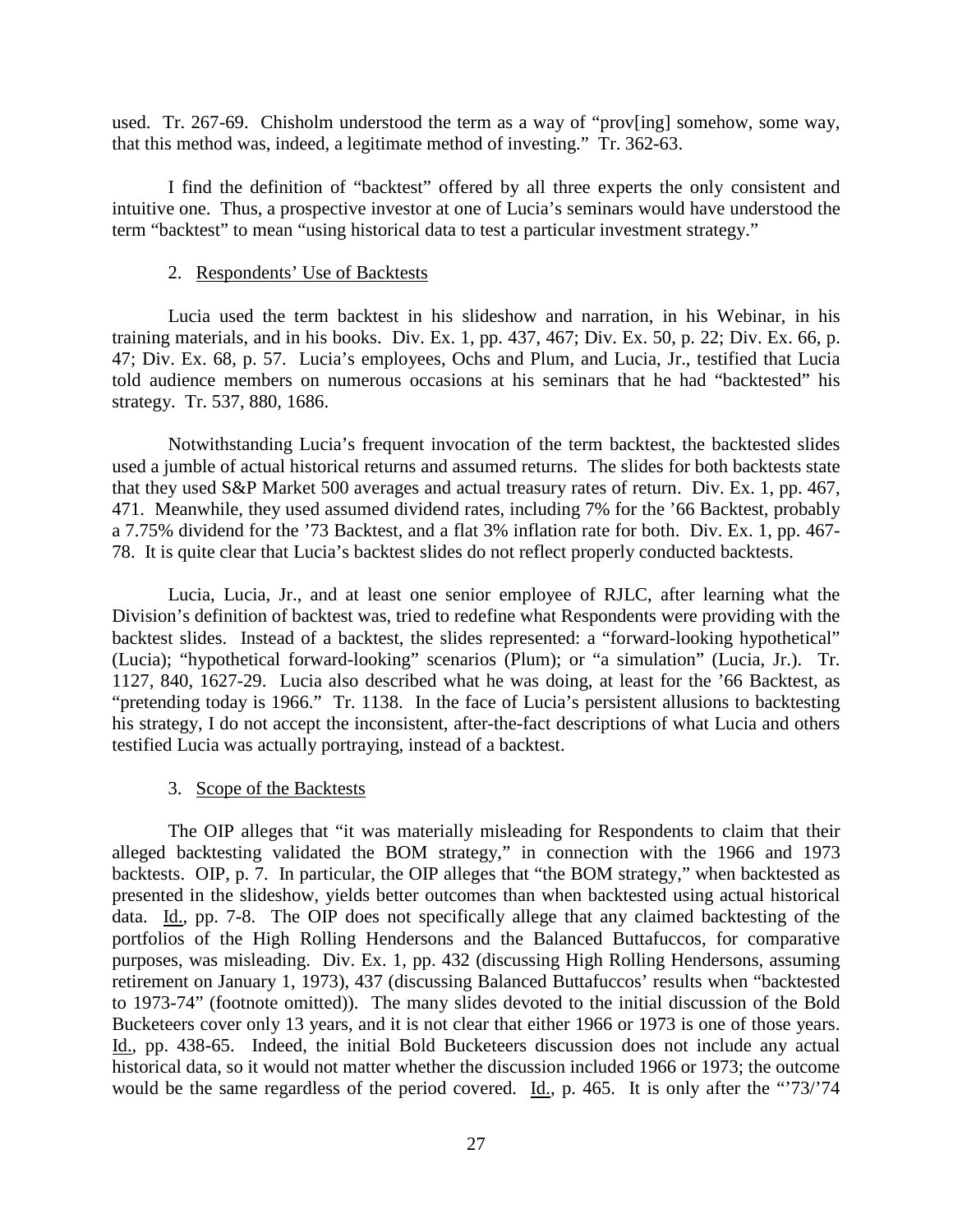Grizzly Bear" is introduced, and the assumptions become a mix of actual historical data and assumed data (for inflation and REIT returns), that the slideshow purports to compare the Bold Bucketeers with the Balanced Buttafuccos over a period including 1973. Id., pp. 466-68. Accordingly, although the OIP's citations to the "1973 backtest" could be construed as referring to purported backtesting both of the BOM strategy and of the portfolios of the High Rolling Hendersons and the Bold Bucketeers, it is more reasonable to construe it only as referring to purported backtesting of the BOM strategy starting in 1973 and 1966. Thus, although the entirety of the slideshow is relevant to this proceeding, I conclude that the focus of the OIP's allegations is on only thirteen pages of it. Div. Ex. 1, pp. 466-78.

### **B. The Central Importance of the Backtests**

The backtest slides are the capstone of the slideshows, and the '66 Backtest is the pinnacle. Respondents imply that the backtests were discrete, standalone slides and meant little to the overall message. Resp. Br., p. 32. On that point, Respondents cite the fact that the word backtest was used only twice in the entire slideshow. Resp. Br., p. 32. To the contrary, I find that the slideshow was a carefully orchestrated progression toward the backtests, which espoused the final proof that BOM, with REITs, is the best retirement strategy.

The first half of the slideshow is spent criticizing conventional investment wisdom and problems with following traditional portfolio models. It is only the second half of the presentation that begins the BOM strategy comparison. Lucia then uses a series of fictional investors who, following traditional investment advice, fail to obtain their retirement investment objectives. Div. Ex. 1, pp. 419-37. He makes certain assumptions for investment returns (actual returns for stocks and bonds and assumed returns for everything else) and inflation, runs the numbers, and presents the results. Id. He emphasizes that the High Rolling Hendersons and Balanced Buttafuccos suffer from the effects of the 1973 stock market, and ultimately characterizes his Balanced Buttafucco analysis as "backtested to 1973-74." Id., pp. 428, 435-37. He then analyzes the Bold Bucketeers using the same approach, but with a different asset allocation and withdrawal strategy than the previous fictional investors. Id., pp. 437-65. A reasonable prospective investor, viewing the slideshow's presentation of essentially the same methodology for the four different fictional investors, would understand that all four assumed portfolios had been backtested, just as the Balanced Buttafuccos' had.

The '73 Backtest slide, entitled "Back Tested Buckets," compares the Bold Bucketeers (who invest in REITs) to the Balanced Buttafuccos (who do not), over the period 1973 to 1994. Id., p. 467. The result is an investment principal in 1994 of \$1,544,789 for the Bold Bucketeers, compared to \$0 for the Buttafuccos. Id., p. 467. The kicker comes, however, with the '66 Backtest. The '66 Backtest without REITs weathers thirty-eight years to provide an ending principal of \$1.2 million. Id., p. 475. The next slides introduce the same investment portfolio, but add a 20% investment in REITs, and the ending principal of the portfolio more than triples to \$4.7 million in the same period. <u>Id.</u>, p. 478. To be sure, the slideshow does not explicitly display the term "backtest" in discussing the '66 Backtest. Id., pp. 468-78. However, it does use the term "Back Tested Buckets" in discussing the '73 Backtest, and in context the clear implication is that the 1966-2003 results were also backtested. Id., p. 467. For example, the slideshow asks, "what would have happened if you retired in  $1966...$ " and lists various "Notes"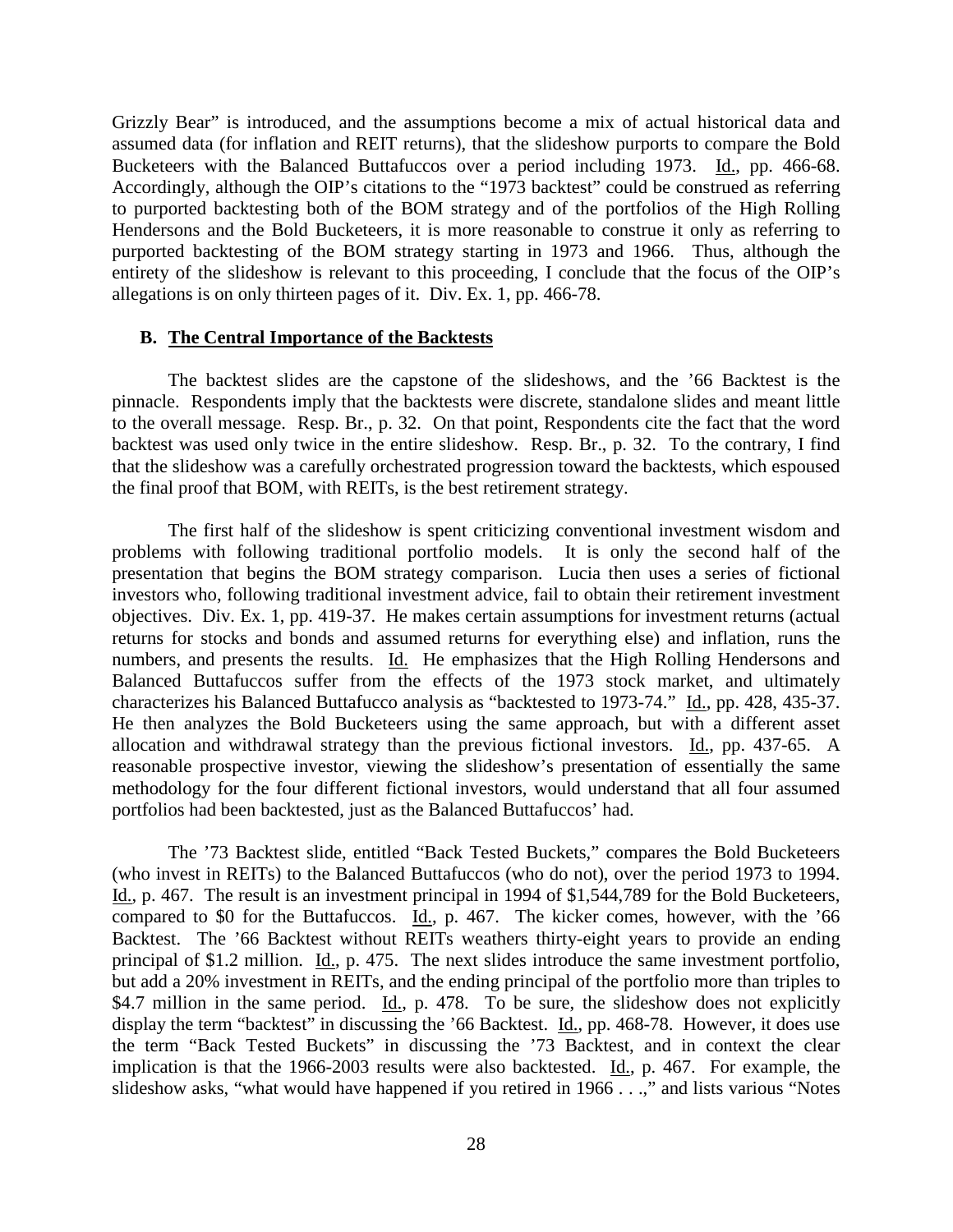and Assumptions," suggesting that the 1966-2003 results were analyzed in a way similar to the '73 Backtest. Div. Ex. 1, pp. 470-71. Any reasonable prospective investor would have interpreted these slides, too, as suggesting that the results had been backtested.

Respondents nonetheless argue that a reasonable investor would understand that the slideshows did not present backtests. Resp. Br., p. 17. Dr. Hekman testified that a reasonable investor would understand "that [the backtest slides] were not 'back-tests' of investment performance." Resp. Ex. 35, p. 14; Tr. 1433. But Dr. Hekman was not offered as an expert on how reasonable investors would understand a slide, nor is there any reason to privilege his opinion on this point over anyone else's. Additionally, Respondents argue that statements made by Lucia at slideshows, and some made during the Webinar, are proof that reasonable investors would understand that the backtests were just hypotheticals using hypothetical rates. Resp. Br., p. 17. For example, Respondents cite to Lucia's statement, "we know it was more, but we wouldn't have known it at the time," regarding the 3% rate of inflation utilized during the Webinar. Div. Ex. 66, pp. 48-49. Lucia also used the term "pretend" multiple times in the Webinar, and the slideshow contains numerous disclaimers regarding "hypotheticals." Id., pp. 40, 48, 53; Div. Ex. 1, pp. 436, 448, 467. Respondents argue that such statements made it apparent that the backtests were hypotheticals with a forward-looking mentality. Resp. Br., p. 17; Resp. Reply, p. 22 n.29.

Nevertheless, the only two audience members to testify understood from the context that the backtests were presented as historically accurate. Tr. 267-69, 371-72, 377-78. No fine-print disclaimers appear on the slides discussing the '66 Backtest. Div. Ex. 1, pp. 472-78. In the Webinar, Lucia stopped using the term "pretend" after he started discussing the '66 Backtest. Div. Ex. 66, p. 50. The backtests use a mix of historical and ahistorical data, but the results are in every case presented as realistic enough to support substantial investments. Div. Ex. 1, pp. 467-78. Accordingly, I do not find Respondents' arguments regarding a reasonable investor's understanding of the backtests persuasive. That is, a reasonable investor would have understood that the '66 and '73 Backtests' data and assumptions were factual, historical, and realistic.

#### **C. Importance of REITs in the Backtests**

Even assuming that a reasonable investor would have understood that some data and assumptions were not realistic, the REIT assumptions are presented misleadingly. I conclude that a major focus of the backtests was to sell REITs, and the backtest slides' misleading statements on REITs were crucial to Lucia's strategy. Respondents argue that the only purpose of the slideshow, and the backtests, was to demonstrate the effectiveness of the BOM strategy. Resp. Br., pp. 10-11. But selling REITs was at least an equally recognizable purpose. The progression from the "Buttafucco" portfolio to the "Bucketeer" portfolio, that is, from a portfolio that failed to one that succeeded, included only two new variables, BOM and REITs. Div. Ex. 1, pp. 437, 467. The only factor shown to audience members that differed between the backtest slide showing principal of \$1.2 million and the following one, showing tripled principal of \$4.7 million, was REITs. Div. Ex. 1, pp. 475-78.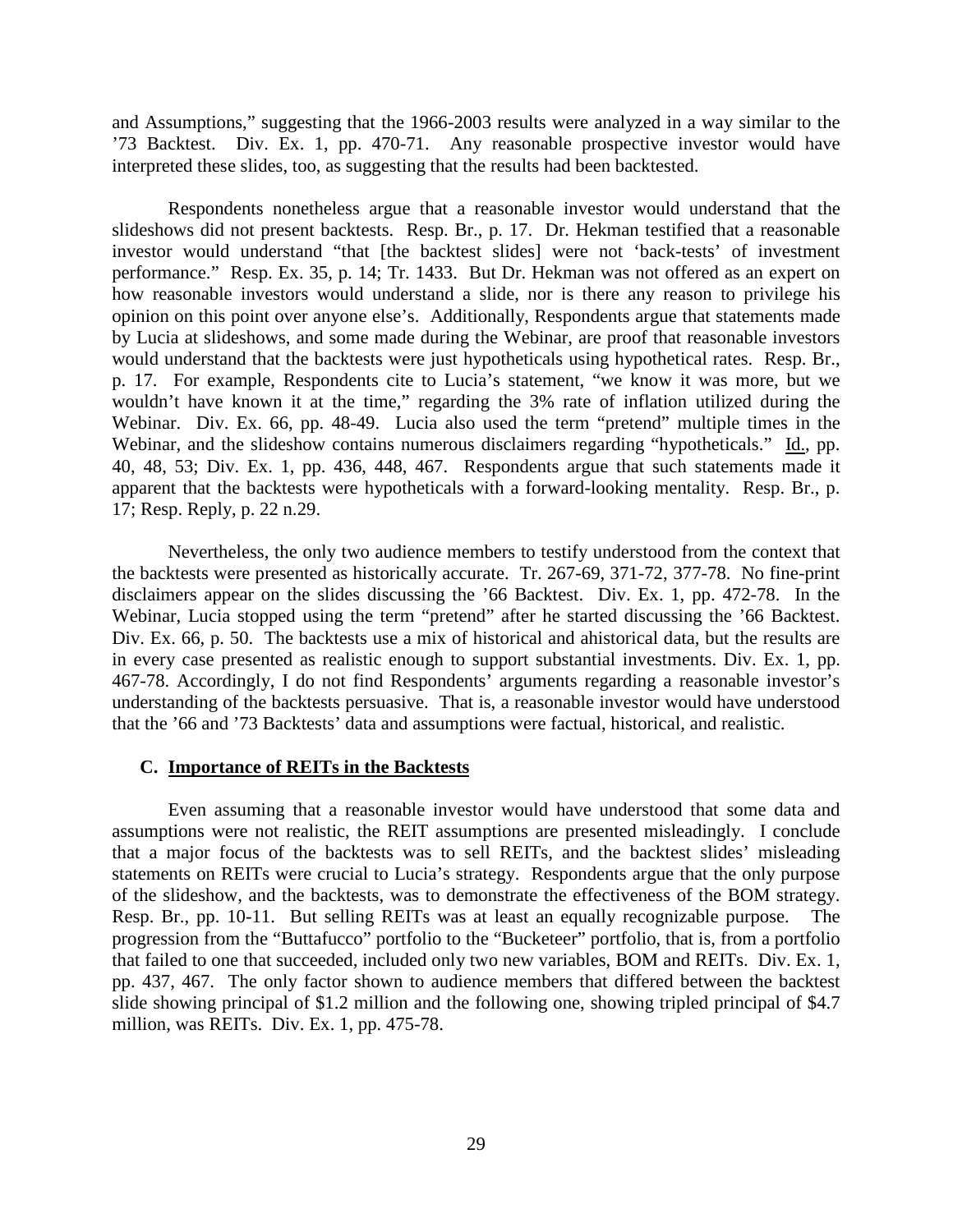Any doubt on this issue is dispelled by the Webinar.<sup>28</sup> In the Webinar, Lucia stresses that REITs, which he generally calls simply "real estate," are "critical" to the BOM strategy. Div. Ex. 66, pp. 34:12-14, 35:10-16. He states that REITs, both tradeable and nontradeable, provide "a higher rate of return at lower risk," which is the "holy grail of investing." Id., p. 35:14-16. He characterizes the "real live" BOM strategy as including twenty percent interest in real estate, while displaying a slide showing "20% REITs." Id., p. 50:2-5. He emphasizes the value of "nontradeable" real estate, i.e., non-traded REITs. Id., p. 69:17-18. He compares a "pseudo" [BOM] strategy," having no REITs, with "the real Buckets portfolio, using real estate, 4.7 million dollars." Id., p. 51:16-19. Plainly, the backtest slides' misleading statements on REITs were crucial to Lucia's strategy.

# **D. The REIT Rates and Usage were Unreasonable and Misleading**

It is undisputed that neither the '66 nor the '73 Backtest meets the definition of "backtest" that I have adopted. Tr. 115-16, 960, 1402; Resp. Br., p. 32. But a prospective investor would have understood the slideshow as presenting the results of backtesting. Given these findings, the spreadsheets do not provide sufficient support for either the '66 or the '73 Backtest, or for the Webinar's version of those Backtests, and the slideshow itself did not provide sufficient transparency to prospective investors regarding either Backtest. More importantly, the various slideshow statements regarding REITs were misleading.

Based principally upon the expert testimony of Grenadier and Gannon, I find that Lucia's use of an assumed  $7\%$  dividend rate for the '66 Backtest and  $7.75\%$ <sup>29</sup> dividend rate for the '73 Backtest was misleading. First, the '66 Backtest invested in REITs on January 1, 1966, at a time when data on REITs were unavailable, partly because there was no available index for REITs, but mainly because REITs themselves were largely unavailable. REIT data were unavailable until 1972, six years into the ten-year REIT investments in the '66 Backtest. There is no evidence that Lucia, Plum, or anyone else at RJLC did any sort of analysis like Gannon did for the period 1966-1971. Accordingly, the REIT returns for those years were essentially made up

<sup>&</sup>lt;sup>28</sup> Respondents place much emphasis on the Webinar, "urg[ing] this court to again review the Webinar prior to issuing a decision." Resp. Reply, p. 17. Respondents offered the Webinar because, they say, it is the only recordation of one of Lucia's slideshows. Resp. Br., pp. 16-17. The Webinar, according to Respondents, shows the full context of the slideshows with discussions that explain the slides that, viewed in a vacuum, are misconstrued. Resp. Br., pp. 16- 17. As noted supra, there are numerous differences between the slideshow and the Webinar, some of them significant. Nonetheless, because consideration of the Webinar works almost entirely to Respondents' disadvantage, I accept their invitation to consider it "the best evidence of the BOM seminar presentation." Resp. Br., p. 16.

 $29$  As noted, it is unclear if this was the actual rate used because respondents produced no documentary support for the '73 Backtest numbers. However, the'73 Backtest slide contrasts the Bucketeers against the Buttafuccos, whose portfolio had an assumed 7.75% yearly dividend. Div. Ex. 1, pp. 465, 467. Accordingly, I conclude that a prospective investor attending one of Lucia's seminars would have understood the '73 Backtest to have assumed a 7.75% dividend rate.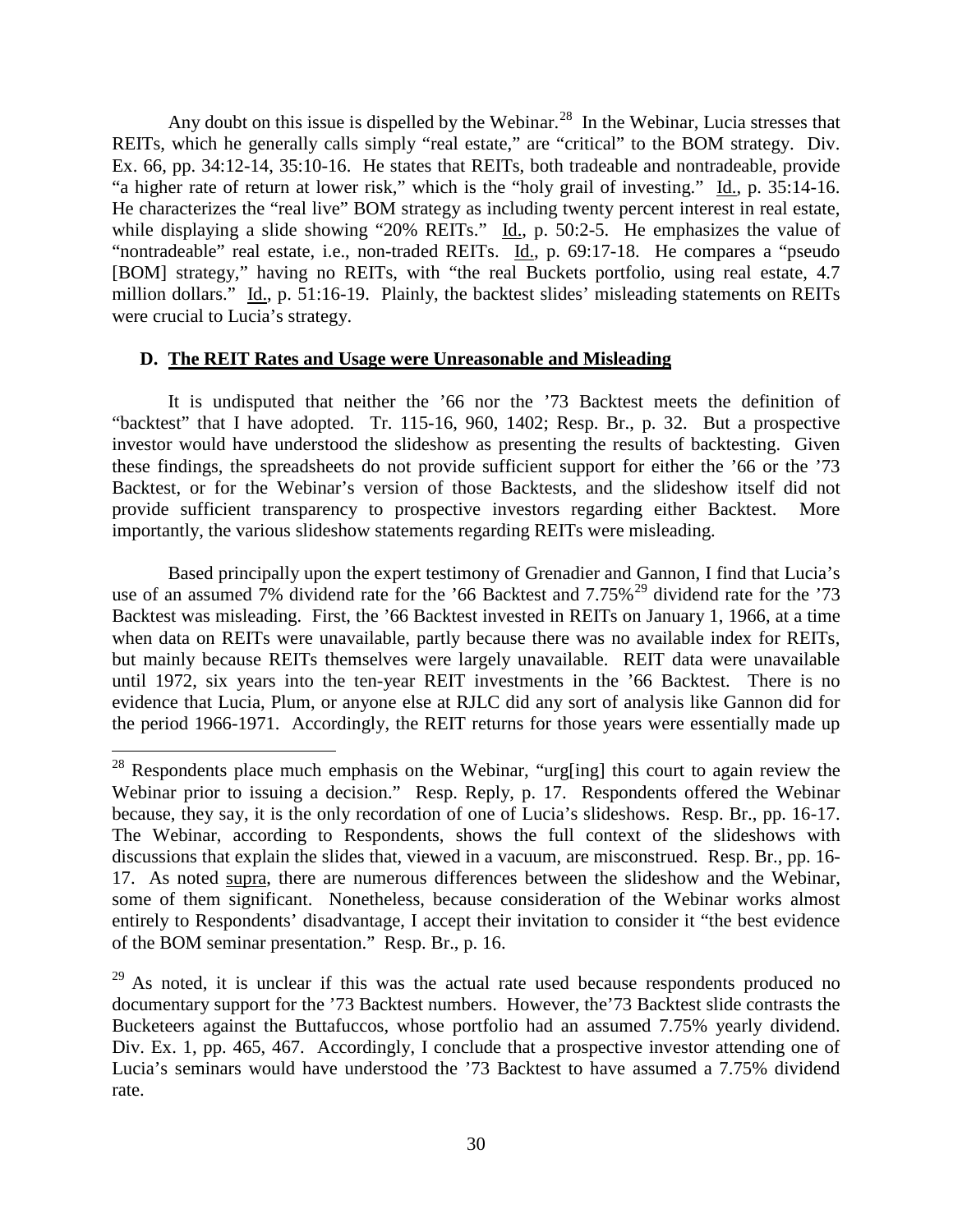out of whole cloth. Furthermore, the rate that Gannon found with his model was based upon data from a single article, and was heavily burdened with subjective assumptions adopted solely by him. Tr. 1367, 1381. Additionally, as explained supra, even accepting Gannon's assumptions and model, his conclusion actually suggests that REIT dividends (as opposed to IRR) in 1966- 1971, had there been any, would have been less than 7%.

Second, whichever index is used, the NAREIT All REIT or the NAREIT Equity REIT, it is clear that 1973 and 1974 produced significant losses for the REIT market as a whole. Div. Ex. 70, Ex. 5a (using NAREIT All REIT); Resp. Ex. 34, Exhibit C (showing NAREIT Equity REIT yearly returns for 1972-2003). Both the '66 Backtest and the '73 Backtest, because they began with REIT investments, would properly have shown substantial losses for any principal investment in 1973 and 1974. Using rates averaged through 2003 ignores the fact that the '66 Backtest invested in REITs in 1966 and held them for ten years, until 1975.<sup>30</sup> Div. Ex. 12. Thus, the principal invested in the stock market in 1975 following liquidation of the REITs, should properly have been less than \$200,000. Gannon's rationale that the dividend rates were reasonable for the period after 1972, because the average rate between 1972 and 2003 was 12.9%, ignores the fact that the REITs in the '66 Backtest were completely liquidated by 1975, leaving only a three-year sample, two of which were disastrous for REITs. Tr. at 1390; Div. Ex. 12.

Third, the '66 Backtest liquidated the REITs after an arbitrary ten years, despite the significant downturn in the real estate market in 1973 and 1974. Gannon testified that average REIT lifecycles last between five and seven years. Tr. 1370. True enough, a REIT could have a ten-year cycle, but according to Gannon's testimony, that would occur outside the norm. Tr. 1369-70. It was also convenient for Respondents to use a ten-year cycle. Liquidating anywhere within the five to seven year period would have exposed that principal to the Grizzly Bear Market for stocks – an asset which Lucia was actually calculating using historical returns. Instead, the ten-year period allowed Lucia to time the market perfectly, investing in the stock market as it rose again. Without liquidity events, there are few options to liquidate non-traded REITs, other than redemption for a discount to the principal investment. Tr. 1298-99, 1675. The assumed timing for the liquidity of the REITs in the '66 Backtest was, thus, unreasonable and its effect on the final number presented to prospective investors contributed to the backtest slide being misleading.

Fourth, the '66 Backtest as presented in the slideshow discloses neither the length of time REITs were assumed to have been held, nor whether the REIT principal remained constant. Div. Ex. 1, pp. 471-78. The Webinar was similarly silent on these assumptions. Div. Ex. 66, pp. 48- 50. A prospective investor would not have known either how long the REITs were assumed to have been held, or the ending REIT principal amount.

Fifth, the Webinar is even more misleading than the slideshow. The first "Notes  $\&$ Disclaimers (REITS)" slide in the slideshow does not appear in the Webinar at all, and although

<sup>&</sup>lt;sup>30</sup> In context, it appears the REITs were purchased at the start of 1966 and sold at the end of 1975, a ten-year period. As noted, it is unclear how long the '73 Backtest held the REITs because no support was produced for it.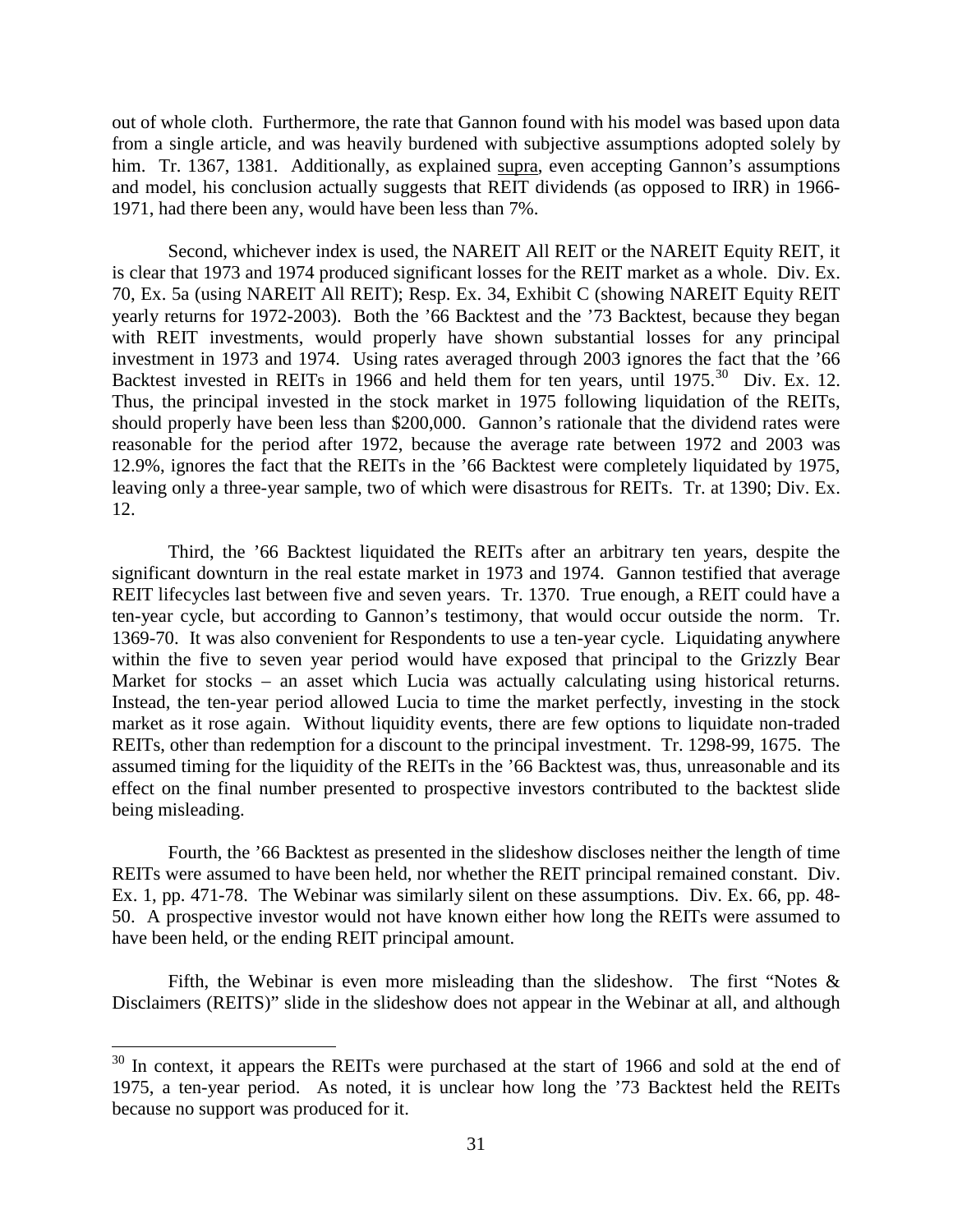the second "Notes & Disclaimers (REITS)" slide appears in the Webinar, it does not disclose the fact that REITs have limited liquidity, in contrast to the corresponding slide in the slideshow. Div. Ex. 1, pp. 415, 447; Div. Ex. 66, pp. 35, 44. Before discussing the effects of REITs in connection with the '66 Backtest, Lucia repeatedly uses the term "pretend" when introducing his assumptions. Div. Ex. 66, pp. 40, 48. But when he discusses the effects of REITs, he does not use the term "pretend." Id., p. 50:5. When discussing the BOM strategy in detail, Lucia states "in the sixties, you could have got about \$15,000 per year income, dividends from that real estate investment." Id., p. 44:22-25. This assumes a 7.5% dividend, which as noted supra, is false, and in context it is extremely misleading because it affirmatively avers that REITs were available for investment in the 1960's. Respondents' argument that the BOM strategy outperformed the comparative portfolios, "even assuming the actual historical rates were applied" to the '66 and '73 Backtests, is thus entirely unpersuasive. Resp. Br., p. 17.

## **E. The Inflation Rate Used was Unreasonable and Misleading**

I find that Respondents' use of a 3% inflation rate, and failure to disclose that a historical rate would have depleted the backtest portfolios after a short period, were misleading. A flat 3% rate was much lower than average rates during the times of the backtests, and such a downwardly-adjusted rate allowed the backtest portfolios to avoid running out of money far sooner than presented.

Grenadier testified that CPI-U is the "most common standard ubiquitous version of inflation data there is." Tr. 937-38. CPI-U, reported by BLS, indicates that historical inflation rates during the backtest periods were significantly higher than 3%. Div. Ex. 70, Exs. 2a-2c. During the late 1970s and early 1980s, CPI-U reached levels as high as 13.5%. Id. Seminar attendees were not advised that the inflation rate used was far below historical numbers and that use of even modified historical rates, accounting for biases, would have caused the backtest portfolios to drop to a zero balance years prior to 2003. OCIE calculated that the average inflation rate between 1966 and 2003 was 4.8%, much higher than the static 3% rate used in the backtests. Tr. 111. Grenadier verified that substituting historical CPI-U rates year by year into the backtests would cause the '66 Backtest to have a zero balance after 1986. Div. Ex. 70, pp. 8- 9, Exs. 2a, 2c; Tr. 934-35. Annual CPI-E rates, which are readily available for 1982 through the present, and are purportedly reflective of inflation rates for elderly consumers, would also have resulted in the '66 Backtest going bankrupt in 1986. Div. Ex. 70, Ex. 3a.

Furthermore, as Grenadier noted, using a 3% average rate was misleading because the periods of higher inflation occurred early in the backtest periods, and use of historical rates would have rapidly reduced principal balances. Tr. 941. Withdrawing significantly more income to keep up during the high inflation years would deplete assets much more quickly, and the remaining balances would have less room to grow, exacerbating losses. Tr. 941. None of these facts were disclosed to seminar attendees.

Respondents argue that CPI-U, and even CPI-E, are not reflective of inflation rates for retirees and elderly people because they tend to spend less as they age. Tr. 1175-77, 1290. Lucia bases his understanding of this concept in part on anecdotal evidence of his 87-year old father's diminished spending. Tr. 1186, 1291-92. This argument incorrectly conflates spending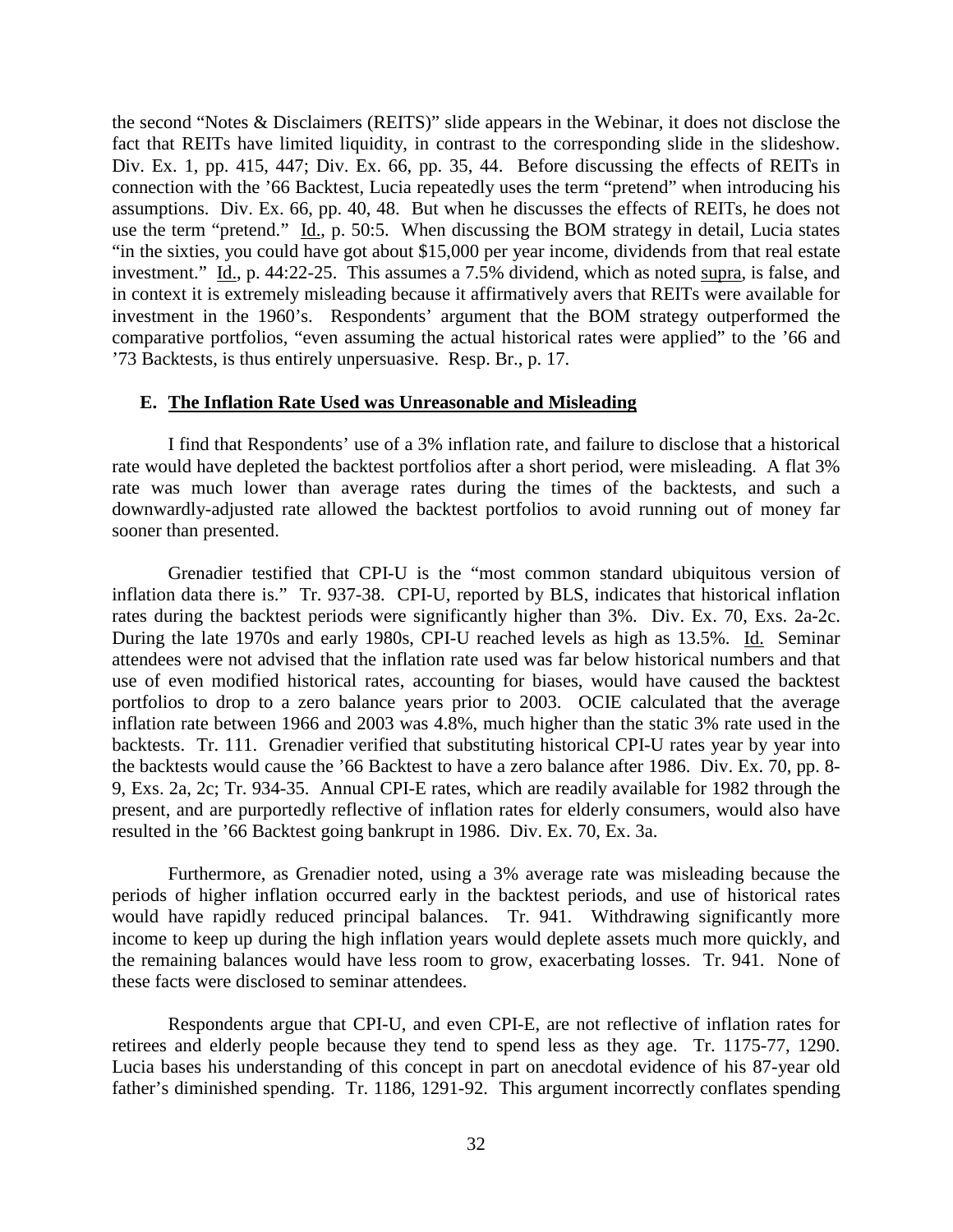levels with inflation. CPI is determined, in essence, by comparing a basket of goods from a reference period to the fixed basket of goods at a measured time. Resp. Ex. 39, p. 5, Tr. 939. As Grenadier pointed out, the fact that people over the age of 65 tend to spend less "has nothing whatsoever to do with inflation." Tr. 971. As Grenadier went on to say, if Respondents wanted to reflect lower spending by retirees, they could have designed an example factoring in diminished consumption. Tr. 971. There is no evidence that Respondents marketed the BOM plan as one that survives retirement based upon the expectation that investors will spend less as they get older. Instead, they unequivocally presented the backtests as providing a steady inflation-adjusted income without regard to actual spending. Div. Ex. 1, pp. 422-24, 472; Resp. Ex. 30; Div. Ex. 66, pp. 11-12, 39. Additionally, as Grenadier testified, CPI-E was actually higher on average than CPI-U during the backtest period, which indicates that inflation levels for elderly consumers are higher than for the non-elderly and weakens Respondents' argument that inflation rates are lower for elderly consumers. Tr.  $940.^{31}$ 

Hekman's analysis, accounting for the fact that CPI-U purportedly overstated inflation by 1.2% (between 1966 and 1996) or 1% (from 1996 forward), provides little help to Respondents. Resp. Ex. 35, pp. 10. Even with these modified CPI-U rates, the '66 Backtest would have gone bankrupt after 1993. Resp. Ex. 35, Appx. 10. By 1980, when inflation peaked at 13.5%, Hekman's calculations, even with the 1.2% CPI-U haircut, left the portfolio with \$916,388 more than \$100,000 less than in the '66 Backtest. Div. Ex. 12; Resp. Ex. 35, Appx. 10. Regardless of how CPI-U was calibrated, there were years of very high inflation, and using 3% for those years was, by itself, unreasonable for the backtests.

Hekman engaged in a separate analysis factoring a 2% reduction in spending for retirees each year in addition to the 1.2% CPI-U haircut, which he based upon cited studies. Resp. Ex. 35, Appx. 11; Tr. 1418. His analysis shaved an additional 2% off the 1.2% haircut to CPI-U he provided in his prior analysis, effectively providing a 3.2% decrease to CPI-U. Resp. Ex. 35, Appx. 11. This modification led (unrealistically) to negative inflation rates for certain years and a resulting balance of over \$6.6 million in 2003. I do not find this argument particularly persuasive because, again, this was not what was presented to attendees, which is especially apparent due to the significantly higher ending balance than Respondents presented. Furthermore, even assuming a 3.2% decrease to CPI-U, the rate during the late 1970s and early

<sup>&</sup>lt;sup>31</sup> Respondents claim that CPI-E is flawed because, among other things, it places significant weight on housing. Tr. 881-82, 1177, 1290-91. Hekman argues that the use of housing in the basket of goods is flawed because 80% of people over age 60 own their homes and 65% own them free and clear of a mortgage. Resp. Ex. 35, p. 10. It may be that CPI-E places too much emphasis on housing, but no evidence was submitted during the hearing to suggest that inflation rates, even for the elderly, averaged as low as 3% for the period between 1966 and 2003. Moreover, the 1995 release published by BLS on CPI-E, to which Hekman cited, explains that inflation had risen more rapidly for elderly that non-elderly consumers between 1990 and 1995, based upon a rise in prices among four of the seven largest spending categories in the consumption basket. Resp. Ex. 35, Attachment F. A major factor for this increase is the rapidly rising costs of medical care. Id. I am therefore not persuaded that the inflation rate for seniors is considerably lower than CPI-U.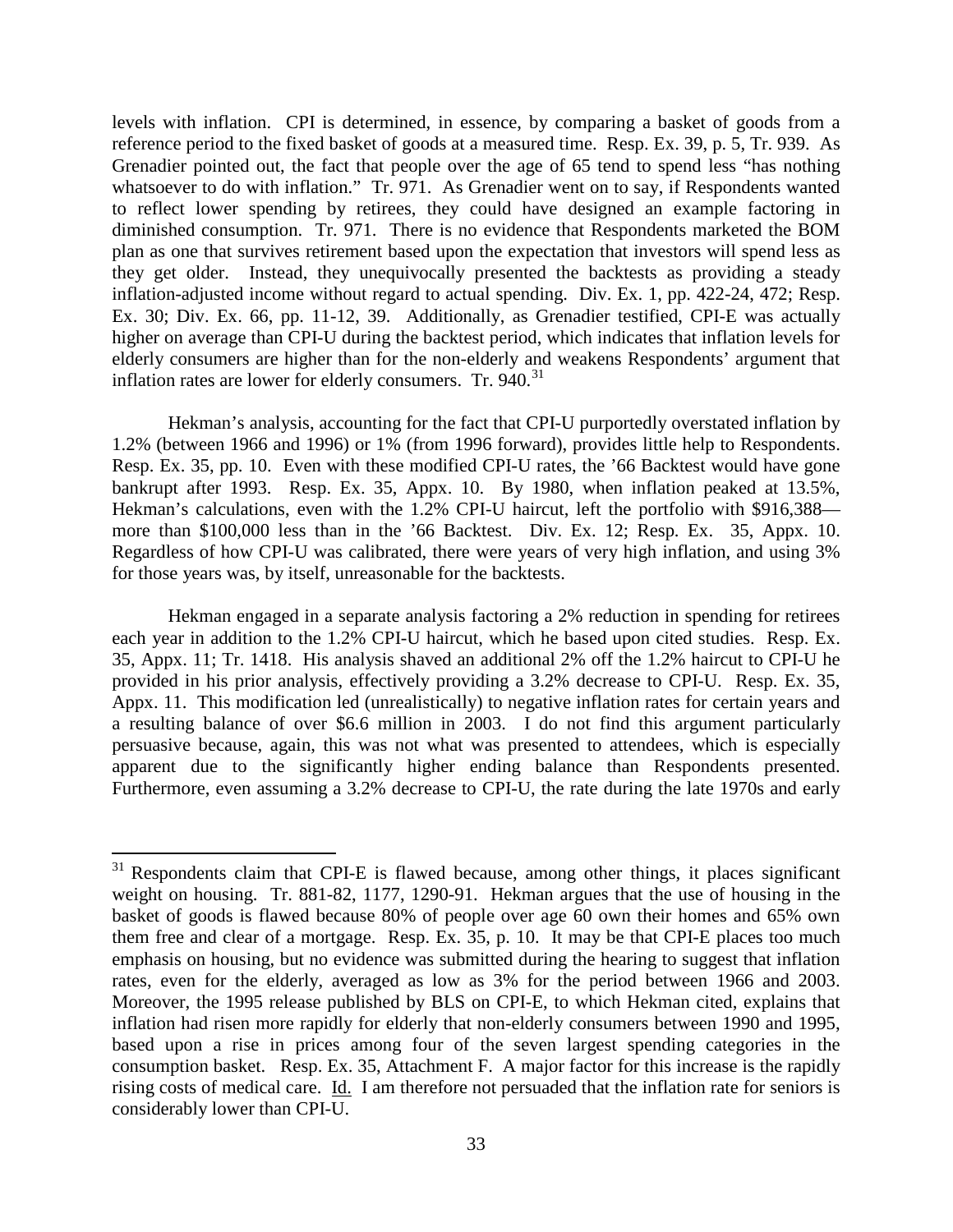1980s would still have been much higher than 3%. For example, as Hekman's table provides, the rate in 1980 with these deductions was still 10.3%. Resp. Ex. 35, Appx. 11.

True enough, seminar attendees would understand that a flat 3% rate did not reflect yearby-year historical rates, especially because attendees were mostly retirees and near-retirees who lived through the tumultuous high-inflation years of the late 1970s and early 1980s, and would understand that inflation varies year to year. The attendees would have understood that the inflation rate for the early years of the backtests was not a static rate, but that use of a flat rate was intended to reflect an average. DeSipio testified that he was aware that the backtests used an average rate. Tr. 267. Furthermore, Lucia provided some context to the fact that the inflation rate did not track precise historical rates. For example, Lucia stated during the Webinar, regarding the inflation rate used for the '66 Backtest: "And let's pretend that from that point forward, inflation was 3 percent. We knew it was more. But we wouldn't have known that at the time." Resp. Ex. 30; Div. Ex. 66, pp. 48-49. This single statement, assuming it was repeated regularly at seminars, let attendees know that the flat rate he used for the '66 Backtest was lower than historical inflation. Despite this limited disclosure that the rate used was not historically precise, seminar attendees did not know how far below historical numbers the 3% rate was. More importantly, they were never made aware of the crippling impact historical numbers would have on the backtests.

Whether it was appropriate to use an average rate or even an approximation in a backtest is not the crucial issue here. The fact that the '66 Backtest portfolio would have depleted its assets approximately 17 years before 2003, when it supposedly produced high balances, was misleading because Respondents, as Lucia admitted, regularly marketed the strategy as one that provides "inflation-adjusted income for life." Div. Ex. 8, p. 4; Tr. 741-42, 1082-83. Reasonable investors could not glean from the slideshow that the inflation rate used was completely disconnected from historical reality. Understanding that the inflation rates were completely ahistorical, and would bankrupt the backtest portfolios, would, as Chisholm testified, alter potential investors' confidence in the strategy. Tr. 364, 373. As Grenadier explained, the use of a fixed 3% inflation rate during the backtest period gave Respondents "the benefits of inflation but not the costs." Tr. 941.

Hekman provided evidence that many large financial institutions and the U.S. Government, among other entities, use a 3% inflation rate for retirement planning. He raises this point to argue that Respondents acted reasonably in using a 3% inflation rate. Resp. Ex. 35, pp. 4-5. I have no reason to doubt that these institutions' projections are reasonable, as Hekman asserts. Indeed, courts are reluctant to admit expert testimony predicting future inflation, finding it an abuse of discretion. See, e.g., Taenzler v. Burlington Northern, 608 F.2d 796, 801 (8th Cir. 1979) ("Such testimony may present as an estimate a specific rate of future inflation more precise than present knowledge warrants."). Hekman's analysis in this regard misses the point, however, as he focuses upon what institutions project for future inflation levels. Hekman's and Respondents' argument in this regard hinges entirely on the assumption that the backtests were not backtests; rather, they were forward-looking projections. Lucia, as discussed, supra, did not offer projections. Instead, he offered carefully crafted backtests regarding performance of hypothetical BOM portfolios through historical periods.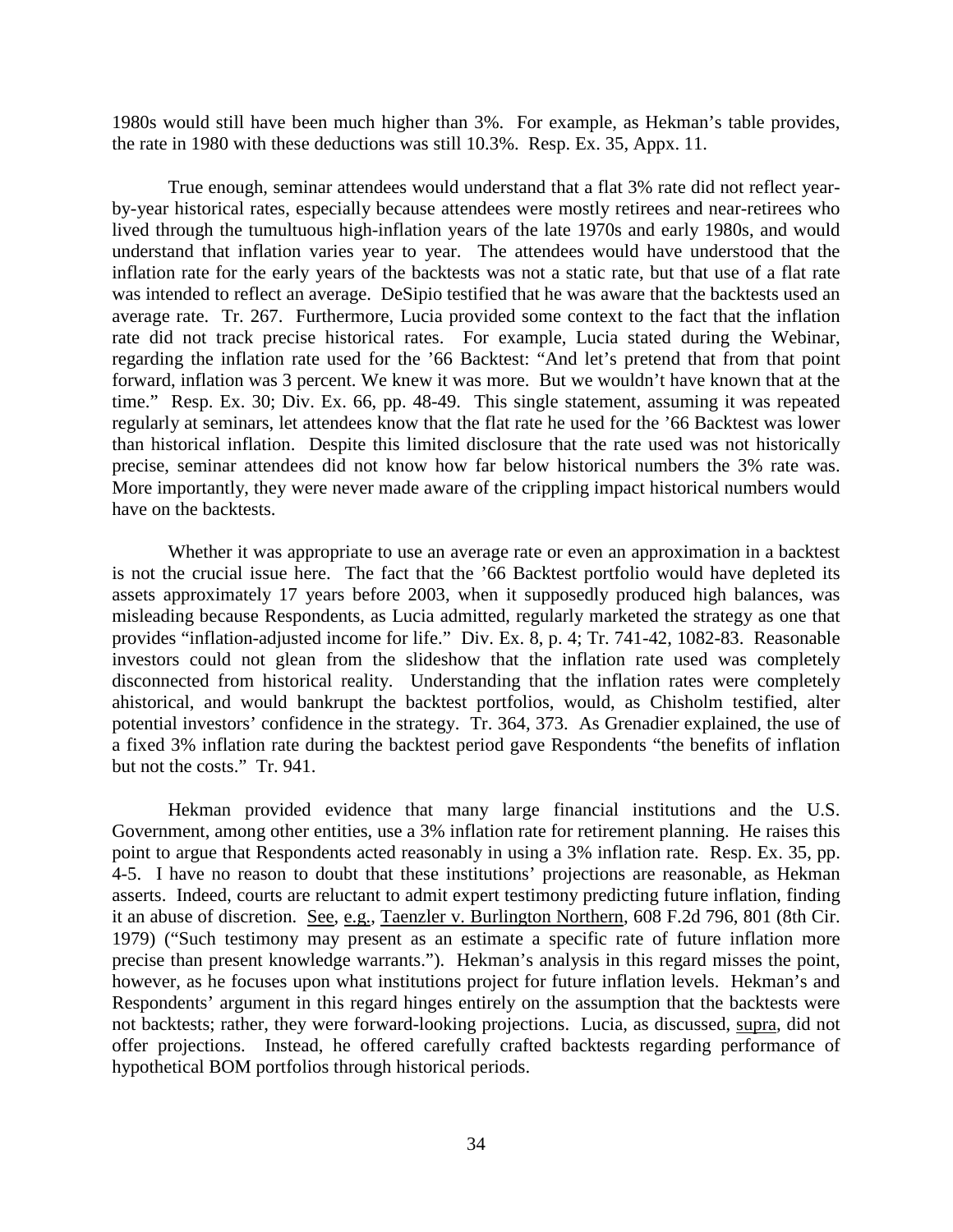Respondents argue that the BOM seminars were designed to show only that BOM would work better than the hypothetical investor portfolios that were compared to the backtests. Accordingly, Respondents argue, there was no performance advertising and the inflation rate was irrelevant as long as the methodology was consistent. Resp. Br., p. 43; Tr. 800. In fact, the methodology was not always consistent. As discussed, supra, the presentation introduced important variables into the backtests that were not used with the earlier hypothetical investors. The Balanced Buttafuccos maintained a simple 60/40 stock and bond portfolio, but the backtested Bucketeer portfolios included other items, most notably, REITs. Div. Ex. 1, p. 476; Resp. Ex. 30; Div. Ex. 66, p. 50. Additionally, the backtested portfolios migrated from preestablished return rates in the earlier hypotheticals, including the 10% assumed stock return rate and a 5.5% rate for bonds and CDs for the first Bold Bucketeer hypothetical, to a historical stock return for the first two years and unknown bond returns in the '73 Backtest. Div. Ex. 1, p. 465; Resp. Ex. 30; Div. Ex. 66, p. 43. Most significantly, the '66 Backtest involved a stocks-only asset allocation beginning in 1980, when inflation peaked. Div. Ex. 12; Resp. Ex. 35, Appx. 10. Lucia stated in the Webinar that only "stock and/or real estate" would hold its value after taxes and inflation, which is why he recommended a "commitment to the stock market" to "manage the risk of inflation." Div. Ex. 30; Div. Ex. 66, pp. 11-12. But at no point does the Webinar (or the slideshow) disclose that that commitment in the '66 Backtest was total. Respondents' abandonment of the BOM strategy did not present a consistent methodology and artificially bolstered at least the '66 Backtest results. In essence, Respondents were comparing apples and oranges without disclosing that fact to seminar attendees.

Respondents point to brochures by American Funds, Fidelity, and Financial Engines Income+ as evidence of industry standards on backtests and use of averaged inflation rates in the backtests, which, they claim, shows that their use of a flat 3% rate was reasonable. Resp.. Exs. 46, 47, 59; Resp. Reply, p. 19-21. Their reliance on these brochures is misguided. The Fidelity brochure provides no insight into the exact inflation rates used, but makes clear that the withdrawal rates were inflation adjusted. Resp. Ex. 47. The Financial Engines Income+ brochure states, for what Respondents claim to be a backtest, that payout amounts rose on an annualized basis 2.4%. Resp. Ex. 59, p. 19. A close read, however, makes clear that annual payouts in its hypothetical portfolio increased by 254% from beginning to end, according to increases from investments, which it noted was a 61% increase after factoring in inflation. Id. 2.4% refers simply to the average amount that payouts exceeded the inflation rate over twenty years. Id. American Funds' use of a 4% inflation rate, though an average, is still higher than the 3% Respondents used. Resp. Ex. 46.

### **F. Failure to Deduct Fees or Disclose Their Omission was Materially Misleading**

The failure to take fees into account in the slideshow was misleading. As Grenadier wrote, "Implementation costs for a strategy are important because they may reduce, and at times eliminate, the benefits of a particular strategy." Div. Ex. 70, p. 13. That is certainly true of the backtested portfolios, and seminar attendees were unaware of how significantly the costs would eat away at the purported backtest results. Attendee witnesses DeSipio and Chisholm corroborated this fact. Tr. 289, 374.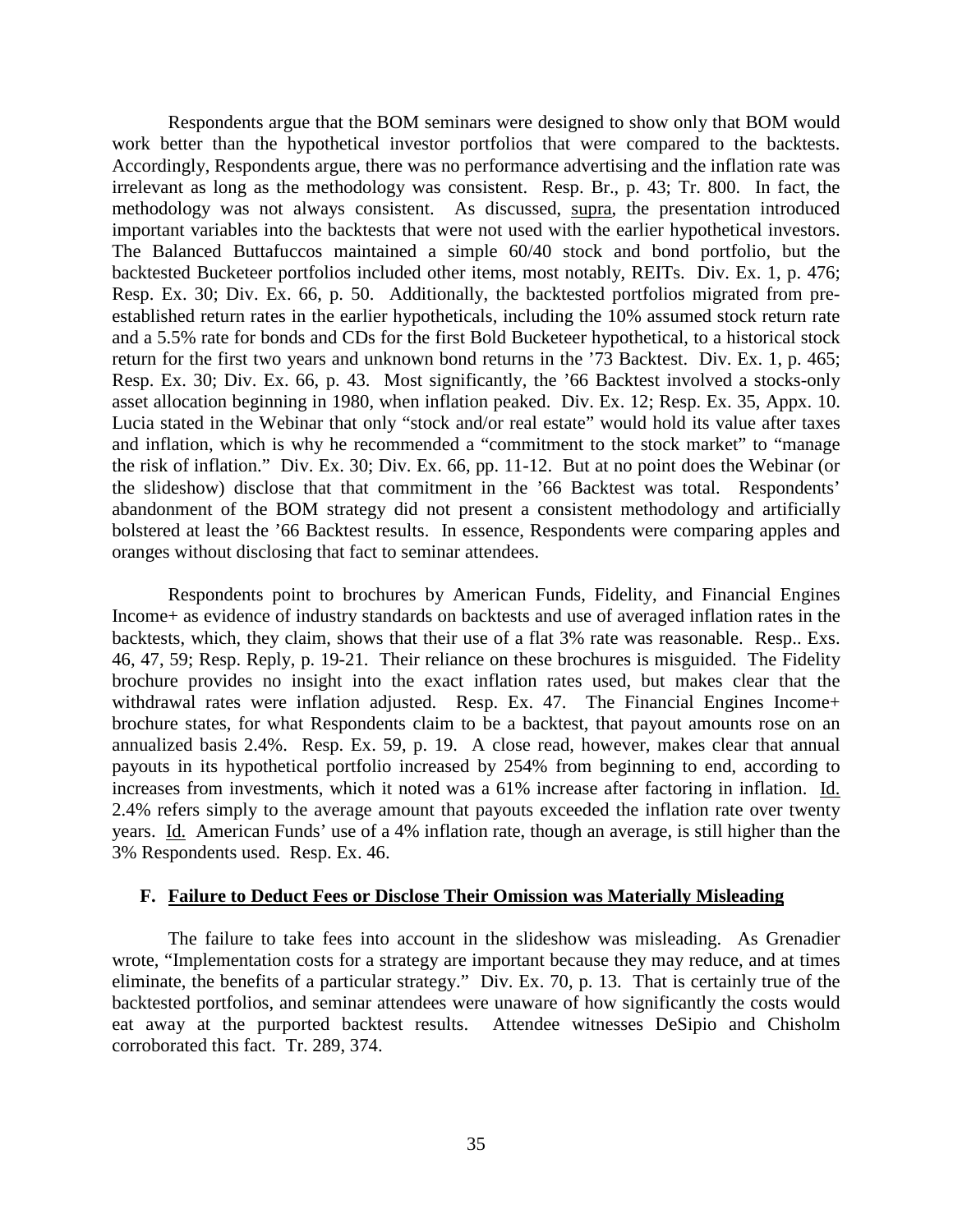The allusions to fees in the slideshow and in the Webinar are insufficient. Fees are discussed in only four areas in the slideshow: a generic legal disclaimer, general advice to try to keep fees low, general REIT disclaimers, and a footnote to a prepackaged Ibbotson slide used to tout diversification into real estate. See Div. Ex. 1, pp. 360, 415, 416, 447, 479. None of these pertain specifically to the backtests, and, in context, they are far too vague and general to constitute disclosure that fees were not deducted in the backtests. The only additional discussions of fees during the Webinar, which Lucia casts as representative of his full seminars, come during the explanation of mutual funds and in connection with an illustration of Lucia preparing a bucket portfolio on himself.<sup>32</sup> Resp. Ex. 30; Div. Ex. 66, pp. 24, 62; <u>see also</u> Resp. Br., p. 16. Each is completely unconnected from the backtest discussions.

Respondents concede that advisory fees materially affect a portfolio's returns. Tr. 1199, 1203, 1285. Just as Respondents used proxies for the stock market and the bond market, using the S&P 500 and T-Bills, respectively, Respondents could have determined applicable fee proxies, much like Grenadier did in his expert report. See Div. Ex. 70, pp. 13-14, Exs. 6a-6b; Tr. 945. Respondents' argument that fees were difficult to predict because they were charged inconsistently, and sometimes not at all, is not credible. Tr. 1285, 1564, 1664-65; see also Resp. Reply, pp. 36-37. Respondents were surely acutely aware of the advisory fees, transaction costs, commissions, and management fees charged to clients. Tr. 1654-56, 1664-65. Respondents also received trailing commissions on certain products, including mutual funds. Tr. 1656. All of these fees, which produced a substantial portion of RJLC-affiliated companies' income, were tracked. Tr. 1656-57. Respondents had the capacity to estimate approximate fees for products that behaved like the S&P 500 index and conservative bonds, like they used in the backtests.

Respondents refer to the Fidelity, Financial Engines Income+, and American Funds brochures, which allegedly describe backtests similar to Respondents'. Resp. Reply, pp. 18-20; Resp. Exs. 46, 47, 59. These brochures do not help Respondents. The Financial Engines Income+ brochure notes that estimated fees were included in the calculations, despite the fact that the portfolios included generic market-trending products, much like Respondents offer in the backtests. Resp. Ex. 59, p.18. This example severely weakens Respondents' argument that it would have been impossible and, indeed, misleading to include estimated fee levels. Fidelity did not include fees in their withdrawal rate hypothetical, but specifically disclosed that the backtested portfolio was not net of fees and that fees would significantly impact the portfolio. Resp. Ex. 47, p. 4. It is unclear whether the first chart in the American Funds brochure is net of fees. Resp. Ex. 46, p. 1. The second chart, using specific American Funds products, is specifically described as reflecting "net asset value." Resp. Ex. 46, p. 2.

The failure to take fees into account was also misleading because, as with inflation, the slideshow compared apples and oranges. Focusing just on the most pertinent thirteen pages of the slideshow, there are four scenarios: a first scenario (the '73 Backtest), in which the

 $32$  It is worth noting that this discussion of mutual funds was part of Respondents' chastisement of a set of analysts' mutual fund buy and sell picks, which, Lucia says, would have lost money on the returns "minus .75%" – alluding to what I can only infer is a set of fees Respondents felt comfortable with as an average. Div. Ex. 66, p. 24. It seems Respondents are comfortable including fees when it helps illustrate their point, but not when it hurts it.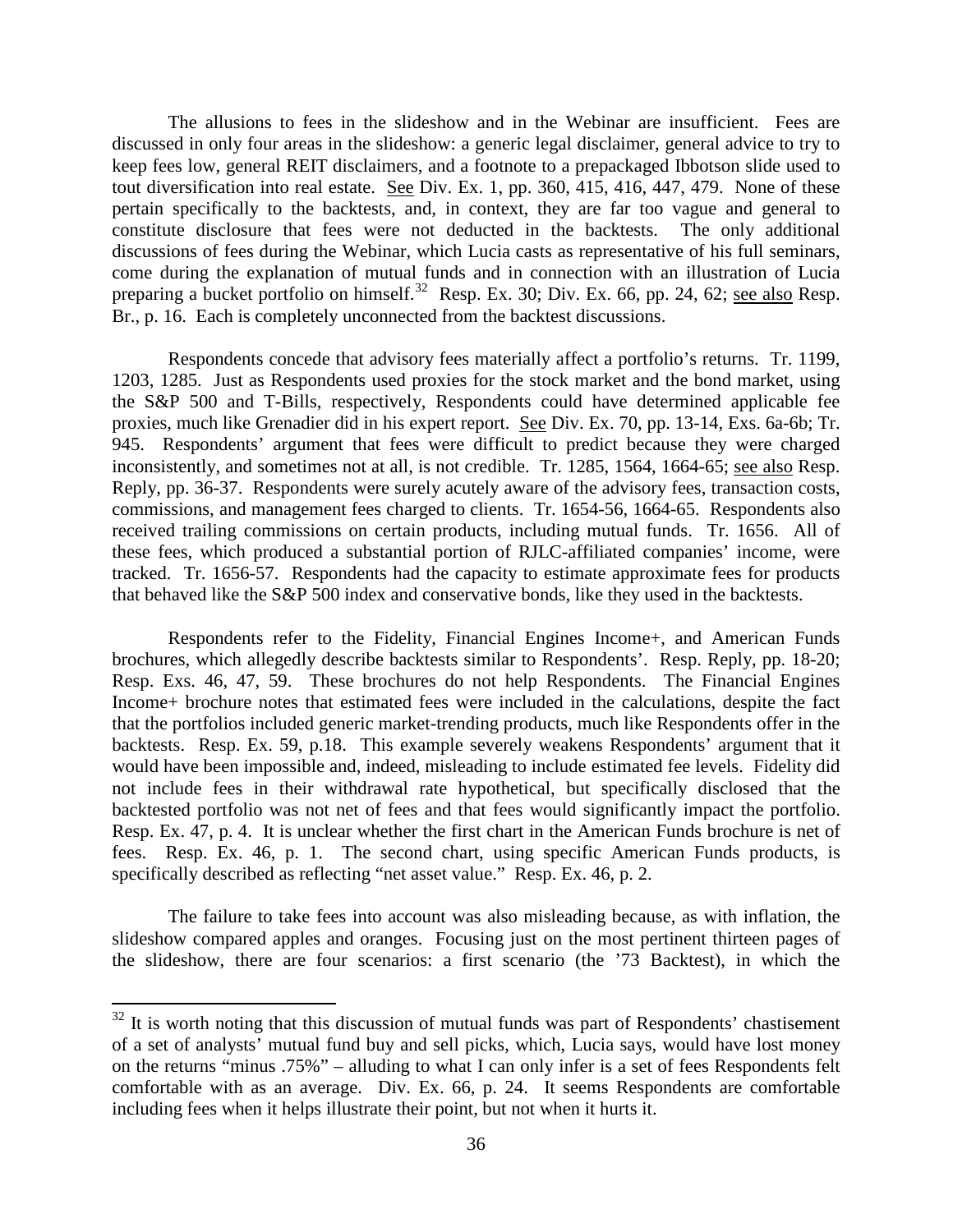previously-described Bold Bucketeer portfolio (a 40-20-40 split between stocks, bonds, and REITs) is modified somewhat and then assumed to start in 1973 (Div. Ex. 1, pp. 466-68); a second scenario within the '66 Backtest, which assumed a 60-40 split between stocks and bonds and no use of the BOM strategy (Div. Ex. 1, pp. 469-73); a third scenario within the '66 Backtest, similar to the second scenario but using the BOM strategy (Div. Ex. 1, pp. 474-75); and a fourth scenario within the '66 Backtest, similar to the third scenario but with a 40-20-40 split between stocks, bonds, and REITs (Div. Ex. 1, p. 476-78). As noted, Div. Ex. 12 supports the calculation for the fourth scenario, but there is no support for the other three, and Hekman could not recreate the slideshow's results for the first scenario. Tr. 802, 811, 1535-37.

Had these four scenarios been fairly comparable, the lack of fee disclosure might not have been misleading to prospective investors. For example, had all four scenarios maintained a 60-40 stock/bond split, had fees been some fixed percentage, and had the results been reported net of fees, the portfolio results would all presumably have been numerically lower, but the BOM strategy plus REITs may have performed better, all else equal, than not using BOM or not including REITs. But the four scenarios were not fairly comparable. Instead, two scenarios had REITs and two did not, at least two scenarios (the first and fourth) definitely did not rebucketize, one scenario (the fourth) ended up fully invested in stocks after 1980, and the third scenario may or may not have rebucketized. Resp. Br., p. 51. Because of the different asset allocations, both initially and over time, it cannot be assumed that fees would have been irrelevant. If fees are different for different assets, the overall fee load for the four scenarios will be different. It is a misleading oversimplification to assume, as Respondents essentially did, that the effect of fees is a wash.

Finally, Respondents argue that failure to include fees in the backtests is of no consequence because fees are fully disclosed when potential investors meet with an RJLC adviser. The Division does not allege that RJLC advisers failed to provide full disclosure concerning fees to potential investors, and I have no reason to doubt that they did. What is at issue, however, is whether it was misleading to fail to include fees or disclose their absence in the backtests. They did neither. After-the-fact disclosures, when potential investors meet with advisers, do not render the slideshow not misleading.

#### **G. Failure to Disclose That the Backtests Were Not Rebucketized Was Misleading**

The OIP alleges that Respondents "failed to reallocate assets after the bond and REIT buckets were exhausted" as to both backtests. OIP, p. 8. Failure by Respondents to disclose that the '66 Backtest portfolio (the fourth scenario, supra) remained completely invested in the stock market after the first fourteen years was misleading to seminar attendees. Although it is unclear from the slideshow whether there was or was not rebucketizing in the '73 Backtest, Respondents concede that there was no rebucketizing. Div. Ex. 1, p. 467; Resp. Br., p. 51. I find this failure to be misleading, as well.

The continuous message throughout the seminar presentation was that portfolios were structured to ensure there was always a safe bucket for withdrawals. This is evident both in the slideshow text, particularly the hypothetical investor illustration progression, and from the conversations that accompanied the slides, as shown by the Webinar. Respondents admit that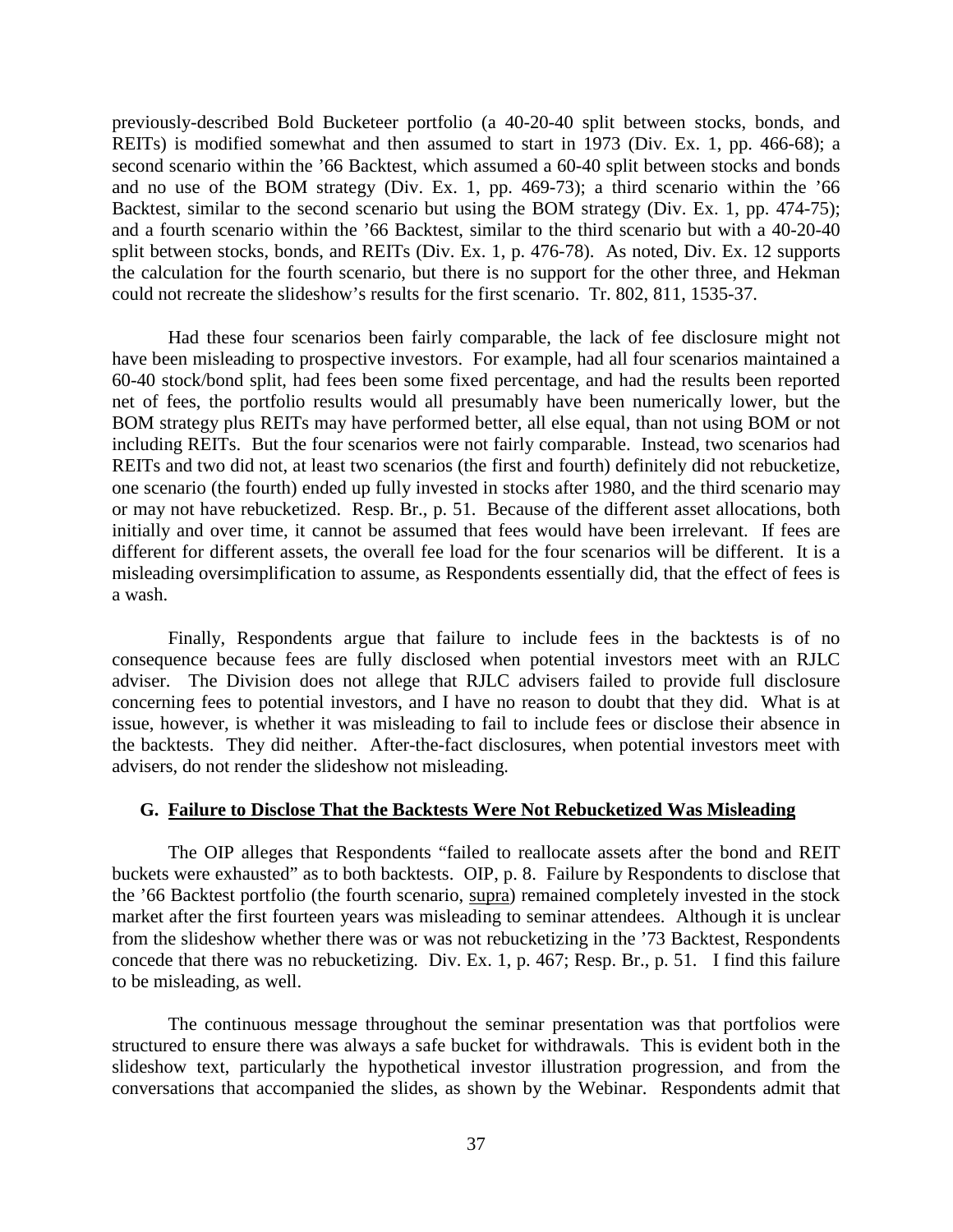they did not show any spreadsheets to seminar attendees to demonstrate where the buckets were allocated after the REITs and bonds were depleted. Tr. 1149. Nor did Lucia inform attendees, as part of the seminar, that the '66 Backtest portfolio was invested entirely in the stock market after 1980. Tr. 1131. Thus, seminar attendees did not have actual knowledge that the entire '66 Backtest portfolio was allocated to the stock market for over half of the portfolio lifespan.

The context of the slideshow suggested to seminar attendees that rebucketizing happened. The first BOM illustration for the Balanced Buttafuccos follows a twelve-year progression through which the investors withdrew income from buckets 1 and 2, representing safe and moderate-risk investments, plus the dividends from a REIT investment. Div. Ex. 1, pp. 448-461. Following those first twelve years, the first and second buckets are depleted, and the next slides show how the third-bucket assets, the REITs and a stock portfolio, grew from \$562,000 to \$1.4 million. Id., pp. 461-65. The conclusion on the "Buckets Overview" slide is that this \$1.4 million bucket is available to "Re-Bucketize for another 12 years." Id., p. 465. The next set of slides, the '73 Backtest, purports to show that following a similar portfolio begun in 1973 would provide over \$1.5 million after twenty-one years. Id., p. 467. Respondents concede there was no rebucketizing, but the slideshow suggests that Respondents followed the same methodology as before, that is, there was rebucketization. Lastly, the '66 Backtest portfolio purports to be a "Buckets of Money Portfolio," suggesting that it rebucketizes. Id., pp. 474-78.

Despite touting the power of the stock market generally, Lucia clearly advised attendees against exposing an entire portfolio to the stock market, which would lead reasonable investors to assume that Lucia would not leave a BOM portfolio completely in stocks. Lucia stated early in the Webinar, after extolling the general virtues of the stock market:

So when you look at a slide like this, you've got to ask yourself, why wouldn't I put a hundred percent of my money into the stock market. And that's why [introducing slide illustrating high stock market volatility]. When you look at the volatility of the stock market, you see violent swings up and violent swings down. Don't need to explain to anybody about the violent swings down, because we certainly have experienced, what, a forty-percent decline in the last year.

Resp. Ex. 30; Div. Ex. 66, p. 7. Moreover, leading up to the introduction of the first BOM portfolio, the slideshow emphasizes the potentially disastrous possibilities of investing completely in the stock market. Lucia describes the High Rolling Hendersons, who invested completely in the stock market. Div. Ex. 1, pp. 427-432; Resp. Ex. 30; Div. Ex. 66, pp. 40-41. In one scenario, they received high returns. However, when the Hendersons begin their stock market investment in a bear market in 1973, the slideshow demonstrated that they go broke within seventeen years. Div. Ex. 1, p. 432; Resp. Ex. 30; Div. Ex. 66, p. 41. It recapitulates these poor results by discussing how stock market investments in 1973 took 12.8 years to equal the returns of T-Bills. Div. Ex. 1, pp. 429-31; Resp. Ex. 30; Div. Ex. 66, pp. 40-41.

Lucia testified that in addition to his oral discussions, he provided hand-drawn illustrations, which made clear to attendees how rebalancing would happen "in real life." Tr. 1187-89. There was nothing in the Webinar, however, to suggest that there was dialogue in the seminars to clue attendees into the fact that the '66 Backtest was not rebucketized, or that it was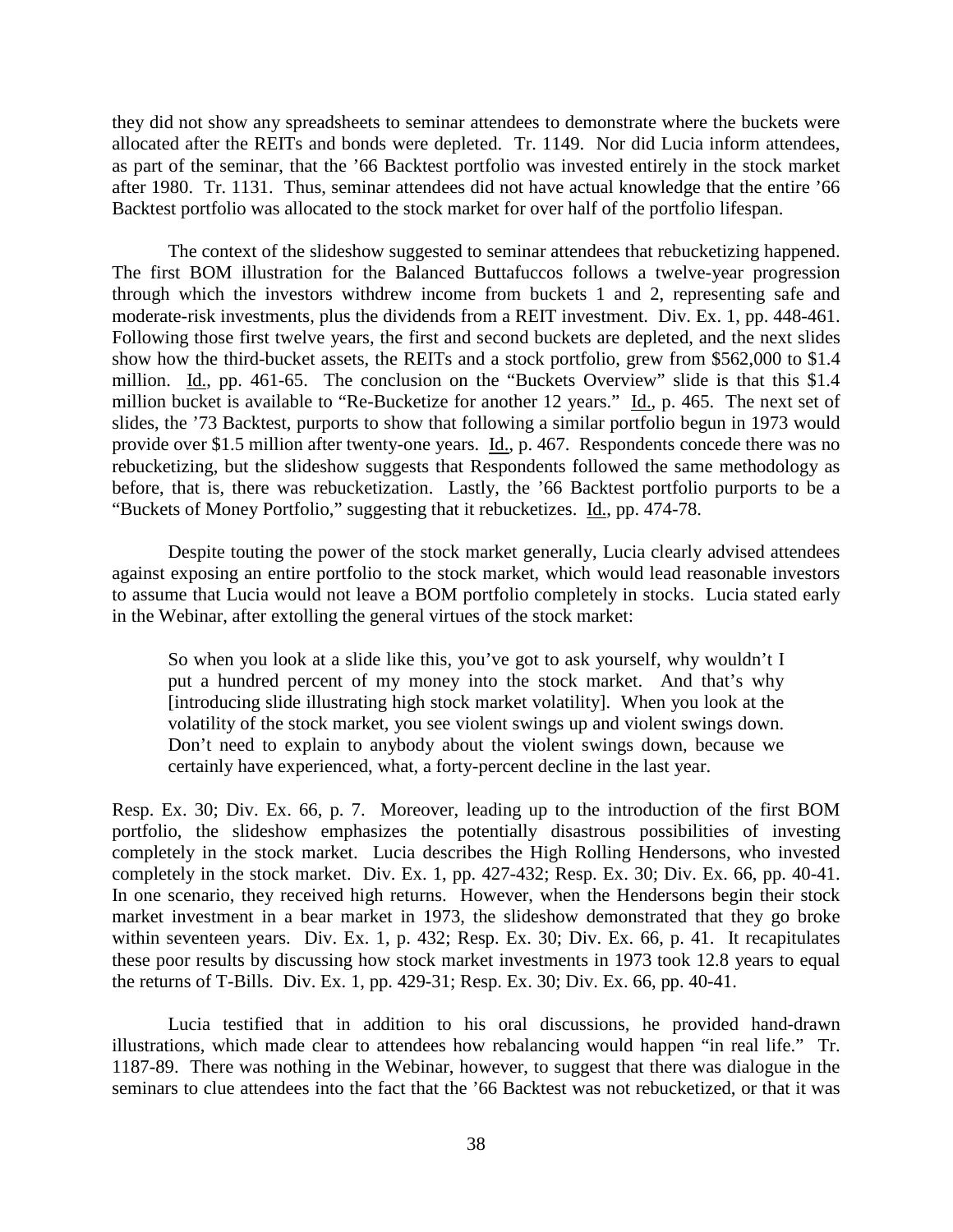invested completely in the stock market for the majority of the backtest period. During the Webinar, Lucia made clear that the foundation of BOM was to maintain diversity and to draw money from safe accounts over riskier accounts, emphasizing that there should be asset classes that do not "correlate positively all the time." Resp. Ex. 30; Div. Ex. 66, p. 34. Hearing BOM axioms like this, seminar attendees would not infer that the '66 Backtest left the entire portfolio in the stock market and drew income from it for fifteen to twenty years.

The Webinar is not helpful to Respondents on this point. Lucia said in the Webinar, "you never drain that stock portfolio for income." Resp. Ex. 30; Div. Ex. 66, p. 35. Lucia also quoted from an article by John J. Spitzer and Sandeep Singh titled, Is Rebalancing a Portfolio During Retirement Necessary? Tr. 1188; Resp. Ex. 37. He stated, "[w]ithdrawing the bonds first over stocks, performs the best . . . [t]his method, my little Buckets of Money method . . . also is most apt to leave a larger remaining balance at the end of thirty years." Resp. Ex. 30; Div. Ex. 66, p. 30 (internal quotations omitted). After the standard slideshow ended in the Webinar, he discussed additional hypotheticals, one of which assumed living off dividends from annuities and REITs, in addition to dividends from equity. Resp. Ex. 30; Div. Ex. 66, p. 66. A second hypothetical solves the problem of the stock market hypothetically imploding after fifteen years by taking REIT money that is still in the portfolio and replenishing the first two buckets. Resp. Ex. 30; Div. Ex. 66, p. 66-67. A third hypothetical posits that after fifteen years there is still money in the REIT bucket. Resp. Ex. 30; Div. Ex. 66, pp. 61-65. That seminar attendees "would have been informed at some point in the seminar that rebalancing wasn't necessary," is insufficient to render the backtests not misleading, because that information was overwhelmed by the message that rebucketizing was part of a successful BOM strategy. Tr. 1188-89.

The attendee witnesses both testified that they understood BOM to require rebucketizing. Tr. 250, 357. DeSipio testified that he understood "[t]he whole idea was once you use your first bucket up, you took the . . . money from the second bucket and used that – poured that into the first bucket . . . then [when the second bucket was exhausted], you'd be using the third bucket to replenish the previous buckets going forward." Tr. 250. Chisholm testified that he understood that "it was imperative for [BOM] to work that you rebucketize . . .. It is what [BOM] was all about." Tr. 357. Chisholm went on to testify that he assumed the backtests were rebucketized because "that is what [BOM] is all about, to rebucketize, to reallocate, to draw down, to continuously replenish. I had no reason to believe he would not." Tr. 375. A reasonable investor would have been misled by the failure to rebucketize.

#### **H. Misleading Impact of Historical Context**

Respondents used the 1973 and 1966 retirement start dates in the slideshows to provoke sentiment in audience members who were predominantly retirees and near-retirees. These historical start dates were not arbitrary. Respondents assert that the Backtests were merely "forward-looking" hypotheticals to show BOM's efficacy. Resp. Br., p. 14. I disagree. To accept that argument discounts Respondents' calculated use of specific historical milieus. If Respondents' only goal was to demonstrate that BOM portfolios outlast conventional portfolios under any set of market conditions, start dates of 1973 and 1966 were not required, nor would there be any reason to mix actual market with assumed market data.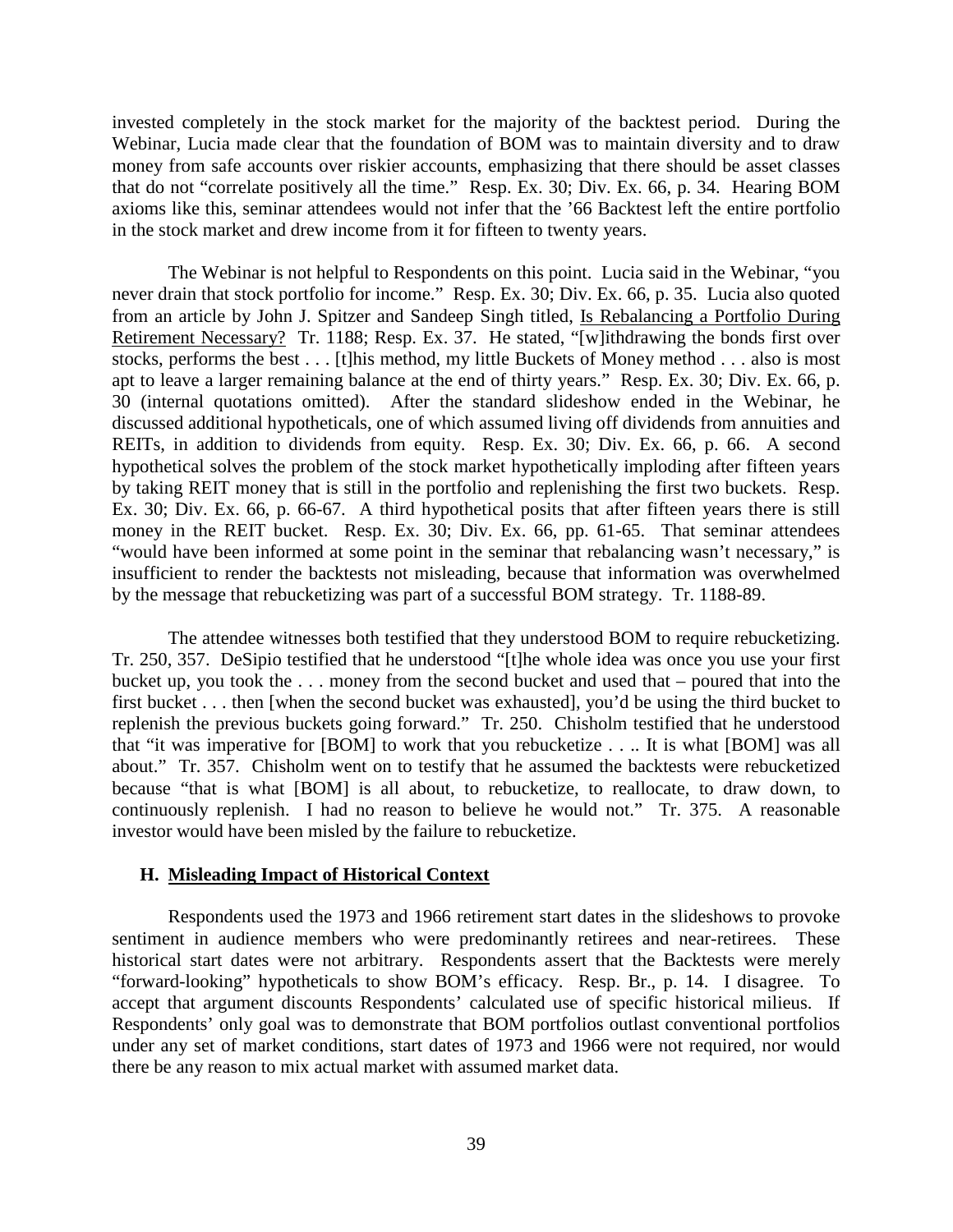The slideshow prefaces the backtests with historical context of the poor economic conditions plaguing the stock market from 1966 to 1982 and the acute problems in the market during 1973 and 1974. Div. Ex. 1. The presentation further primes the audience by representing how the non-bucketized – and non-REIT-invested – fictional investors would have fared, had they retired on January 1, 1966, and January 1, 1973. Id., pp. 471, 478. Many audience members who were retirees and pre-retirees would have lived through the market stagnation in the 1960s and the bear market in 1973-74. DeSipio understood the backtests to mean that the portfolios "held up under the various market conditions that occurred over the years." Tr. 268. Chisholm said, "It was my understanding that [the bear markets] would not be an issue because this was a proven method of investing, that it had been back-tested." Tr. 358.

### **I. The "Backtests" were not Merely "Hypotheticals"**

Respondents argue that their use of the term backtest is scrutinized unfairly, and that what they offered were merely a series of "hypotheticals." Resp. Br., pp. 10-14, 32. Respondents support this argument by noting that the term "backtest" is only used twice in the slideshow; whereas, "hypothetical" is used thirty-seven times. Resp. Br., p. 32, n.38. Respondents also argue that, in hindsight, they would have used the term "hypothetical" instead. Resp. Br., p. 32. I do not find this convincing. Foremost, a backtest is, by definition, a realistic hypothetical. Tr. 115. Otherwise, there would be actual historical statistics for the actual portfolio. Similarly, the number of times the terms are used does not diminish the emphasis on what the backtest slides represented: the grand culmination of the slideshow, hailing the triumph of the BOM portfolios, with REITs, over all of the fictional investors' portfolios. For the reasons discussed supra, the slideshow would be misleading even if the term backtest never appeared in it. The use of the term backtest by itself does not make the slideshow misleading – it only exacerbates it.

#### **J. The Backtests were Misleadingly Offered as Scientific Findings**

Respondents coated the backtest slideshows with the veneer of scientific methodology and due diligence. For example, Lucia stated during his Webinar that he told his friend Ben Stein, "You'd lose all respect for me if I hadn't done my homework. I have." Div. Ex. 66, p. 48. Lucia also began the Webinar by stating, "I'm going to show you the science behind retirement distribution planning, not really focusing on the art of speculation. There's a big difference between science – that which has been proven in finance labs all around the country – and art, which is, I don't know, pulling stuff out of the sky and trying to figure it out from there." Id., p. 4. Such language implies that Respondents applied proper diligence to prove that the strategy would endure the market conditions of the 1960s and 1970s. Despite what Lucia represented about backtesting to 1973 and 1966, he actually had insufficient support for the backtests. Even the minimal support produced by Plum includes arithmetical errors. Tr. 667, 1079-80; Div. Exs. 12, 13. RJLC had no procedures in place to determine whether calculations were accurate. Tr. 668. There is no evidence that anyone verified the numbers generated by Lucia's daughter's boyfriend, a recent college graduate. Tr. 784. In sum, Lucia did, in fact, "pull[] stuff out of the sky." Div. Ex. 66, p. 4.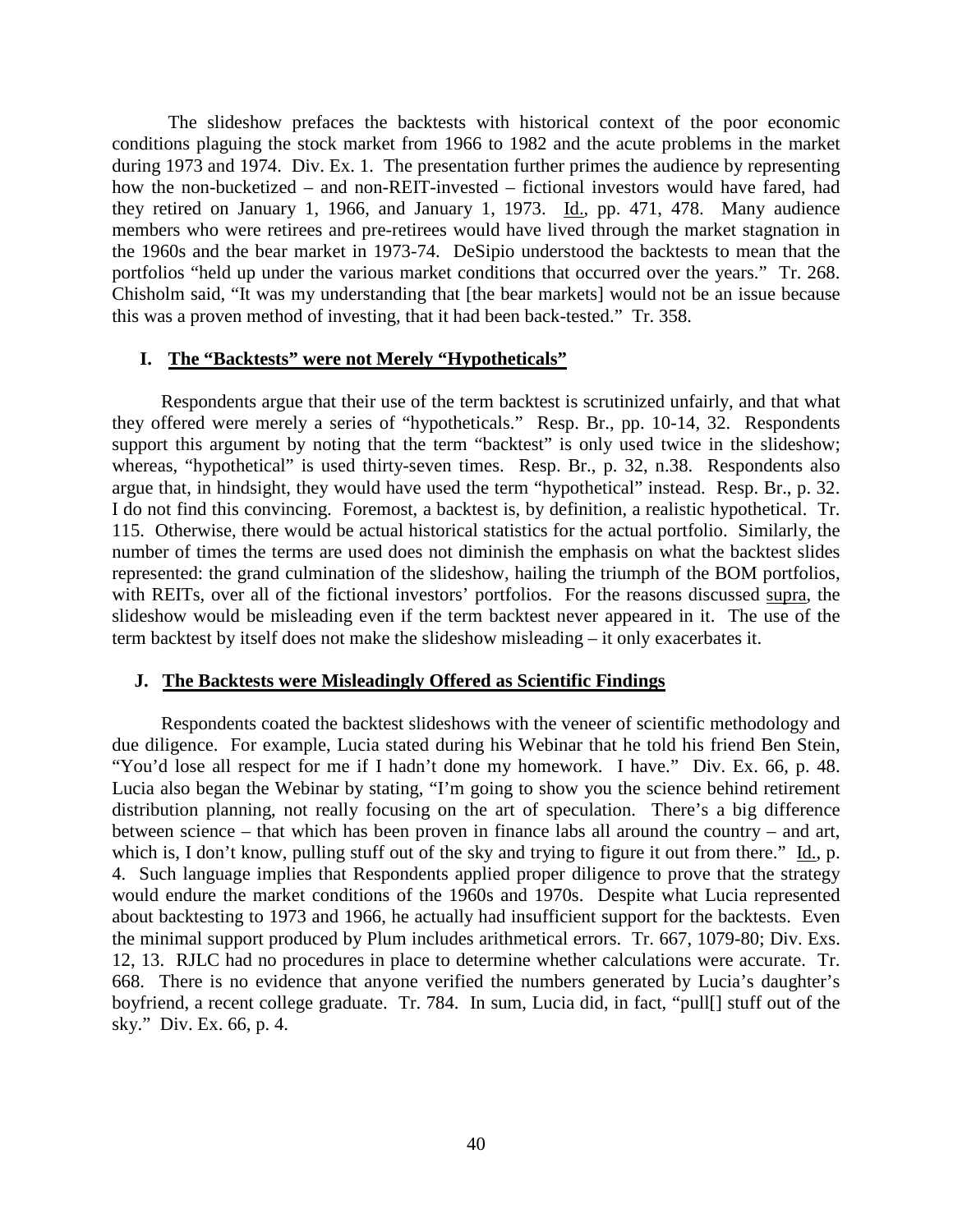## **K. The Clients' Testimony Was Credible**

Respondents argue that the testimony of the two RJLC clients, DeSipio and Chisholm, should be discounted. Resp. Br., pp. 52-54. DeSipio filed a Financial Industry Regulatory Authority (FINRA) arbitration claim which contained false allegations against Lucia, having to do with a mortgage-backed investment but not the BOM seminars. Tr. 318-19. He ultimately released Lucia from the case and admitted in writing that his claims against Lucia were false. Tr. 319. Because I sustained the Division's objection to four proposed exhibits pertaining to the FINRA claim, the precise nature of the claim and release are unclear. Tr. 309-12. In particular, there is no evidence that DeSipio's claim was verified, or that he made any knowingly false sworn statements in any filings in the FINRA case. Accordingly, the fact that his FINRA claim made false allegations reduces DeSipio's credibility somewhat; on the other hand, the fact that he released Lucia from the case and admitted that his claims against him were false, apparently without any consideration, restores his credibility somewhat. Overall, DeSipio's testimony was straightforward, with essentially no evasiveness, and his demeanor was sincere. I do not discredit any of his pertinent testimony.

Respondents also denigrate Chisholm's credibility based upon his failure to remember the precise order of when he attended BOM seminars and when he first met with an RJLC advisor. Resp. Br., p. 54 & n. 72. Chisholm initially testified that he invested with RJLC after seeing a BOM presentation in late 2009 or 2010. Tr. 434. However, Chisholm admitted during cross-examination that he may have been influenced to invest through RJLC due to a show he attended in 2006, rather than the second one he attended in 2009 or 2010. Tr. 416. Or, alternatively, Chisholm was influenced to invest in REITs through RJLC based upon a combination of having seen the slideshow presentation, reading Lucia's books, and hearing his radio show. Tr. 336, 339, 1632. Admittedly, the holes in his memory would reduce his credibility if the timing of various events were crucial. But because Lucia offered the same backtest claims through all the media he used, I find it irrelevant whether Chisholm was mistaken about having contacted RJLC before or after the latest slideshow he attended. Even assuming that Chisholm became a client of RJLC after calling Lucia's radio show and asking to speak with a representative – as Lucia, Jr. testified, without any explanation for how he knew such facts – it is undisputed that Chisholm attended a BOM seminar prior to calling into the show. Tr. 1632. Respondents' argument that Chisholm became a client of RJLC "as a result of Lucia's radio show, not a BOM seminar" is not a reasonable inference from these facts. Resp. Br., p. 54, n. 72. Nor am I impressed by the fact that Chisholm has complained to multiple people about the REIT investment he made through RJLC, but not about the BOM seminar; to the contrary, that he complained to others actually bolsters his overall credibility, and that he complained only about his REIT investment actually supports the finding that Respondents had an overwhelming incentive to sell REITs, even to clients for whom they were not appropriate. As with DeSipio, I do not discredit any of Chisholm's pertinent testimony.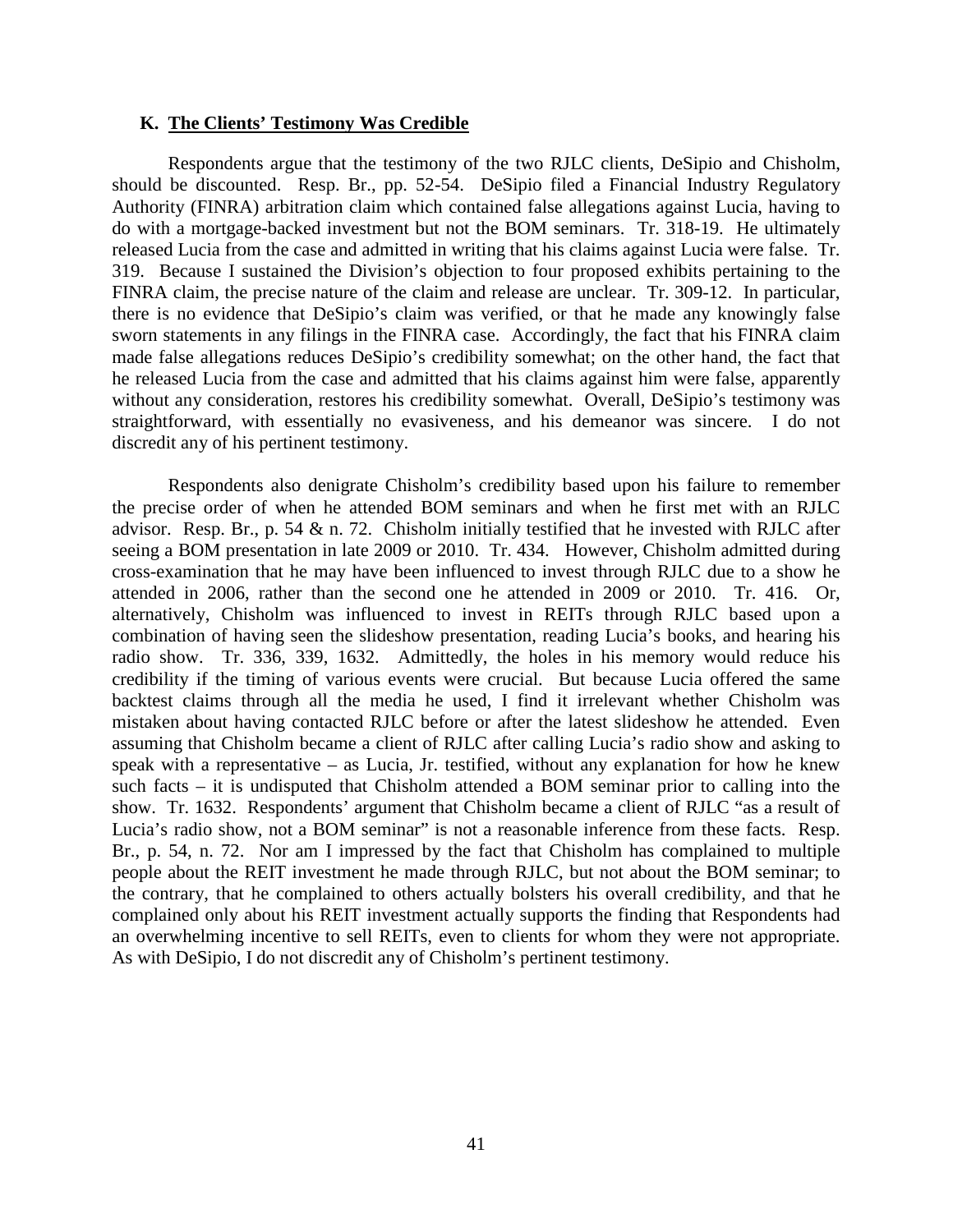# **IV. CONCLUSIONS OF LAW**

# **A. Sections 206(1) and 206(2) of the Advisers Act.**

RJLC violated Sections 206(1) and 206(2) of the Advisers Act.<sup>33</sup> Section 206 provides:

It shall be unlawful for any investment adviser, by use of the mails or any means or instrumentality of interstate commerce, directly or indirectly  $- (1)$  to employ any device, scheme, or artifice to defraud any client or prospective client; (2) to engage in any transaction, practice, or course of business which operates as a fraud or deceit upon any client or prospective client.

15 U.S.C. § 80b-6. To establish violations under sections 206(1) and (2) of the Advisers Act, the Division must prove that RJLC was an investment adviser, that it engaged in fraudulent activities by jurisdictional means, and that it negligently breached its fiduciary duty by making false or misleading statements or omissions of material fact. SEC v. Merrill Scott & Assoc., Ltd., 505 F. Supp. 2d 1193 (D. Utah 2007); SEC v. Gotchey, No. 91-1855, 1992 WL 385284, \*2 (4th Cir. Dec. 28, 1992); See SEC v. Capital Gains Research Bureau, Inc., 375 U.S. 180, 191-92 (1963). To establish a violation of Section 206(1), the Division must also prove that Lucia and RJLC acted with scienter. SEC v. Steadman, 967 F.2d 636, 641 & n.3 (D.C. Cir. 1992).

# 1. Registered Investment Advisers and Interstate Commerce

RJLC was a registered investment adviser from 2002 to 2011. RJLC Answer, p. 1. Lucia became a registered investment adviser in 1996 and, at least at the time of his Answer, was still a registered investment adviser. Lucia Answer, p. 2; Div. Ex. 2, p. 5. Lucia and RJLC engaged in interstate commerce. Lucia presented his slideshow to audience members and prospective investors across the country, visiting different cities around forty times a year. Tr. 1059, 1069- 70. RJLC was a countrywide investment adviser, with at least fifteen offices in multiple states, including California, New Jersey, and Oregon. Tr. 280, 383, 1304.

2. Misrepresentations

Lucia and RJLC misrepresented the veracity of the backtests by using a misleading mix of historical and ahistorical information. The Division showed that Respondents provided misleading information about having backtested the information and that Respondents omitted material information about the assumptions used for the backtests.

 $33$  RJLC was the "maker" of the fraudulent statements under Janus Capital Group, Inc. v. First Derivative Traders, 131 S.Ct. 2296, 2302 (2011), because it "created" the materials and had ultimate legal control and responsibility for them. Tr. at 457. Lucia's statements and actions as the controlling and sole shareholder were offered as part of RJLC's marketing, and thus are imputed to RJLC.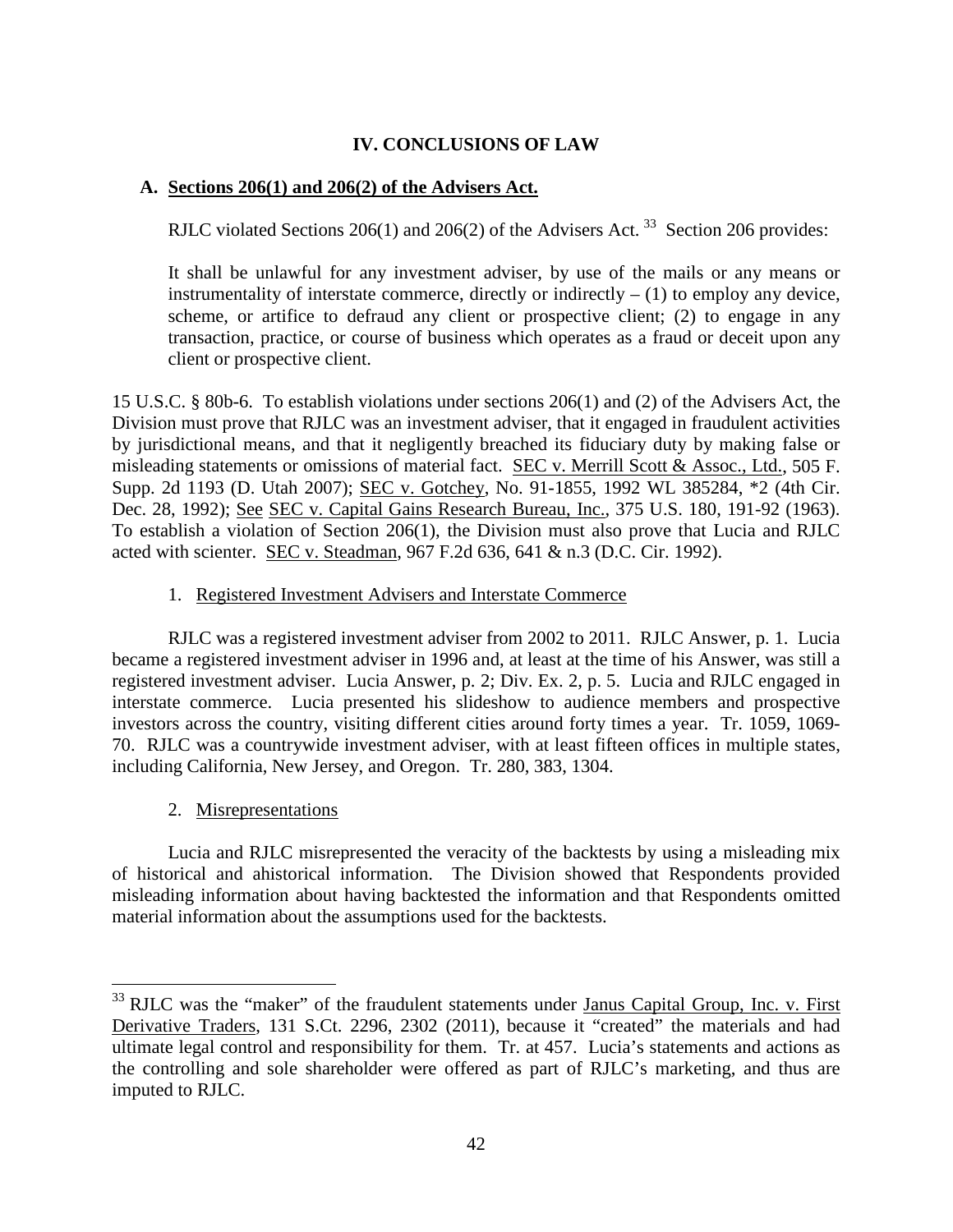Respondents misled prospective clients by portraying their conclusions as having been actually backtested and that the backtests used scientific methodology with realistic historical data and assumptions. Using that backdrop, Respondents misleadingly portrayed the '73 Backtest conclusion that, after twenty-one years, the fictional investors would maintain \$1,544,789 in principal, as empirical proof of the veracity of BOM with REITs. Nevertheless, Respondents were unable to provide any support for the '73 Backtest and their own expert could not recreate the '73 Backtest results.

Similarly, Respondents misleadingly presented to seminar audiences that they had backtested the BOM strategy to 1966, and that the BOM strategy, with the addition of REITs, culminated in a \$4.7 million portfolio for the fictional investors. The spreadsheets offered as support in conjunction with actual historical data on REITs show that the conclusion offered in the slideshows was inaccurate and misleading because the REIT rate utilized was historically inaccurate and inflated, the REITs were invested at a time when they were unavailable, the REITs' liquidity was never impaired despite undisputed evidence that it would be, stable REIT investments were artificially assumed to have been made during the stock market drops in the early and mid-1970s, and the calculations were flawed and incorrect. The same is true of the backtests' use of a misleadingly low inflation rate, undisclosed exclusion of fees, and the failure to disclose that the backtests did not follow the BOM plan as advocated, which would have included rebucketizing and ensuring that the portfolios were not allocated completely to stocks.

Finally, the Commission is not required to prove reliance in an enforcement action and the lack of reliance is, therefore, not a defense. See e.g. SEC v. Simpson Capital Mgmt., Inc., 586 F. Supp. 2d 196, 201 (S.D.N.Y. 2008) ("Unlike private litigants, the SEC is not required to prove investor reliance . . . in an action for securities fraud."); SEC v. Rana Research, Inc., 8 F.3d 1358, 1363 & n.4 (9th Cir.1993); SEC v. Blavin, 760 F.2d 706, 711 (6th Cir.1985).

### 3. Scienter

Scienter is defined as a "mental state embracing the intent to deceive, manipulate, or defraud." Ernst & Ernst v. Hochfelder, 425 U.S. 185, 193 n.12 (1976); Aaron v. SEC, 446 U.S. 680, 686 n.5 (1980). A finding of recklessness satisfies the scienter requirement. David Disner, 52 S.E.C. 1217, 1222 & n.20 (1997); Hollinger v. Titan Capital Corp., 914 F.2d 1564, 1568-9 (9th Cir. 1990), cert. denied, 499 U.S. 976 (1991) (citing eleven circuits holding that recklessness satisfies scienter in Section 10(b) and Rule 10b-5 actions). Recklessness, in the context of securities fraud, is "highly unreasonable" conduct, "which represents 'an extreme departure from the standards of ordinary care . . . to the extent that the danger was either known to the defendant or so obvious that the defendant must have been aware of it." Rolf v. Blyth, Eastman Dillon & Co., 570 F.2d 38, 47 (2d Cir. 1977) (quoting Sanders v. John Nuveen & Co., 554 F.2d 790, 793 (7th Cir. 1978)); see also S.W. Hatfield, CPA, Exchange Act Release No. 69930 (Jul. 3, 2013), 2013 WL 3339647 at \*21.

The standard of care for a registered investment adviser is based on its fiduciary duty. See Transamerica Mortg. Adviser, Inc. v. Lewis, 444 U.S. 11, 17 (1979); Capital Gains Research Bureau, 375 U.S. at 191-92. Investment advisers have an "affirmative duty of 'utmost good faith, and full and fair disclosure of all material facts.'" Capital Gains Research Bureau, 375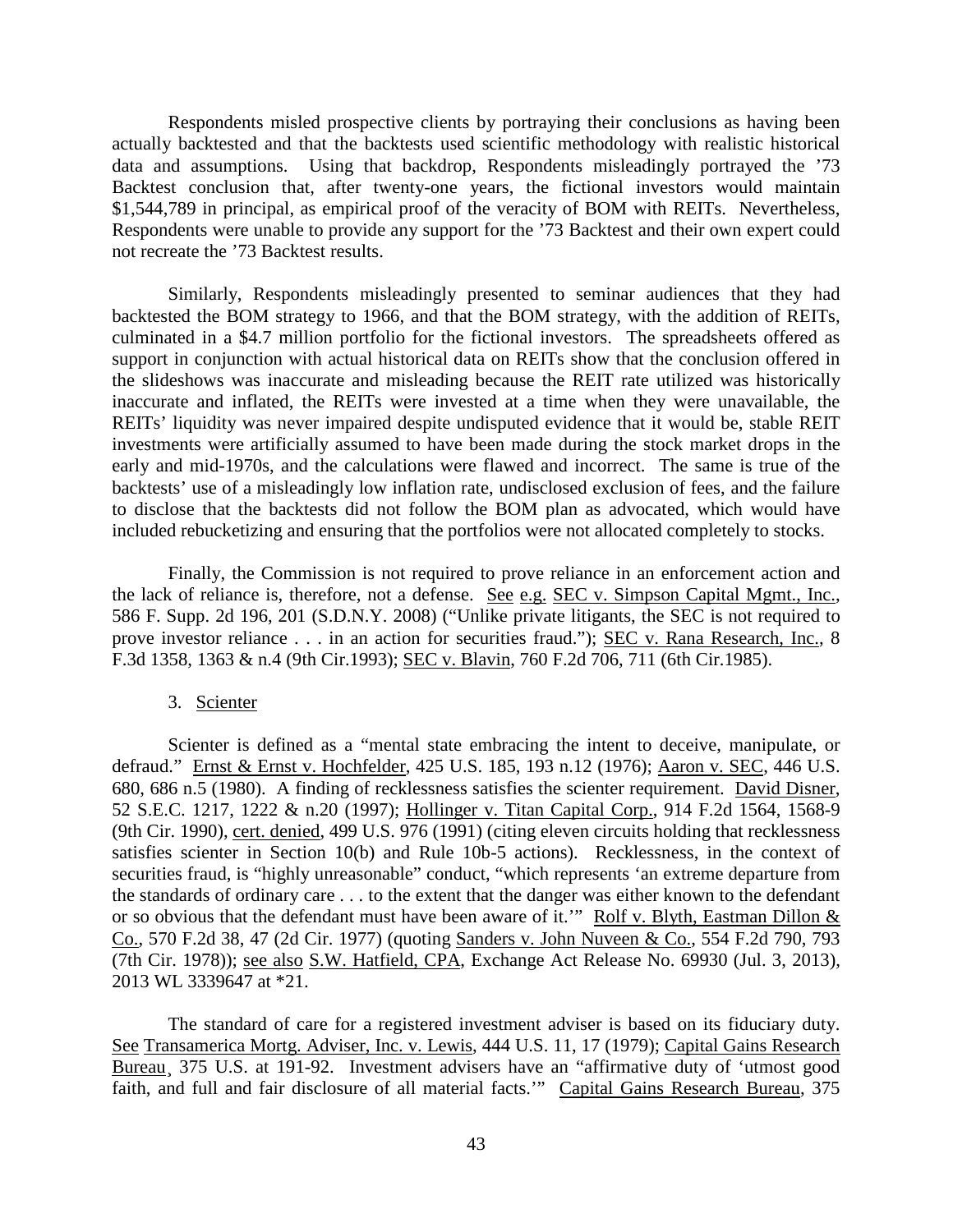U.S. at 194 (citations omitted); Blavin, 760 F.2d at 711-12. Respondents were required to "employ reasonable care to avoid misleading" clients. See Capital Gains Research Bureau, 375 U.S. at 194; SEC v. Moran, 922 F. Supp. 867, 895-96 (S.D.N.Y. 1996). Ultimately, the standard is one of "reasonable prudence, whether it usually is complied with or not." Vernazza v. SEC, 327 F.3d 851, 861 (9th Cir. 2003) (citation omitted). As applicable here, an investment adviser has a "professional duty to investigate the information upon which his recommendations [are] based" and to inform investors of risks. Blavin, 760 F.2d at 712; see SEC v. Fife, 311 F.3d 1, 10 (1stt Cir. 2002).

Lucia authored the slideshows and maintained ultimate control over them. Tr. 568, 1691. Lucia also engineered the backtests. Tr. 568, 776, 791-92, 1130, 1191. In doing so, Lucia deliberately chose to present: the backtest slides and language; the historical contexts of the backtests; the misleading REIT rate of 7% for the '66 Backtest; the span of years of the backtests, which shielded the REIT investments from stock market volatility; and for the '66 Backtest, an initial investment date of 1966, five years before most REITs were available, and before any published rates were available.<sup>34</sup> Lucia had full control over, was fully aware of, and actually committed the violations in this case, and Lucia's scienter is imputable to RJLC.

Respondents acted with the intent to deceive. Lucia agreed that if actual inflation was used in the '66 and '73 Backtests, the portfolios would have been depleted more quickly, and would have been "damaging" to the '66 Backtest. Tr. 1150-51, 1192:9. Lucia knew that disclosing that the BOM strategy would go bankrupt would not be helpful in attracting clients. Tr. 1151-52. An encounter between Bennett and Plum also supports a finding of intent, at least as to RJLC. During the 2010 examination, Bennett asked Plum about the '66 and '73 Backtests; in particular, he pointed out that use of actual inflation rates rather than an assumed inflation rate resulted in depletion of assets. Tr. 91. Plum replied that "of course, [the BOM strategy] would have gone broke, but all the portfolios would have gone broke." Id. Plum, who attended a number of seminars with Lucia, thus knew that the backtests were unrealistic and that the slideshow presented misleading results. Tr. 734-36.

Lucia offered inconsistent and contradictory testimony as to why Respondents chose 3% for an inflation rate. Lucia at one point testified that 3% was a reasonable rate because it is what is commonly used in the industry in backtests. Tr. 1147-49. He also testified that he chose 3% because the inflation rate in 1966 was 2.9% and that it was reasonable to project that the rate would stay around 3% going forward. Tr. 1325-26. It is clear, however, that Lucia was not aware that the inflation rate in 1966 was near 2.9% when he designed the backtests. He testified, "I learned yesterday, incidentally, from Dr. Grenadier that the inflation rate in 1966 was, I believe I saw on the screen, 2.9 percent." Tr. 1267. Additionally, this reasoning would not explain why Lucia chose 3% as the projection rate in his '73 Backtest. Grenadier reported that CPI-U was 6.2% in 1973 and Hekman, according to his argued reduction of 1.2% from CPI-U, opined that a reasonably adjusted inflation rate in 1973 was 5%. Div. Ex. 70, p. Appx. 2a; Resp. Ex. 35, p. Appx. 10. Furthermore, the 2.9% rate for 1966 was measured by CPI-U, which

 $34$  Respondents argued that the '66 Backtests were created only for the benefit of Ben Stein. Tr. 772, 1137. Even if the '66 Backtest was originally created for Stein's benefit, Lucia chose to add that backtest to his slideshow. Tr. 1191.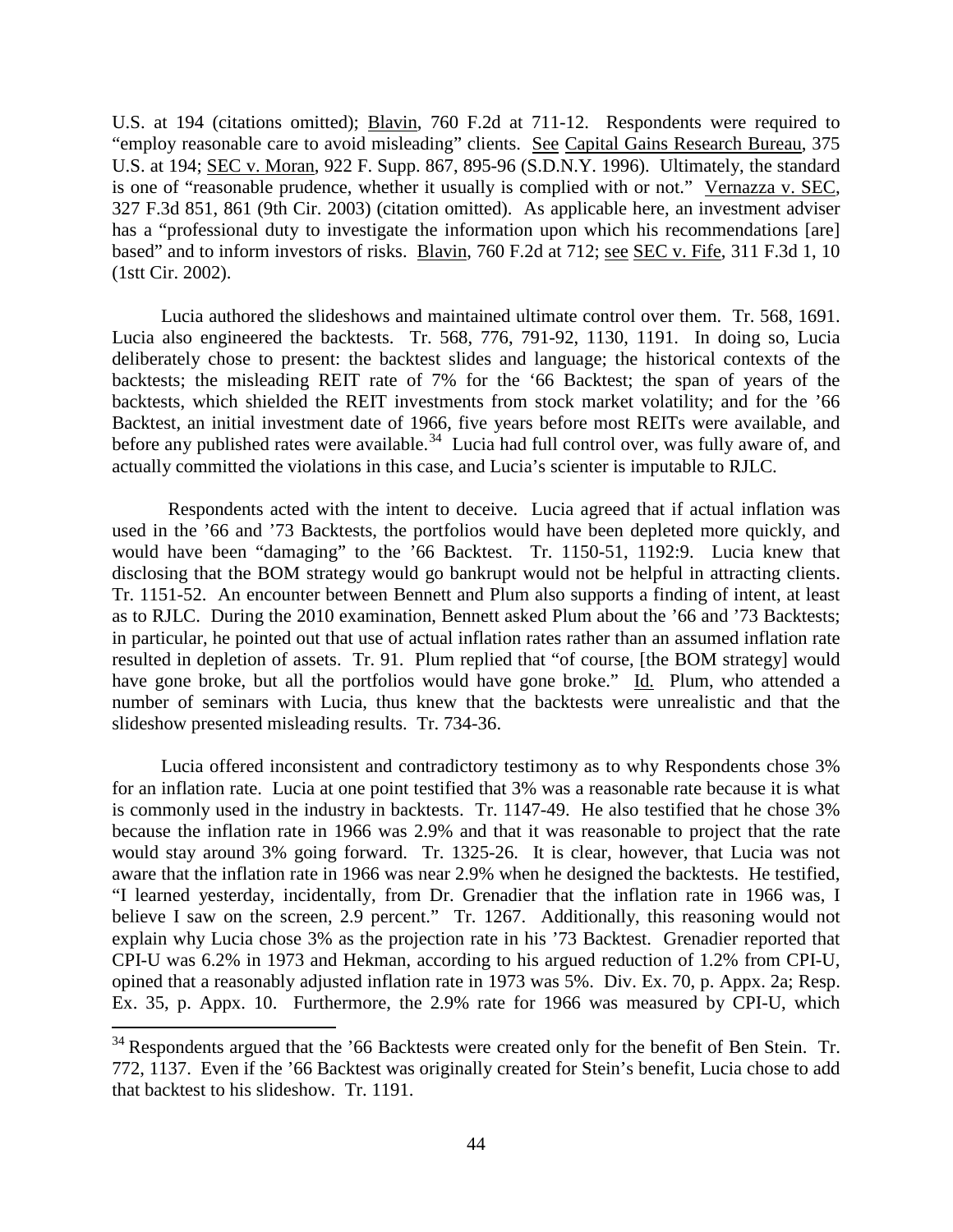Respondents repeatedly argued is a biasedly high rate. Further contradicting his own testimony, Lucia said that he actually did use CPI-U, but used the "average of what the CPI-U has been for the past hundred years." Tr. 1289; 1328-29.

Respondents were aware of the impact of fees on any investment and deliberately chose not to include fees or disclose that the totals at the end of the backtests were not net of fees, demonstrating an intent to keep attendees in the dark. During cross-examination, Lucia agreed that a managed portfolio that charges a fee and that produces the identical return of a nonmanaged portfolio would produce significantly less over a thirty to forty-year period. Tr. 1203. Lucia also testified that he could not have included fees in his backtests because they included products that RJLC did not manage. Tr. 1284. Specifically, he said, "if I show it charging a fee, I'm in trouble." Tr. 1284. That testimony is contradicted by the self-bucketing example that he provides during his slideshows and the relevant discussion in the Webinar. During the Webinar, he states, regarding a portfolio of hypothetical low-risk investment interests: "And if it lost two percent per year – let's say it grew at six percent in some diversified portfolio, but after fees, it only netted four percent, and you took out six, that's a minus two." Resp. Ex. 30; Div. Ex. 66, p. 62. Similarly, Lucia was willing to include estimates of a fee in his discussion of how they would drain a typical mutual fund portfolio. Resp. Ex. 30; Div. Ex. 66, p. 24. It is clear Lucia was willing to discuss hypothetical fees when it suited his message. His suggestion otherwise demonstrates an intent to purposefully exclude the fees to strengthen the returns of the backtests.

Respondents admitted that they deliberately chose not to rebucketize the backtests and to leave the entire balance in the stock market, and admitted they did not explicitly disclose either fact. Tr. 859, 1130, 1188-89. Their supposed reasoning for leaving the balance in stocks for the majority of the backtests' lifespan was to ensure that they did not "cherry pick" the time to rebalance. Tr. 859, 1323, 1327. This is not plausible. Respondents acknowledged that they advocate against being invested completely in the stock market, but Lucia knew that the stock market produced above-average returns during the years that the backtest portfolios were allocated entirely to stocks. Tr. 536, 729-30, 1130, 1145. By structuring the backtest the way that they did, they took advantage of a higher-producing strategy, essentially engaging in cherry picking, than if they had rebucketized, the way attendees would have expected. The decision not to rebucketize, knowing (with hindsight) that the stock market produced impressive returns during the relevant period, demonstrates an intent to mislead.

Lucia discussed how Ben Stein was skeptical of the BOM strategy. Div. Ex. 66, p. 47. Lucia, however, satisfied Stein with what he asserted was a backtest. He stated: "Well, I did a backtest for Ben [Stein]." *Id.*; Tr. 1318. Lucia was clearly not telling Stein that he created a true hypothetical like with his fictional investors; rather he was claiming to use an actual backtest to prove that BOM worked, and he then did the same with seminar attendees. Similarly, he touted the BOM strategy as a "time-tested" one based upon "empirical evidence" and "science, not art." Div. Exs. 10, 16; Tr. 624-25, 1050, 1111. Lucia knew that the BOM strategy had not been backtested, as seminar attendees would have understood that term, as opposed to how the "financial industry" allegedly would have understood the term. This is demonstrated by the fact that what are called backtests in the slideshow do not qualify as either backtests or hypotheticals even under Lucia's definition. Lucia testified that a backtest is "forward-looking," even though at least the '66 Backtest was a mix of historical and assumed data. Tr. 1127.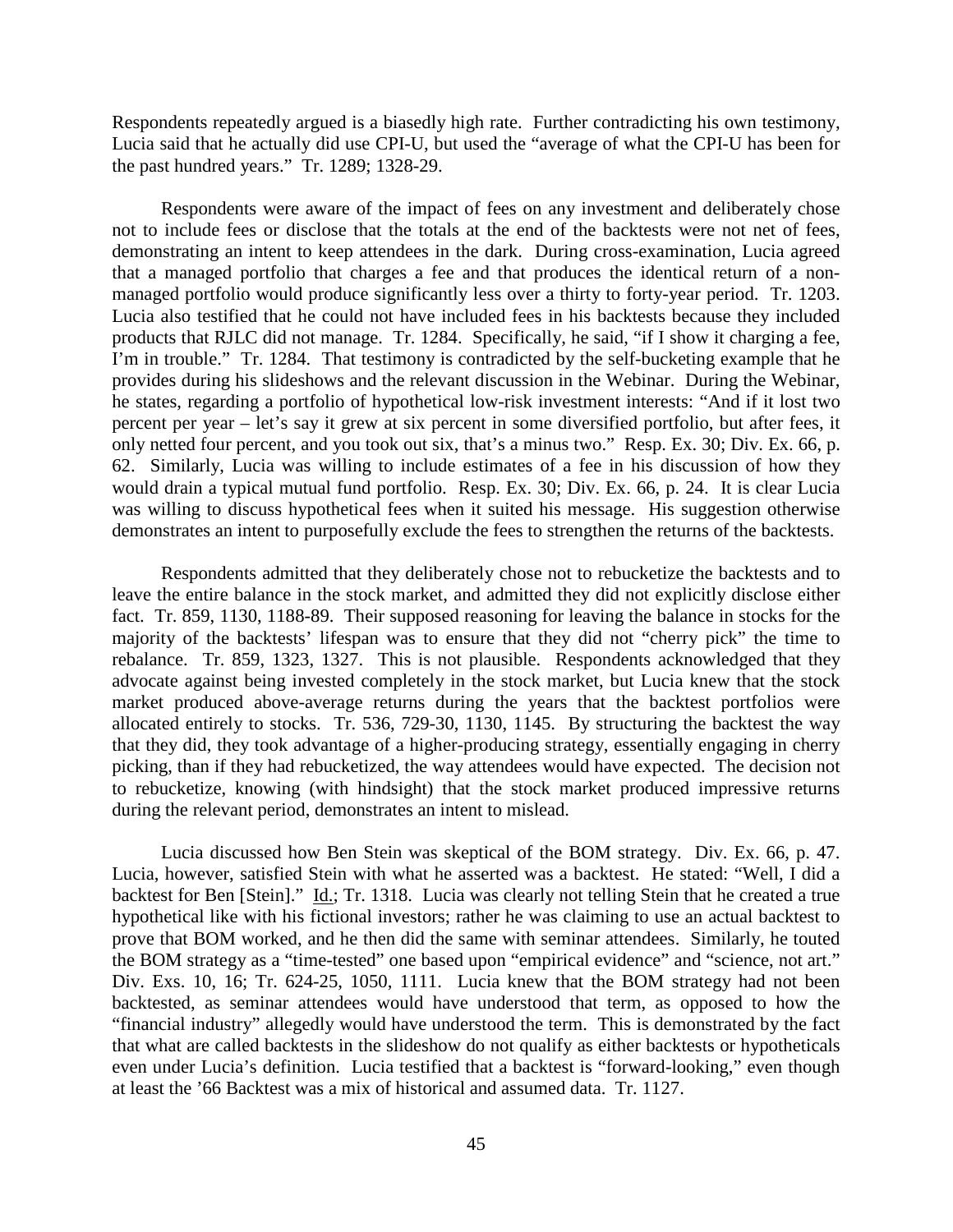The misstatements on the "Back Tested Buckets" slide, although not charged in the OIP, also demonstrate an intent to deceive. Div. Ex. 1, p. 467. Plum's testimony and demeanor when questioned about the claimed use of treasury returns and S&P 500 returns suggest that he was, initially, sincerely confused about that slide. Lucia, by contrast, testified that he knew that the stock returns were not completely accurate and said nothing about the accuracy of the bond retrurns, and further testified that the inaccuracy was only discovered "within the last couple weeks." Tr. 1078-80. I find Lucia's testimony about the alleged discovery of the misstatements to be knowingly false. First, if he had truly discovered the problem weeks before his testimony, there is no reason he would not have told Plum, but Plum clearly knew nothing about it at the hearing. Second, it is utterly implausible that Lucia, who determined the contents of the slideshow and gave every seminar (in contrast to Plum, who did not attend them all), and has given them hundreds of times, would not be aware of the false information contained in the "Back Tested Buckets" slide. I conclude that Lucia knew of the misstatements and kept them in the slide to deceive prospective customers.

In some instances, Respondents acted recklessly. Lucia departed from the standards of care by not ensuring the accuracy of the information on which his recommendations were based, and this departure was extreme. The backtests were not supported by the spreadsheets or any other documentation, and Lucia testified that he did not think he was required to maintain such documentation. Allegedly, some backtest calculations were generated by a junior analyst who was a recent college graduate and who apparently got his job because he was dating Lucia's daughter. Lucia's employees, particularly Ochs, apparently thought that the backtests were properly documented, because they produced documents that they believed constituted support for them, but were not, in fact, support. The inaccuracies discovered in the slideshow demonstrate that Lucia placed little emphasis on accuracy in the calculations he so enthusiastically presented to prospective investors. He also had no mechanism in place to correct inaccuracies. Tr. 667-68. Respondents contested the findings of the 2010 examination, and posted a video refutation of the OIP, before conducting the internal investigation which supposedly revealed errors in the '73 Backtest slides and the first spreadsheet. Tr. 1205-08. Lucia told Dr. Hekman that a mathematical error had been identified in the "Back Tested Buckets" slide. Tr. 1537-38; Div. Ex. 1, p. 467. However, Lucia testified disingenuously, as if he did not know of the error. Tr. 1080-81. It was not reasonably prudent, and it was an extreme departure from the standards of ordinary care, for the extensive number-crunching required to support the crucial parts of the slideshow, including the claims regarding the '66 and '73 Backtests, to be undocumented and irreproducible even by Respondents' own expert witness.

Lucia also departed from the standards of care in an extreme way by failing to inform seminar attendees of the risks of investing in REITs. Lucia failed to put in disclaimers in the '66 Backtest slides, from which a reasonable investor would have understood that the '66 Backtest slides were less "hypothetical" than the preceding slides. Div. Ex. 1, pp. 471-78. Although not so much a risk as an extremely material fact, he also failed to inform seminar attendees that REITs were essentially unavailable prior to 1972, and that the spreadsheet allegedly supportive of the '66 Backtest assumed an investment in REITs spanning a bear market in stocks.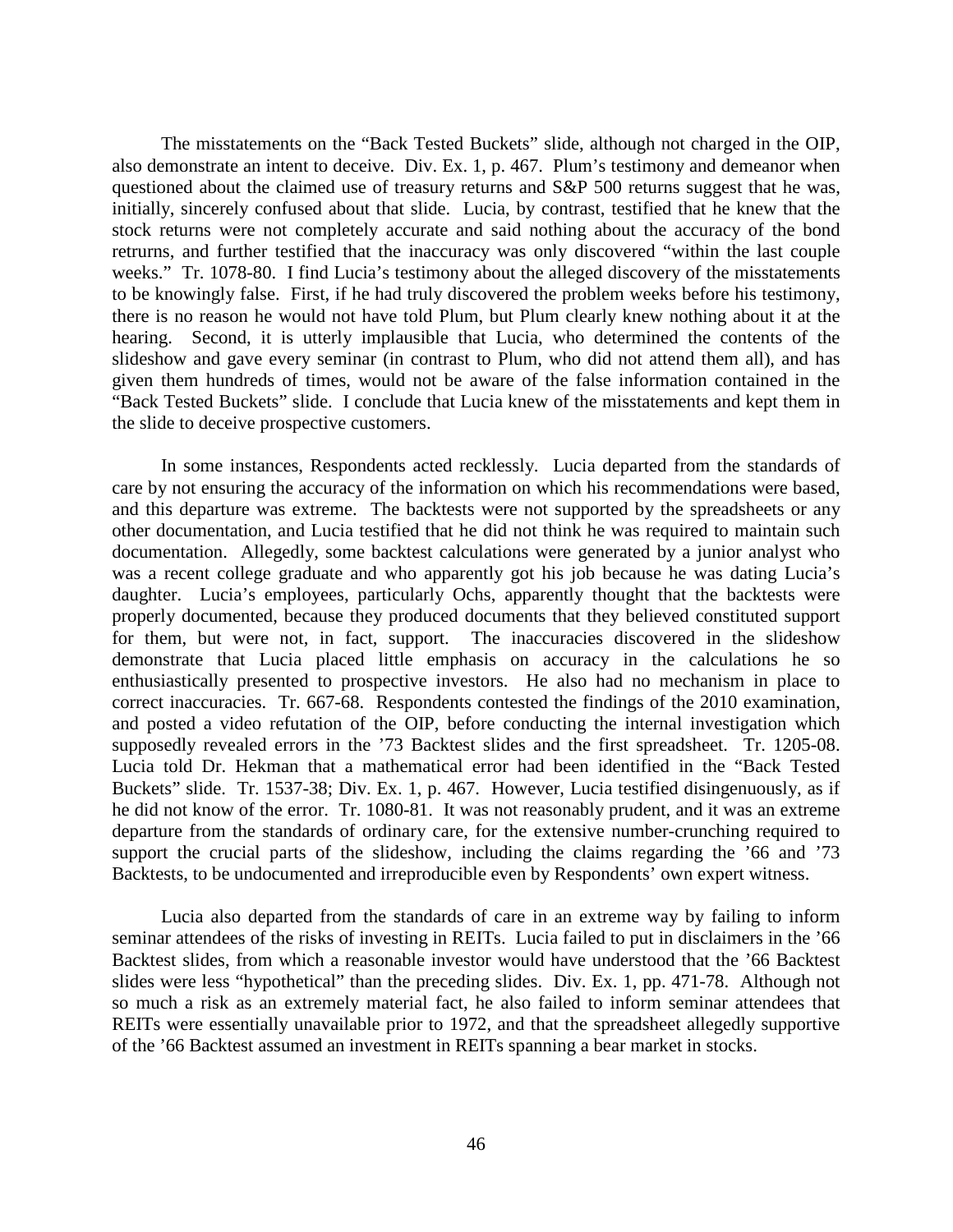Given Lucia's extensive experience promoting REITs and long career as an investment adviser, and the large revenues he earned by selling them, he must have known that they were illiquid and essentially unavailable until 1971. Lucia nonetheless presented REITs, falsely and misleadingly, as if they were liquid and purchasable in 1966. When discussing the BOM strategy in detail during the Webinar, Lucia states "in the sixties, you could have got about \$15,000 per year income, dividends from that real estate investment." Div. Ex. 66, p. 44:22-25. In the slideshow, REITs are allegedly backtested to 1966, and according to the spreadsheet, they are liquidated, conveniently, exactly when they are needed to refill the "safe" bucket. Div. Ex. 1, p. 478; Div. Ex. 12.

Respondents had a motive to misrepresent the facts about REITs: their non-traded REIT revenues were so significant to their bottom line that they had an overwhelming incentive to promote them. Lucia asserts now, and testified, that the BOM strategy is purely a "withdrawal" strategy, and is not an asset allocation strategy. Lucia's assertion is knowingly false. The backtest discussion in the slideshow is not merely a discussion of a withdrawal strategy, it is transparently a discussion of the benefits of investing in REITs, with the intent to lure prospective investors into buying them.

## a. Lack of Investor Complaints

Respondents dispute the claim that they knew that the information they provided was misleading because, they argue, no audience members ever complained that such information was misleading. Resp. Br., p. 52-54. I do not find this argument convincing. It is not the responsibility of investors or prospective investors to make a respondent aware that something is misleading, it is the responsibility of advisors to act as their clients' and prospective clients' fiduciaries. Respondents cite no law in support of their argument, and indeed, Section 206 of the Advisers Act focuses upon the investment adviser and his or her actions. Clients and prospective clients are mentioned only in relation to the advisors. See SEC v. Gruss, 859 F. Supp. 2d 653, 662-63 (S.D.N.Y. 2012).

# b. Reliance on Compliance Network and the Commission

Respondents argue that they could not have acted with scienter because multiple layers of internal and external compliance review vetted the materials, and none of them informed Lucia that the backtests were misleading. Resp. Br., p. 4, 54-56; Tr. 1607. In addition to its own compliance networks, Respondents argue that OCIE reviewed similar materials, including an earlier version of the slideshow, in 2003, and found no fault with it, essentially sanctioning the content. Resp. Br., p. 56. Respondents cite to SEC v. Slocum, Gordon & Co., 334 F. Supp. 2d 144 (D.R.I. 2004), in which the court found that the defendant relied upon independent external auditors and the Commission, neither of which raised issue with the defendant's account structure. I do not find merit in these arguments.

Respondents point to reviews by its network affiliated broker-dealers, first, Securities America, and second, First Allied, both of which cleared the slides, as wholesale endorsement of the backtests. Resp. Br., p. 54-55. These affiliates were not independent auditors, however. Both affiliates had joint venture agreements with Lucia and RJLC and drew substantial revenues from them. Tr. 445-46, 450. The affiliates, knowing the volume of leads generated by Lucia,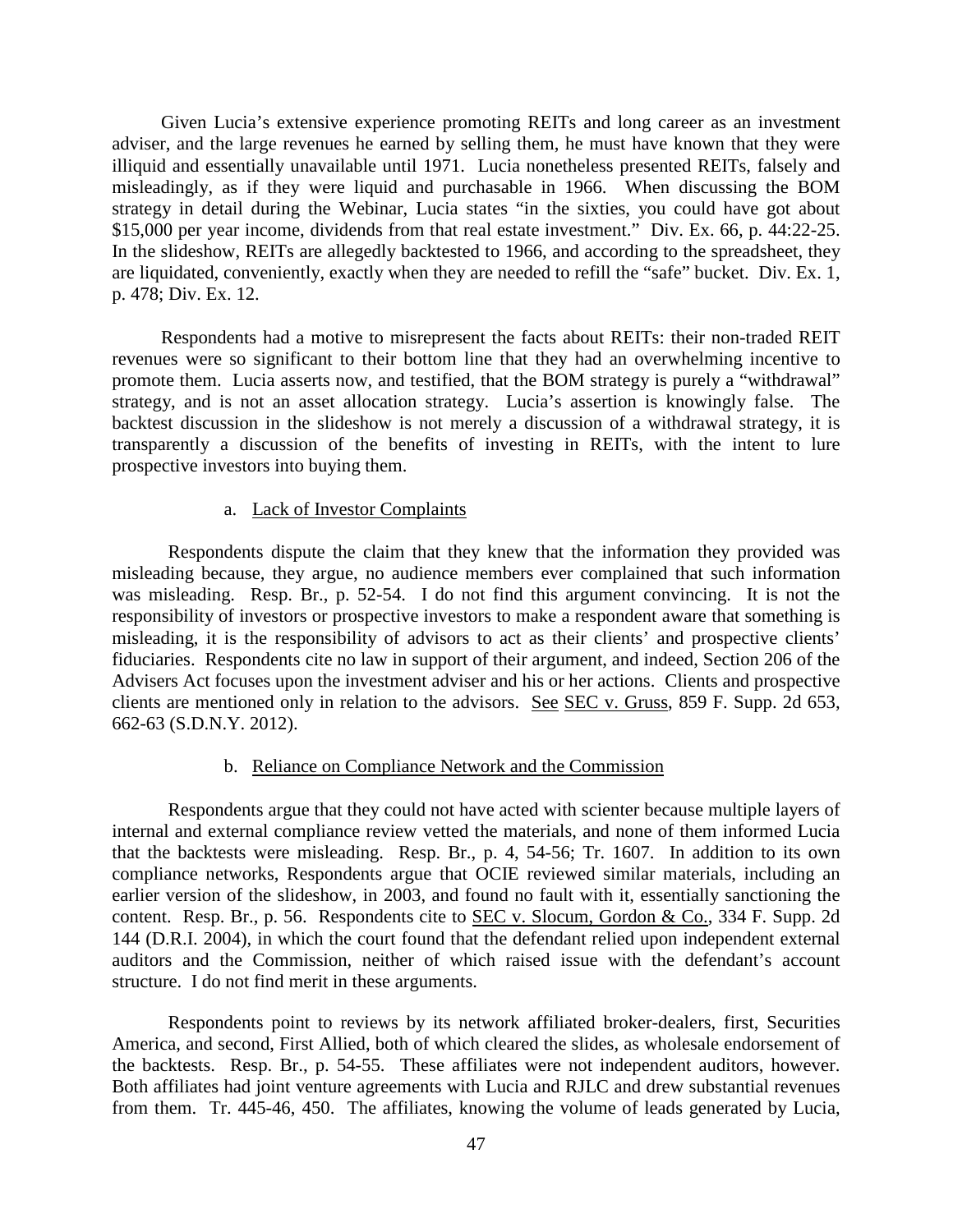which turned into revenue for them, could not be relied upon as true independent arbiters of the slideshow content. In 2003, while Ochs was with Securities America and reviewing Lucia's marketing material, she and her colleagues specifically requested that Lucia disclose the basis for the REIT return rates he used. Tr. 565; Resp. Ex. 20. There is no evidence that Lucia ever added those bases, and they do not appear anywhere in the slideshow. Div. Ex. 1. The '66 Backtest slides, unlike virtually every other section of the slideshow, bear no disclaimers at all, suggesting that there was in fact no advertising review of them. Div. Ex. 1, pp. 469-78. Furthermore, there is no evidence that anyone provided any support for the backtests to either affiliate, so that either would have a chance to consider the validity of the backtest slide figures.  $35$ 

Respondents also cite to RJLC's internal compliance office to buttress the claim that the backtests were reasonable and in accordance with industry standards. Resp. Br., p. 32. Ochs, RJLC's Chief Compliance Officer, seriously undermined that argument. Ochs, who was in charge of the office tasked with reviewing the slideshows, testified that she understood a backtest to be in accordance with the definition provided by the Division and its expert. Tr. 574-75. Thus, the head of Lucia's compliance department did not understand that Lucia's claimed "backtests" were not proper backtests. She could not have concurred that the slides were not misleading if she did not even understand the material. Additionally, Ochs came from Securities America were she had been part of a compliance team tasked with reviewing Lucia's marketing materials, including the slideshows. Tr. 445. Thus, two of the three levels of compliance review involved a common denominator in Ochs, who understood the term backtest to mean something different from what Lucia now offers. Tr. 575. Accordingly, little significance can be assigned to the compliance reviews.

Respondents' argument that the 2003 Commission review concluded that the "'73 Illustration slides did not violate securities laws" is unpersuasive. The Respondents point to no evidence that the Commission review made any such conclusion. The 2003 examination report stated only that RJLC did not advertise performance. Resp. Br., p. 19-20; Resp. Ex. 22, p. 3. That is a far cry from concluding the '73 Backtest did not violate securities laws. Moreover, it is not clear that the 2003 examiners asked for documentation of the backtest slide figures, which then comprised only the '73 Backtest, or that the examiners knew in 2003 that the slides were unsupported by any documentation, or that they examined any aspect of Respondents' REITconnected activities. Resp. Ex. 22. It was only after Respondents produced a spreadsheet to OCIE in 2010, purportedly supporting the '73 Backtests, that OCIE knew how misleading the claims were. It was not reasonable for Respondents to assume, as they claim they did, that because the 2003 examination raised no issues regarding the '73 Backtest slides that the slides were not misleading. As noted, the '73 Backtest slides contained knowingly false statements regarding the assumptions behind the '73 Backtest; even if some of those assumptions were not charged as misrepresentations in this proceeding, Respondents could not possibly have believed that the '73 Backtest slides were not misleading. Even if the 2003 examination report (as opposed to the associated deficiency letter) had made such a conclusion, Respondents could not

<sup>&</sup>lt;sup>35</sup> In addition to ignoring compliance advice from its future chief compliance officer on the disclosure of the bases for REIT rates of return, one reason RJLC ended its relationship with Securities America was an unfavorable audit by Securities America, at least one of the subjects of which was the BOM strategy. Tr. 454-60.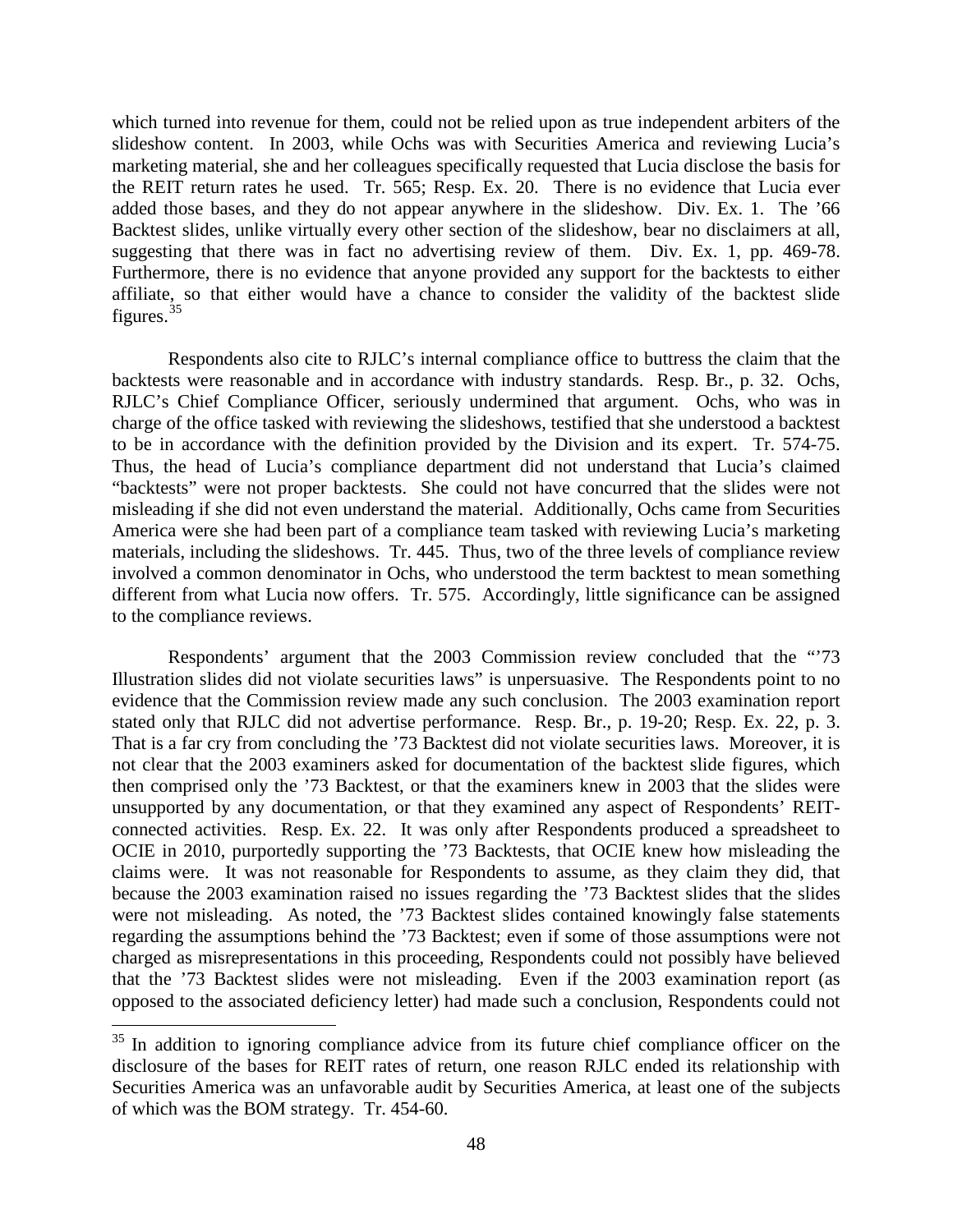have relied upon it because they only received the examination report as part of discovery in this matter. Div. Reply, p. 52. Most significantly, the 2003 examination reviewed a version of the slideshow presentation that included only the '73 Backtest slides. Tr. 1484; Div. Ex. 21. That slideshow did not include the red flag-raising claim that the addition of REITs to a non-REIT BOM portfolio triples a portfolio's value, as the '66 Backtest does. Div. Ex. 21.

Slocum, where partial reliance on Commission examinations negated scienter, is inapplicable here. In Slocum, the defendants brought specific issues regarding account structure, which was later a basis of alleged fraud, to the Commission's attention during two examinations. 334 F. Supp. 2d at 160-61. Further, the defendants in Slocum relied upon the advice of counsel to structure its accounts, and after Commission and independent auditor recommendations regarding the specific account structures, tried to remedy them in accordance with those recommendations. Id, at 159-60. Here, the 2003 examination did not focus upon the backtest issue, the issue was not specifically brought to the examiners' attention, and there is no evidence of reliance on advice of counsel.

#### 4. Materiality

The Division proved that Lucia and RJLC's misrepresentations were material. The standard of materiality under Section 206 is whether or not a reasonable investor would have considered the information important in deciding whether or not to invest. See Basic, Inc. v. Levinson, 485 U.S. 224, 231-32, 240 (1988); TSC Industries, Inc. v. Northway, Inc., 426 U.S. 438, 449 (1976). Materiality is proved by showing a 'substantial likelihood that the disclosure of the omitted fact would have been viewed by the reasonable investor as having significantly altered the 'total mix' of information made available.'" SEC v. Ginsburg, 362 F.3d 1292, 1302 (11th Cir. 2004) (quoting  $TSC$  Indus., 426 U.S. at 449 (1976)). Materiality does not require proof that accurate disclosure would have caused the reasonable investor to change his decision, but only that the omitted fact would have assumed actual significance in the deliberations of the reasonable investor. TSC Indus., 426 U.S. at 449.

A reasonable investor would consider the REIT investments in the backtests as dispositive proof that BOM with REITs was a wise investment choice. The contrasts between the fictional investor's "balanced" portfolio against the BOM portfolio with REITs, and the '66 Backtest without REITs against the '66 Backtest with REITs, could not have more clearly made the case for REITs. In the '73 Backtest, in contrast to the fictional investors without REITs, the fictional investors using BOM with REITs maintained a more than \$1.5 million investment. According to the '66 Backtest, a BOM portfolio without REITs would maintain a balance of \$1.2 million after thirty-eight years while a BOM portfolio with REITs would be worth \$4.7 million, more than triple the amount. Indeed, RJLC clients Richard DeSipio and Dennis Chisholm both testified that the discussion of REITs in their seminars was important in deciding to purchase non-traded REITs through RJLC. Tr. 281, 283, 380.

The use of an inflation rate much lower than historical rates, without disclosure that using historical rates would bankrupt the backtest portfolios, is plainly material. As demonstrated in Hekman's analysis, even a reduced inflation rate would cause the '66 Backtest to go bankrupt after 1993, ten years prior to the end of the backtest presented by Respondents, which, as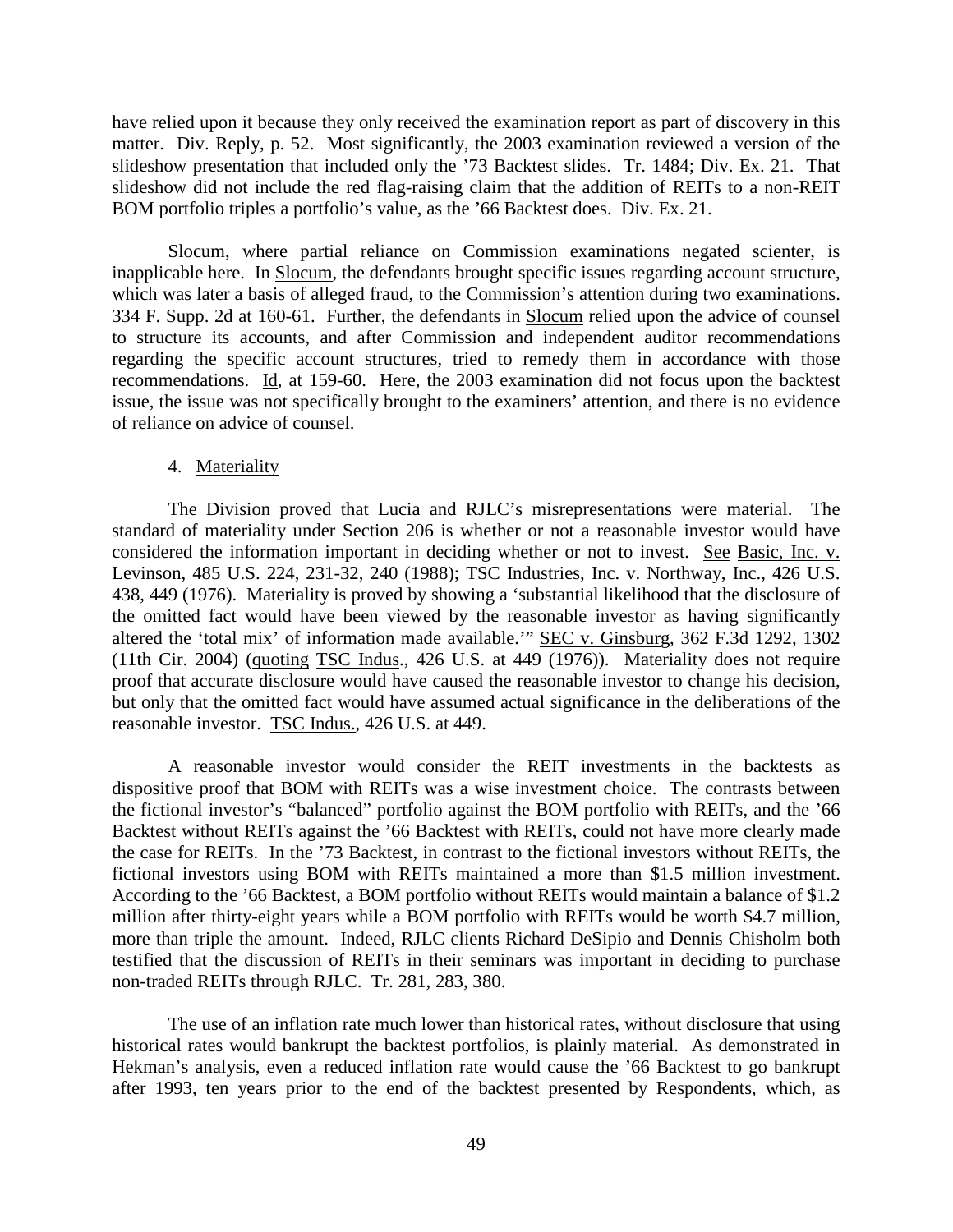presented, produced remarkable returns through 2003. Investors would surely not be interested in engaging RJLC as an adviser if they were told that the backtested portfolios went bankrupt after twenty or even twenty-eight years, especially because BOM was trumpeted as one that withstood the effects of inflation. Because Respondents' assumed stock returns differed between the Bold Bucketeers and the '73 Backtest, the '73 Backtest was not a demonstration that withdrawing safe money first is better regardless of the inflation rate; as noted, Respondents compared apples to oranges on this point, and in any event no documentary evidence of such a demonstration has surfaced. See Tr. 800. Inasmuch as the '73 Backtest was presented as such a demonstration during the seminars, it was materially misleading on that basis, as well.

In general, it is materially misleading to fail to disclose that advisory fees have not been deducted. See F.X.C. Investors Corp., Initial Decision Release No. 218 (Dec. 9, 2002), 79 SEC Docket 472, 485. As noted, Respondents concede that advisory fees materially affect a portfolio's returns. Tr. 1199, 1203, 1285. Grenadier's expert report demonstrates the impact that inclusion of modest fees would have had upon the backtests. For example, modest fees on an index-tracking stock portfolio included in the '66 Backtest would have nearly halved the \$4.7 million outcome to \$2.5 million. Div. Ex. 70, pp. 15-16, Ex. 6a. Using similar fees would have quartered the final balance in the spreadsheet for the 1973 calculations. Id., Ex. 6b. Chisholm and DeSipio both testified that learning that the backtests failed to include fees would have been an important fact in their investment decisions. Tr. 289, 375-76.

It was material to fail to disclose that the backtested portfolios were not rebucketized or that they ended up being invested completely in stocks. Seminar attendees were led to believe that BOM would always maintain a safe income bucket to spend from before drawing from riskier investments. They were, further, advised against ever investing entirely in stocks. Attendees would, therefore, have wanted to know that the backtests supposedly proving the science behind BOM did not follow these basic principles, and that the positive results were largely attributable to fortunate timing of the stock market. Chisholm made clear that he would have found it important to know the facts about the bucket allocation following the first fourteen years of the backtests. Tr. 375.

### a. Investment Decision

Lucia argues that SEC v. Goble, 682 F.3d 934 (11th Cir. 2012), precludes this action because RJLC's misrepresentations were not material. The court held in Goble that misrepresentations influencing investors' choice of broker-dealer were not material because they did not encompass an investment decision. Id., at 944. In Goble, the defendant brokerage firm had misrepresented the level of its diminished capital reserves. The Commission's rationale for charging the defendant pursuant to Exchange Act Section 10(b) was that an investor client would consider it material whether its broker was solvent. Id. The court stated that such a rationale "cannot form the basis for [Section] 10(b) securities fraud liability." Id.

Lucia argues that, as in Goble, any misrepresentations would only influence a seminar attendee's decision to choose RJLC as an investment adviser, not to make a specific investment decision. To be sure, there is no evidence that RJLC or Lucia tried to sell specific securities at the seminars, nor are there any allegations by the Division that they did. But even assuming that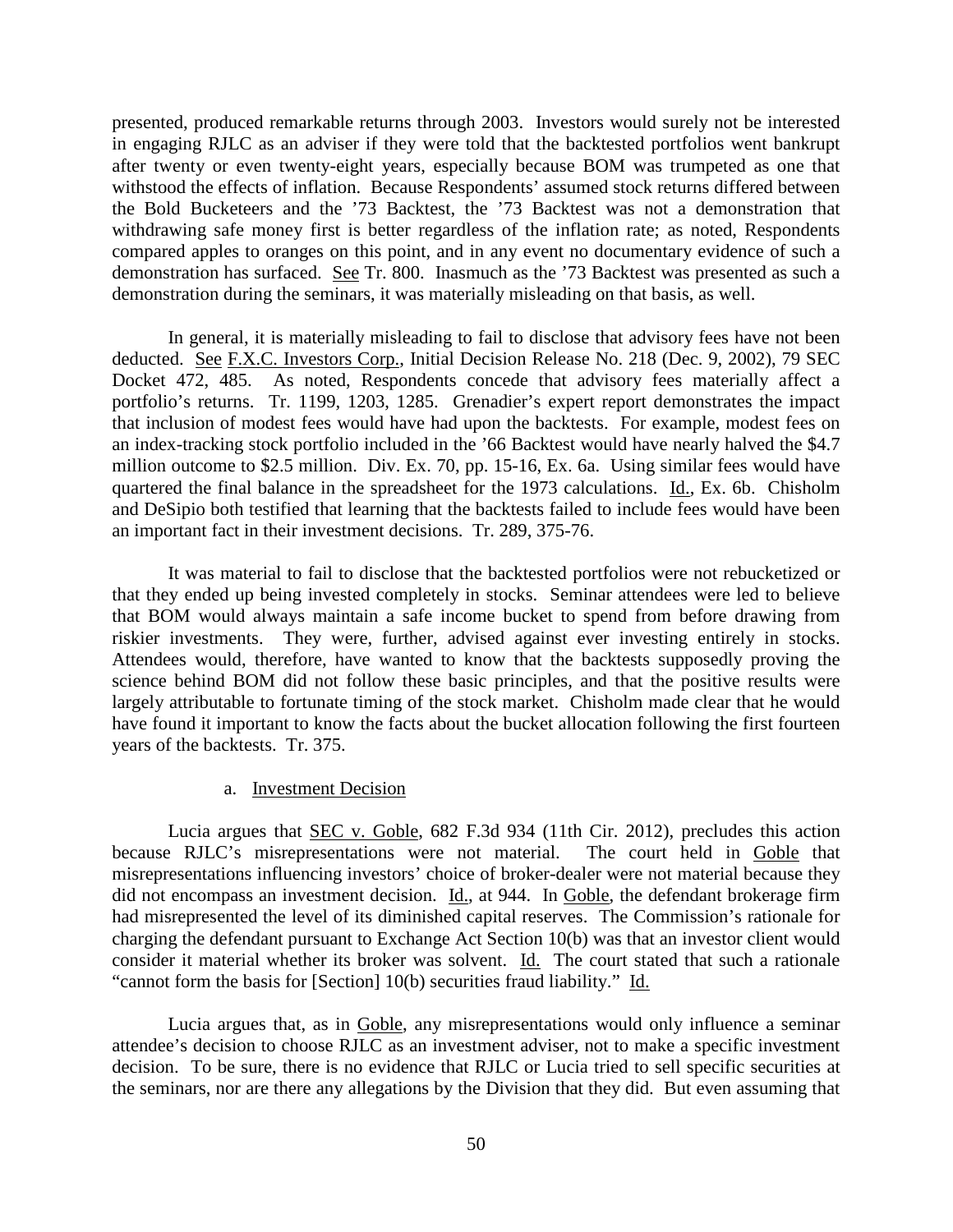the only basis for Lucia's violations of Sections 206(1) and 206(2) was that seminar attendees were influenced to choose RJLC as their investment adviser, Goble would not preclude liability. Advisers Act Section 206(1) and 206(2) do not share the requirement of Exchange Act Section 10(b) that misrepresentations occur "in connection with the purchase or sale of any security." Compare 15 U.S.C. § 78j(b) (Exchange Act Section 10(b)) with 15 U.S.C. § 80b-6 (Advisers Act Section 206). Though the basic test for materiality under the two statutes is similar, "[t]he elements for liability under . . . Section 10(b) and Rule 10b-5 of the Exchange Act . . . are more stringent than the requirements to violate Sections 206(1) and (2) of the Advisers Act." SEC v. Lauer, 2008 WL 4372896, at \*24 (S.D. Fla. Sept. 24, 2008). "Congress intended the [Advisers Act] to be construed like other securities legislation 'enacted for the purpose of avoiding frauds,' not technically and restrictively, but flexibly to effectuate its remedial purposes." SEC v. Capital Gains Bureau, Inc., 375 U.S. 180, 195 (1963).

It is well established that investment advisers may be held liable under the Advisers Act even without misrepresentations specific to a client investment decision. See, e.g., Vernazza, 327 F.3d at 859 (investment adviser's false representations of conflicts of interest in its Form ADV filed with the Commission was material); SEC v. K.W. Brown & Co., 555 F. Supp. 2d 1275, 1308 (S.D. Fla. December 19, 2007) (investment adviser's scheme extending gains in favor of preferred clients while passing along losses to other clients was material because it was determinative as to whether clients would invest their money and trust with the defendant)<sup>36</sup>; SEC v. Moran, 922 F. Supp. 867, 896 (S.D.N.Y. 1996) (defendant investment adviser's insider trading scheme allocated higher-priced shares to client accounts than its own, to the detriment of firm clients). Accordingly, Goble does not bar liability here.

# b. Omission of Material Fact

Respondents never warned that REIT rates, for example, were hypothetical and not historically accurate, a material omission of fact. Respondents cite to disclaimer language used throughout the slideshows and invoked by Lucia in his narration as evidence that audience members could not have been misled, and that they would understand that the rates used for the backtests were entirely hypothetical. Resp. Br., p. 2 n.2. As noted supra, though, the slideshow's assertions regarding REITs were misleading in multiple ways, including that they suggested that REITs were reasonably available as investments as far back as "the sixties." Div. Ex. 66, p. 44. A reasonable investor would have wanted to know that REITs were not available at that time, and that REIT returns were not merely "hypothetical," as the slideshow states, but effectively nonexistent. Additionally, the most frequently used disclaimer throughout the slideshow, including during the backtests, was that the slideshow was representing hypothetical investments and that past performance was not indicative of future returns. Div. Ex. 1; Tr. 227,

<sup>&</sup>lt;sup>36</sup> K.W. Brown cited to Applicability of the Investment Advisers Act to Financial Planners, Pension Consultants, and Other Persons Who Provide Investment Advisory Services as a Component of Other Financial Services, Investment Advisers Act Release No. 1092 (Oct. 8, 1987), 39 SEC Docket 653, an interpretive release by the Commission, which stated that "the Commission has applied Sections 206(1) and 206(2) in circumstances in which the fraudulent conduct arose out of the investment advisory relationship between an investment adviser and its clients, even though the conduct does not involve a securities transaction." Id., at 670-71.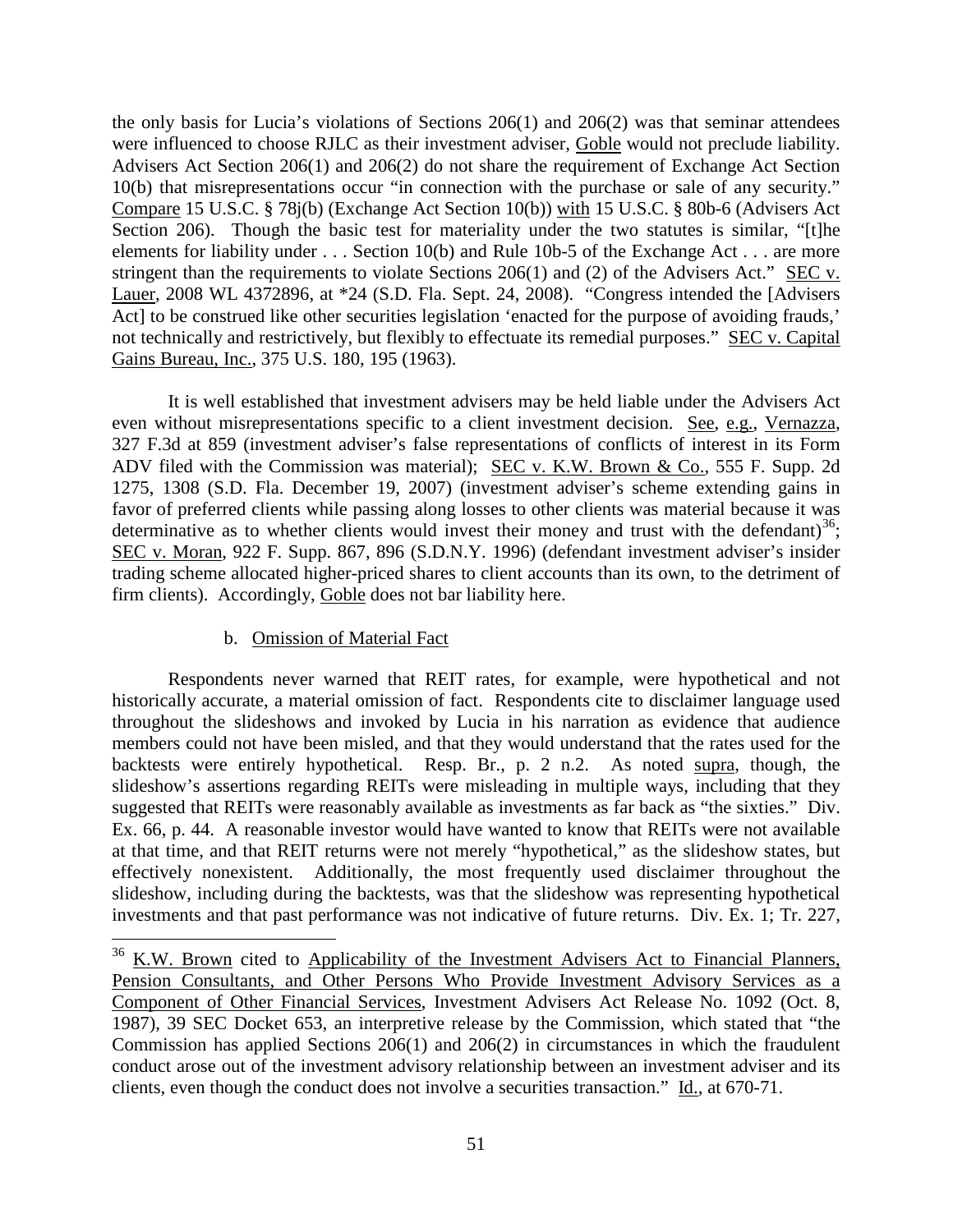567. The proceeding does not allege that Lucia used actual examples, or that by using the backtests, he was guaranteeing future returns, which is what the disclaimers warned. Even if the disclaimers had been more direct, general cautionary language does not render omission of a specific misleading historical fact immaterial. See SEC v. Merchant Capital, LLC, 483 F.3d 747, 768 (11th Cir. 2007) (citing In re Westinghouse Sec. Litig., 90 F.3d 696, 710 (3d Cir. 1996)); Klein v. First Western Gov't Securities, Inc., 24 F.3d 480, 489 (3d Cir. 1994).

### **B. Section 206(4) of the Advisers Act**

Section 206(4) of the Advisers Act prohibits engaging in "any act, practice, or course of business that is fraudulent, deceptive, or manipulative," and authorizes the Commission to prescribe rules designed to prevent such conduct. 15 U.S.C. § 80b-6(4). As with Section 206(2), which prohibits engaging in "any transaction, practice, or course of business which operates as a fraud or deceit," scienter need not be proven under Section 206(4). 15 U.S.C. § 80b-6(2); Capital Gains Research Bureau, 375 U.S. at 195.

Just as Respondents' misrepresentations constituted a practice or course of business which operated as a fraud or deceit under Section 206(2), they also constituted a practice or course of business that was fraudulent and deceptive under Section 206(4). Accordingly, Respondents violated Section  $206(4).^{37}$ 

Rule 206(4)-1(a)(5) makes it a fraudulent, deceptive, or manipulative act, practice, or course of business within the meaning of Section 206(4) for a registered investment adviser to publish, circulate, or distribute any advertisement "[w]hich contains any untrue statement of a material fact, or which is otherwise false or misleading." 17 C.F.R. § 275.206(4)-1(a)(5). Conduct under this Rule must be measured from the viewpoint of a person unskilled and unsophisticated in investment matters. See SEC v. C.R. Richmond & Co., 565 F.2d 1101, 1104- 05 (9th Cir. 1977). Scienter is not an element. See Capital Gains Research Bureau, 375 U.S. at 195.

The Division alleges that the backtests constituted misleading performance advertising, a sub-category of prohibited Rule 206(4)-1(a)(5) advertisements. I find that Respondents' seminar presentations do not qualify as advertising, and are therefore not performance advertising. Rule 206(4)-1(b) defines what specific types of advertisements are included under Rule 206(4)-1(a). The term "advertisement" includes "written communication[s] addressed to more than one person . . . or any notice or other announcement in any publication or by radio or television." 17 C.F.R. § 275.206(4)-1(b). The concept of advertisement has been construed liberally, and includes "investment advisory material which promotes advisory services for the purpose of inducing potential clients to subscribe to those services." C.R. Richmond, 565 F.2d at 1105.

 $37$  Violation of one of its associated Rules is not a precondition to finding a violation of Section 206(4). See Warwick Capital Mgmt., Inc., Advisers Act Release No. 2694 (Jan. 16, 2008), 92 SEC Docket 1410, 1411 n.3 (finding a violation of Section 206(4) without an associated violation of Rule  $206(4)$ -1(a)(5)).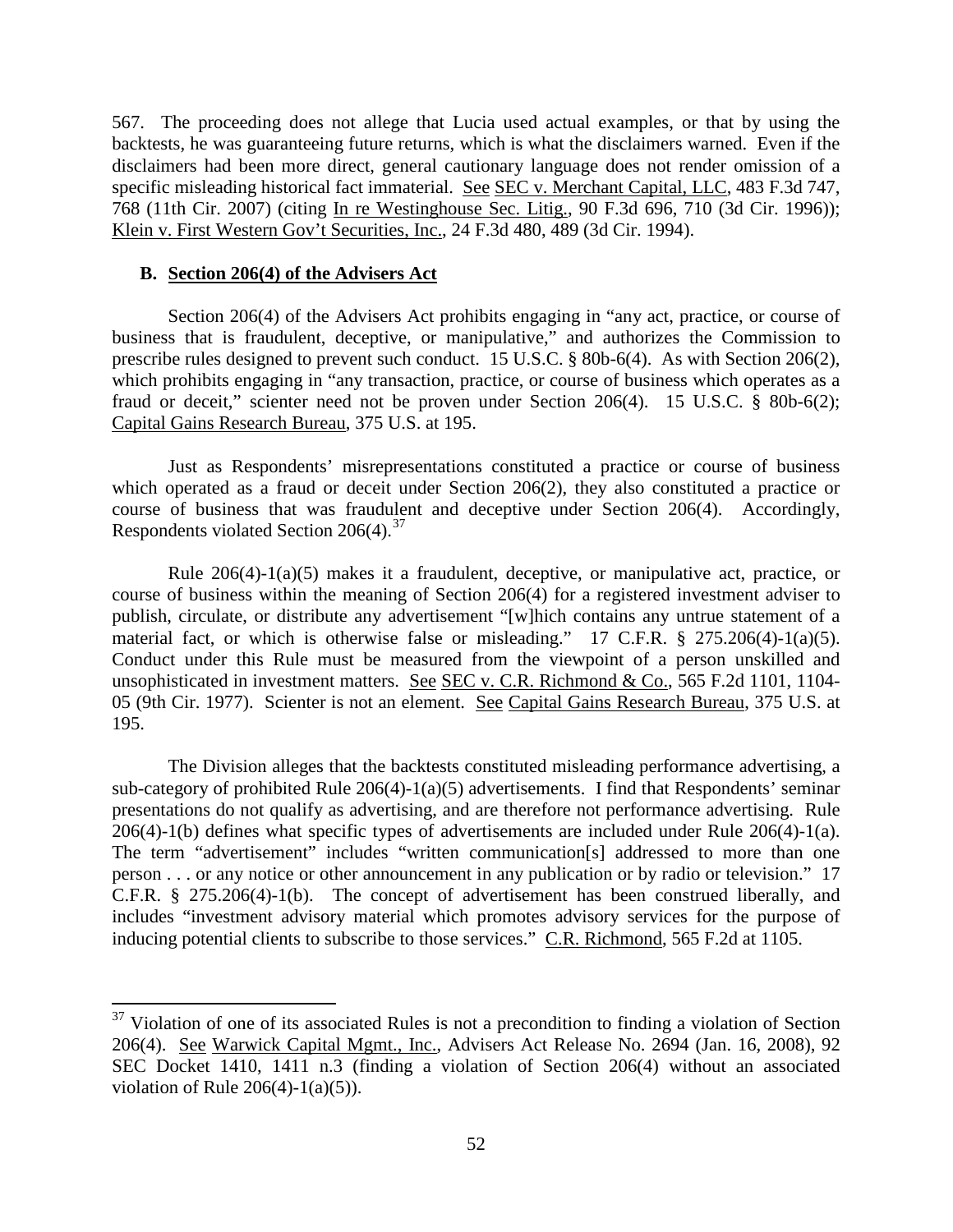Lucia disseminated his misrepresentations in his books and through his radio and television shows, as well as via seminars and at least one webinar. Tr. 1025-26; Div. Exs. 66-69. At the seminars, various printed materials were distributed, but they do not appear to have been summaries of the BOM strategy. Tr. 1052-55. The OIP asserts that Lucia promoted the BOM strategy on "his radio show and website, at seminars, and in his books." OIP, pp. 2-4. Nonetheless, the core allegation of the OIP is that "it was materially misleading for Respondents to claim that their alleged backtesting validated the BOM strategy," after which the OIP almost exclusively discusses the slideshow. OIP, pp. 7-9.

Consequently, there is some doubt about whether the OIP provides fair notice to Respondents that they stand accused of violating Rule  $206(4)$ -1(a)(5) by misrepresentations other than those made at the seminars. In view of the limited scope of the Division's argument in its post-hearing brief on this point – only that "Respondents' seminar slideshow is an advertisement within the meaning of the Rule" – I conclude that only misrepresentations at the seminars may be found violative of Rule  $206(4)-1(a)(5)$ . Div. Br., p. 40.

Given this limitation, the Division has not proven that "written communications" include live slideshow presentations. The precedent, outdated as it may be, holds written communications to include only traditional media, including books, newsletters, and newspaper and magazine advertisements. See, e.g., SEC v. Suter, No. 81-3865, 1983 WL 1287, \*12 (N.D. Ill. Feb. 11, 1983) (newsletters); SEC v. Lindsey-Holman Co., No. 78-54-MAC, 1978 WL 1129 (M.D. Ga. Aug. 6, 1978) (newspaper advertisements); C.R. Richmond, 565 F.2d at 1104 (books and newsletters). There is no evidence that slideshow printouts or synopses thereof were handed out to seminar participants or otherwise published in printed or handwritten form at the seminars. I do not find that the slideshow presentations were "written communications" as that term has been interpreted. Accordingly, Respondents did not violate Rule 206(4)-1(a)(5).

#### **C. Section 204 of the Advisers Act**

Advisers Act Section 204 requires investment advisers to "make and keep for prescribed periods such records . . . as the Commission, by rule, may prescribe as necessary or appropriate in the public interest or for the protection of investors." 15 U.S.C. § 80b-4(a). Advisers Act Rule 204-2(a)(16) requires investment advisers to keep true and accurate record of:

All accounts, books, internal working papers, and any other records or documents that are necessary to form the basis for or demonstrate the calculation of the performance or rate of return of any or all managed accounts or securities recommendations in any notice, circular, advertisement, newspaper article, investment letter, bulletin or other communication that the investment adviser circulates or distributes, directly or indirectly, to 10 or more persons (other than persons connected with such investment adviser); provided, however, that, with respect to the performance of managed accounts, the retention of all account statements, if they reflect all debits, credits, and other transactions in a client's account for the period of the statement, and all worksheets necessary to demonstrate the calculation of the performance or rate of return of all managed accounts shall be deemed to satisfy the requirements of this paragraph.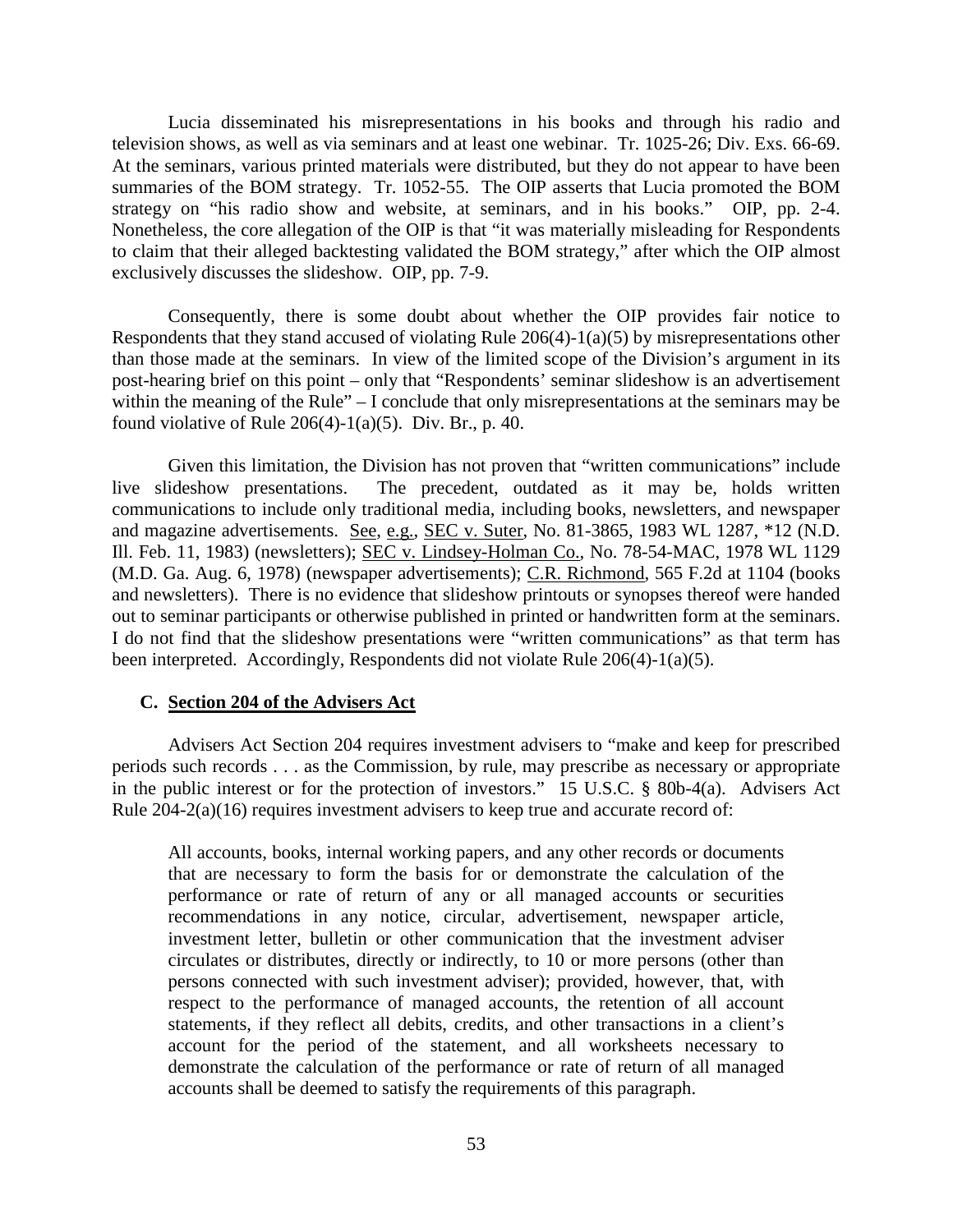17 C.F.R. § 275.204-2(a)(16). The plain language of the Rule encompasses only advertisements of performance or rates of return for managed accounts or specific securities recommendations. Though Lucia's seminars influenced individuals to purchase classes of securities from RJLC, particularly non-traded REITS, Lucia never advertised a specific security, nor is there evidence that the examples used in the slideshow were specific managed accounts. The same is true of the Webinar. Div. Br., p. 44 n.12. Accordingly, Lucia was not required to maintain the abovereferenced records, and did not violate either Section 204 or Rule  $204-2(a)(16)$  thereunder.<sup>38</sup>

# **D. Aiding and Abetting**

Lucia willfully aided and abetted RJLC's violations of Sections 206(1), 206(4), and 206(2) of the Advisers Act. To establish a claim of aiding and abetting there must be: (1) a primary violation of the securities laws; (2) knowledge of the primary violation by the aider and abettor; and (3) substantial assistance by the aider and abettor in the commission of the primary violation. SEC v. DiBella, 587 F.3d 553, 566 (2d Cir. 2009). Lucia acted with scienter, and provided much more than substantial assistance. He was not only the controlling sole shareholder of RJLC, but he was the creator of the slideshow, the seminar marketing, the backtests, and all of the components to the backtest, including the REIT rates, the length and timing of the REIT investments, and the historical periods to use as context. The finding that RJLC violated Sections 206(1), 206(2), and 206(4) of the Advisers Act inescapably leads to a finding that Lucia aided and abetted it.

# **E. Affirmative Defenses**

# 1. Statute of Limitations

Respondents included as an affirmative defense that this proceeding is barred by the fiveyear statute of limitations for fraud claims, codified at 28 U.S.C. § 2462, because the violations were discovered, or should have been discovered, during the Commission's review in 2003. Lucia Answer, p. 8; RJLC Answer, p. 8; Resp. Br., p. 69. Under Gabelli v. SEC, 133 S.Ct. 1216, 1220-21 (2013), the statute of limitations clock begins running at time of accrual, that is, when the cause of action becomes enforceable*.* Each presentation of the misleading slideshow was a separate and distinct violation, and any resulting cause of action could not have accrued until the presentation occurred. See David Henry Disraeli, Exchange Act Release No. 57027 (Dec. 21, 2007), 92 SEC Docket 852, 875 (multiple material misrepresentations and omissions constituted

<sup>&</sup>lt;sup>38</sup> In contrast to Section 206(4), the language of Section 204 suggests that it may only be violated if one of its associated Rules is violated. 15 U.S.C. § 80b-4(a) ("as the Commission, by rule, may prescribe" (emphasis added)). In any event, the Division makes no argument regarding Section 204 separate from its argument regarding Rule 204-2(a)(16). Div. Br., pp. 43-44. I therefore find no separate violation of Section 204. Additionally, not being required to comply with this particular Rule is not mutually exclusive with Respondents' violations of Sections 206(1), 206(2), and 206(4) of the Advisers Act. That Respondents failed to properly maintain records is relevant at least to evaluating scienter and determining whether their statements were misleading, even though their failure was not a technical violation of the Rule.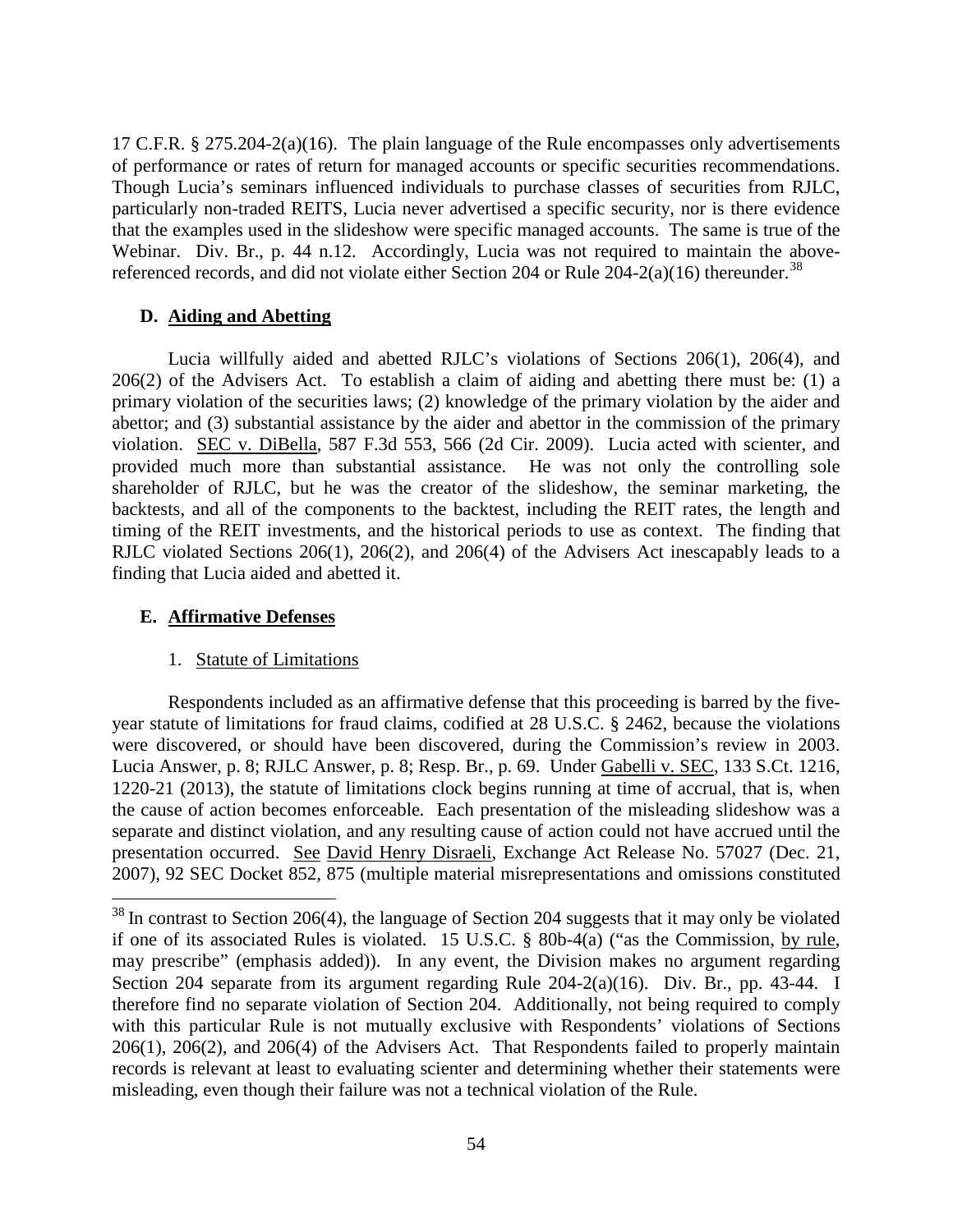"repeated violations"); Warwick Capital Mgmt., Inc., 92 SEC Docket at 1427 ("repeated instances of egregious . . . behavior" violative of Sections 206(1), 206(2), and 206(4)). The limitations clock thus runs from each violative presentation, not from the date of the first violative presentation.

In any event, the statute of limitations does not apply to this entire proceeding, but only to particular sanctions, specifically, civil penalties and any associational bar. See Gregory O. Trautman, Exchange Act Release No. 61167 (Dec. 15, 2009), 97 SEC Docket 23492, 23525-  $26<sup>39</sup>$  The OIP makes no allegations regarding the time period, so it is important to consider when these acts occurred in evaluating those sanctions. As the record shows, Lucia has been giving some semblance of the BOM slideshow presentation since 2000, and was presenting the backtest slides as late as December 2010, when Respondents received OCIE's deficiency letter. Because each presentation was a new unlawful act, the clock began running anew each time Lucia presented the slideshow. The OIP was filed on September 5, 2012, and thus, seminars occurring any time after September 5, 2007, five years prior, can be considered in this proceeding as to those issues affected by the statute of limitations.

## 2. Due Process

Respondents present two due process arguments: (1) that their rights were violated because the formal order of investigation (FOI) was approved while the OCIE examination was ongoing, and (2) that they lacked fair notice that their conduct was proscribed. Resp. Br., pp. 22- 25, 66-69. It is not clear whether I have the authority to even entertain such due process claims. See Gregory M. Dearlove, CPA, Exchange Act Release No. 57244 (Jan. 31, 2008), 92 SEC Docket 1867, 1920-21, 1926 (resolving the claim that the Commission's Rules of Practice violated due process, an issue that the ALJ had declined to address as a matter better left to the Commission), pet. denied, 573 F.3d 801 (D.C. Cir. 2009). Assuming that I do have such authority, I conclude that Respondents' due process arguments lack merit.

First, Respondents argue that the investigation in this matter violated their due process rights because the FOI was approved on December 2, 2010, fifteen days before the December 17, 2010 deficiency letter issued, but Respondents did not learn of the FOI until May 11, 2011. Resp. Br., p. 24. However, due process does not require notice, either actual or constructive, of an administrative investigation into possible violations of the securities laws. RNR Enters., Inc. v. SEC, 122 F.3d 93, 98 (2d Cir. 1997) (quoting Gold v. SEC, 48 F.3d 987, 991 (7th Cir. 1995)). The timing of the FOI may have been unusual or irregular, but neither party has pointed to any authority addressing that issue. Certainly, Rule 7(a) of the Commission's Rules Relating to Investigations, which by its own terms applies only to formal investigative proceedings, as opposed to examinations, does not require the Division to inform a party of its investigation merely because OCIE is simultaneously conducting a lawful examination of that party. See 17 C.F.R. § 203.7(a). Moreover, Respondents have shown no prejudice arising from the timing of the FOI. The evidence is uncontroverted that the Division did not use OCIE's examination as a "stalking horse" to obtain evidence outside the normal investigative process. Tr. 214.

<sup>&</sup>lt;sup>39</sup> An amended version of this Commission Opinion is available only on the Commission's website. In pertinent part, it is materially identical to the printed Release.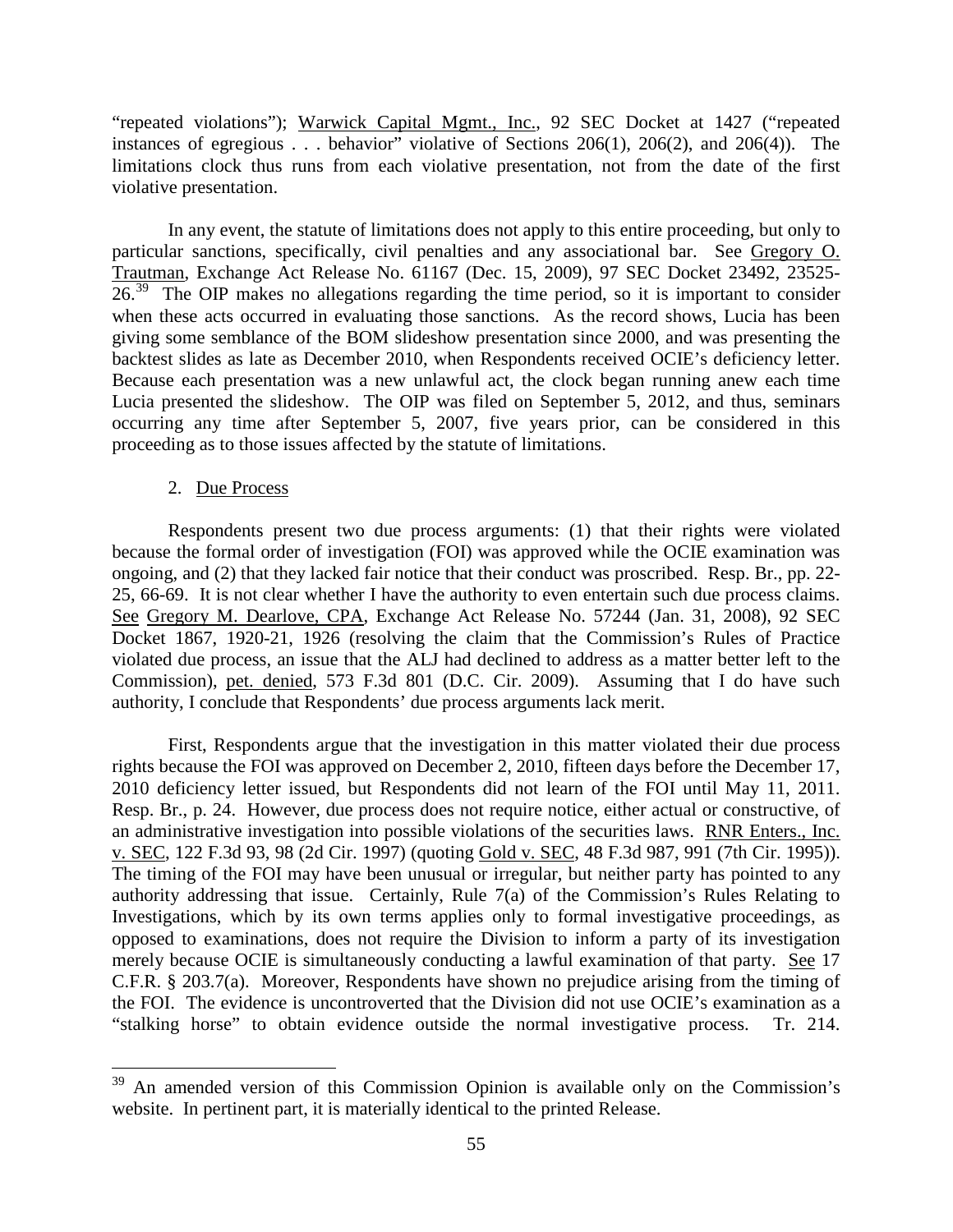Respondents had a choice: respond to the deficiency letter or not. This choice would have been the same whether or not they had been aware of the investigation, and whatever response they made would have been just as accessible to the Division regardless of when the FOI issued. Respondents, as registered investment advisers, were required by law to cooperate with OCIE and provide documentation as needed. See 15 U.S.C. § 80b-4(a). It seems unlikely that, even if provided with the FOI, Respondents would have chosen to stop cooperating with OCIE, nor have they identified any particular thing that they would have done differently in that situation.

Second, Respondents cannot "credibly claim lack of fair notice of the proscription against defrauding investors." Valicenti Advisory Servs., Inc. v. SEC, 198 F.3d 62, 66 (2d Cir. 1999). Respondents nevertheless offer four arguments in support of their contention that they lacked reasonable notice that their conduct was unlawful, none of which I find persuasive. Resp. Br., pp. 66-69. First, as discussed above in connection with Rule 204-2(a)(16), the slideshows did not constitute performance advertising, so any vagueness about the law of performance advertising is irrelevant. Second, even assuming that the slideshows "comport with industry standards" in part, they are also materially misleading, which is obviously not an industry standard. Id., p. 68. Third, the OIP alleges that "it was materially misleading for Respondents to claim that their alleged backtesting validated the BOM strategy," that is, Respondents are charged with making materially misleading factual assertions and omissions, including as to a particular security, non-traded REITs. OIP, p. 7. Respondents' assertion that they have been "prosecuted . . . for hypothetical illustrations which are a comparison of withdrawal strategies unrelated to any managed account or security," is simply false. Resp. Br., p. 68. Fourth, the 2003 slideshow devotes at most five slides to the 1973 backtest, has no discussion of backtesting to 1966, and does not compare REIT and non-REIT investment. Div. Ex. 21, pp. 74-76. The 2009-10 slideshow, by contrast, devotes thirteen slides to the backtests, discusses backtesting to 1966, and shows the alleged advantages of investing in REITs by comparing investments with and without them. Div. Ex. 1, pp. 466-78. The 2003 slideshow did not possess "identical issues to those in the OIP," and the OIP does not constitute a "change of course." Resp. Br., p. 68.

### 3. Other Defenses

Respondents' Answers originally included eight affirmative defenses, but the defenses of waiver and unclean hands were stricken by Order on November 7, 2012. Except for the seventh affirmative defense, addressed infra, Respondents apparently found insufficient merit in the remaining affirmative defenses to justify addressing them in their post-hearing brief or reply. I, too, find insufficient merit in them to warrant discussion.

### **V. SANCTIONS**

The Division requests that Lucia be barred from association with any investment adviser and broker-dealer, that Lucia and RJLC have their investment adviser registrations revoked, that they be ordered to cease and desist from further violations of the securities laws, and that they be required to pay civil money penalties of \$150,000 and \$725,000, respectively. Div. Br., pp. 46- 47. The Division also requests that Lucia be required to "disclose at any future seminars that he has been sanctioned for providing misleading performance data about the BOM portfolio strategy." Id., p. 47.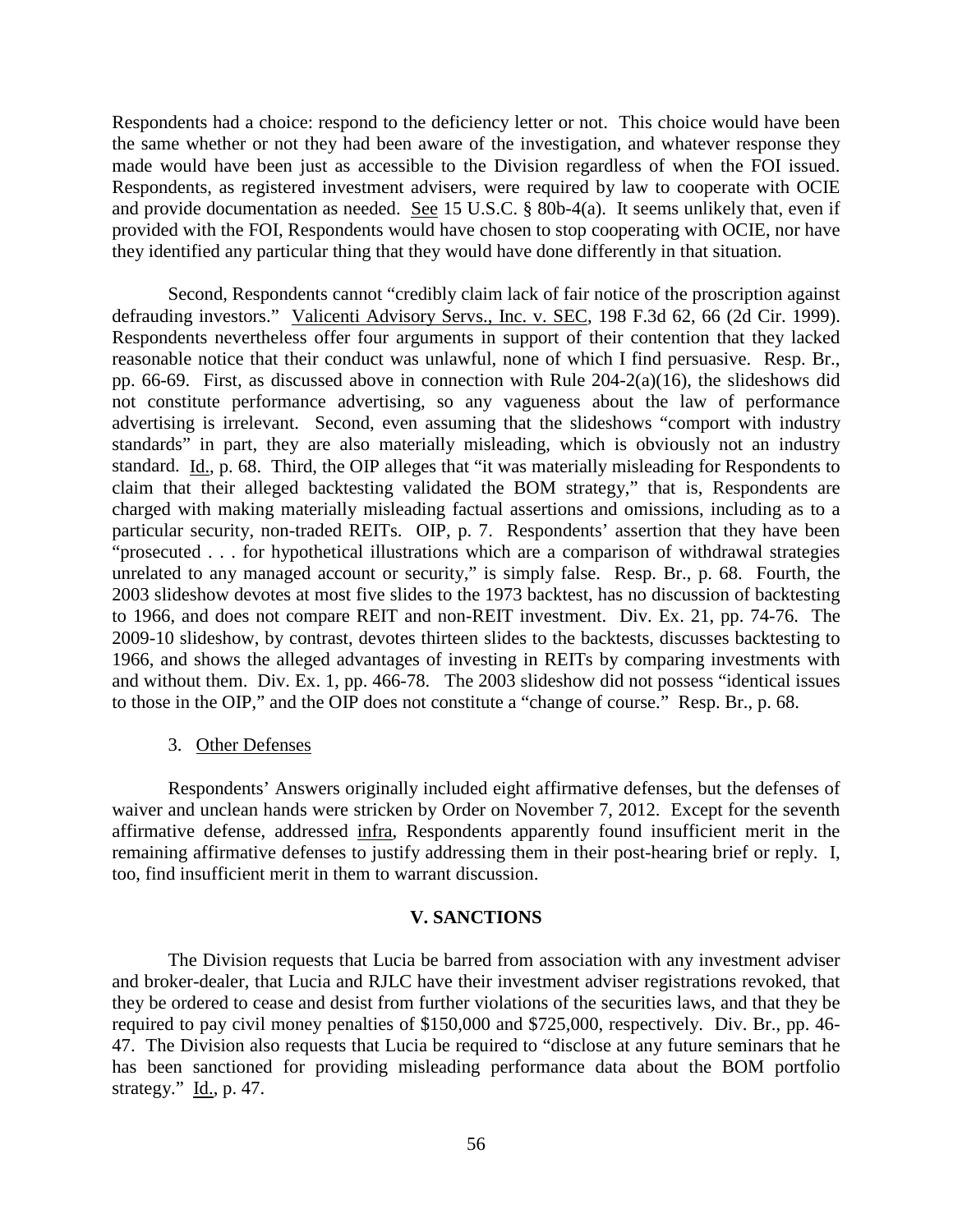The sanctions listed below are unchanged from the July 8, 2013, Initial Decision, in which I stated that even if there were violations resulting from the misrepresentations the OIP charged that I did not address, the sanction would remain the same. I had already ordered the severest sanctions available for the requested collateral bar and registration revocation, and I issued a cease-and-desist order. In view of Respondents' additional proven misrepresentations, I see no reason to change those sanctions. The only other different sanction available is in the civil penalty amount. Although the egregiousness of Respondents' conduct is greater in light of the additional proven misrepresentations, I continue to find that the mitigating factors weigh in favor of civil penalties of approximately one third of the maximum. I therefore reconfirm the penalty amounts in the July 8, 2013, Initial Decision.

#### **A. Willful Violations and the Public Interest**

The Division seeks sanctions pursuant to Section 15(b) of the Exchange Act and Sections 203(e), 203(f), 203(i), and 203(k) of the Advisers Act. OIP, p. 10; Div. Br., pp. 44-47. To impose sanctions under some of these sections, Respondent's violations must be willful. 15 U.S.C. § 78o(b)(6)(A)(i); 15 U.S.C. §§ 80b-3(e), (f), & (i) (2010); see also Rapoport v. SEC, 682 F.3d 98, 108 (D.C. Cir. 2012). A finding of willfulness does not require intent to violate the law, but merely intent to do the act which constitutes a violation of the law. Wonsover v. SEC, 205 F.3d 408, 414 (D.C. Cir. 2000); Arthur Lipper Corp. v. SEC, 547 F.2d 171, 180 (2d Cir. 1976).

Lucia and RJLC acted willfully. Lucia's statements were not the result of a mistake or clerical error, they were made voluntarily and knowingly. See Wonsover, 205 F.3d at 413-15. As Lucia testified, he worked on the backtests and authored the slideshows. Tr. 1066-67, 1089, 1095. Therefore, Lucia acted willfully, and as its controlling person, his willfulness is imputed to RJLC.

When considering whether an administrative sanction serves the public interest, the Commission considers the factors identified in Steadman v. SEC, 603 F.2d 1126, 1140 (5th Cir. 1979), aff'd on other grounds, 450 U.S. 91 (1981): the egregiousness of the respondent's actions, the isolated or recurrent nature of the infraction, the degree of scienter involved, the sincerity of the respondent's assurances against future violations, the respondent's recognition of the wrongful nature of his or her conduct, and the likelihood that the respondent's occupation will present opportunities for future violations (Steadman factors). Gary M. Kornman, Advisers Act Release No. 2840 (Feb. 13, 2009), 95 SEC Docket 14246, 14255, pet. denied, 592 F.3d 173 (D.C. Cir. 2010). The Commission also considers the extent to which the sanction will have a deterrent effect. See Schield Mgmt. Co., Exchange Act Release No. 53201 (Jan. 31, 2006), 87 SEC Docket 848,  $862 \& n.46$  (citations omitted). The Commission's inquiry into the appropriate sanction to protect the public interest is a flexible one, and no one factor is dispositive. See Gary M. Kornman, 95 SEC Docket at 14255.

In this case the public interest factors weigh in favor of a heavy sanction. Lucia has over thirty-eight years of experience as an investment adviser. He knew his fiduciary obligations as an investment adviser and he knew that he was violating them by misleading prospective clients. He and RJLC became very financially successful as a result. He committed these violations many times between 2007 and 2010. Thus, Respondents' violative behavior was egregious,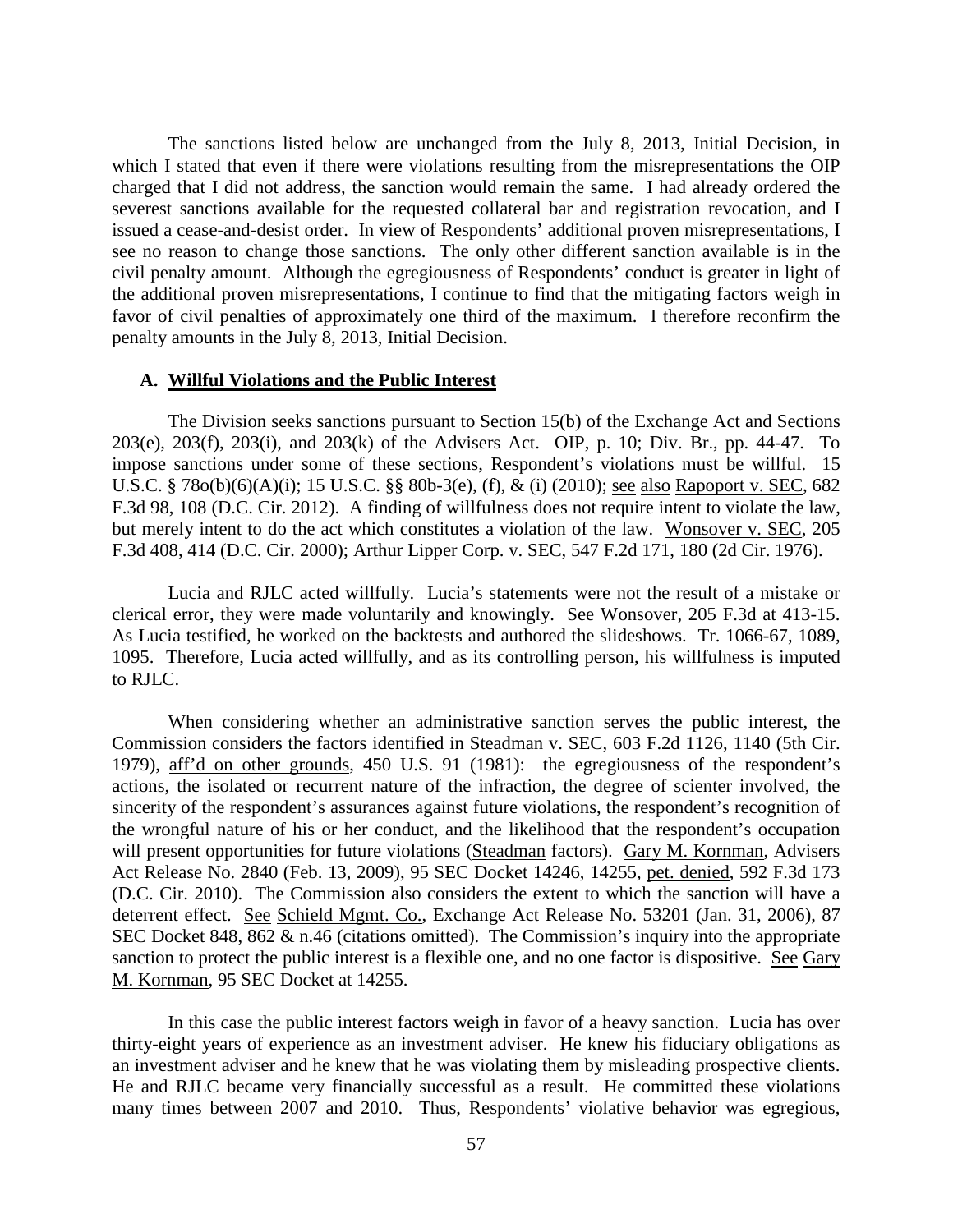recurrent, and performed with scienter. Respondents have utterly failed to recognize the wrongful nature of their conduct. Lucia's current occupation as an investment adviser and media presence, and RJLC's registration, provide immediate opportunities to repeat the violations.

To his credit, Lucia has made efforts to end the violative conduct. However, following the 2003 deficiency letter, RJLC informed the Commission, in writing, that it would cease using misleading figures regarding the longevity of the firm, the number of clients serviced, and the amount of assets managed. Resp. Ex. 14. Despite those assurances, RJLC continued using those figures until OCIE discovered them and noted them in the 2010 deficiency letter. Div. Ex. 2. This is probably because they did not consider the figures misleading. Resp. Ex. 7. Respondents' inability to keep their promises to OCIE undercuts the credibility of similar assurances going forward. Admittedly, Respondents stopped using the backtest slides and recalled Lucia's books after OCIE's 2010 deficiency letter. Tr. 1275-77. Nevertheless, Respondents have demonstrated an inability to sustain such compliance efforts long term, and I find that they have not made sufficiently sincere assurances against future violations. Accordingly, all of the Steadman factors weigh against Respondents and in favor of a severe sanction.

## **B. Revocation of Investment Adviser Registrations**

Section 203(e) of the Advisers Act authorizes the Commission to revoke an investment adviser's registration if it, or any person associated with it, has willfully violated, or willfully aided and abetted the violation of, any provision of the Advisers Act, and if revocation is in the public interest. In light of the Steadman Factors, Respondents must not be allowed to continue to serve as investment advisers, and their registrations will be permanently revoked.

### **C. Associational Bars**

Section 203(f) of the Advisers Act authorizes the Commission to bar or suspend a person from association with an investment adviser for willful violations of the Advisers Act, if it is in the public interest. 15 U.S.C.  $\S$  80b-3(f). Section 15(b)(6) of the Exchange Act similarly authorizes the Commission to bar a person from association with any broker or dealer, if the person has willfully violated any provision of the Advisers Act and it is in the public interest. 15 U.S.C. § 78o(b)(6)(A)(i); John W. Lawton, Advisers Act Release No. 3513 (Dec. 13, 2012), 105 SEC Docket 61722, 61737.<sup>40</sup>

Again, all Steadman factors weigh in favor of a permanent associational bar. Furthermore, it is in the Commission's interest to deter others from behaving like Lucia. In addition to intentionally misleading clients and prospective clients, Lucia refused to accept responsibility for the abdication of his fiduciary duty to his clients. He now tries to shift partial blame to the Commission for failing to detect problems in the 2003 slideshow. Therefore, it is in

<sup>&</sup>lt;sup>40</sup> A broker-dealer bar in this case is, alternatively, direct (assuming Lucia is affiliated with Lucia Securities or seeks to become so in the future) or collateral (assuming Lucia is considered not affiliated with Lucia Securities).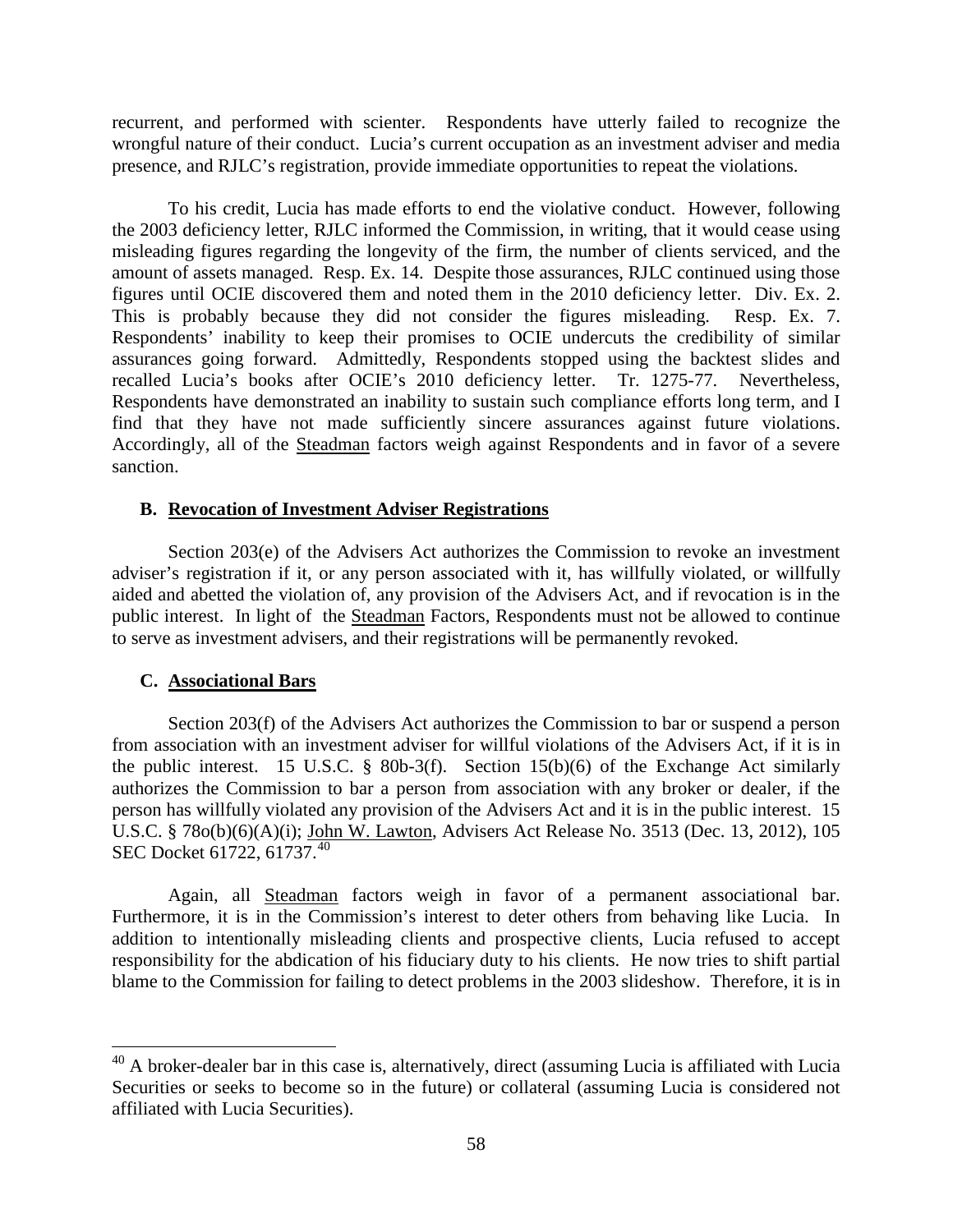the public interest to permanently bar Lucia from association with investment advisers, brokers, and dealers.

### **D. Cease-And-Desist**

Advisers Act Section 203(k) authorizes the Commission to impose a cease-and-desist order for violations of the Advisers Act. See 15 U.S.C. §§ 80b-3(k). The Commission requires some likelihood of future violation before imposing a cease-and-desist order. KPMG Peat Marwick LLP, Exchange Act Release No. 43862 (Jan. 19, 2001), 54 S.E.C 1135, 1185, motion for reconsideration denied, Exchange Act Release No. 44050 (Mar. 5, 2001), 53 S.E.C. 1, pet. denied, 289 F.3d 109 (D.C. Cir. 2002). However, "a finding of a [past] violation raises a sufficient risk of future violation," because "evidence showing that a respondent violated the law once probably also shows a risk of repetition that merits our ordering him to cease and desist." Id. at 1185.

Respondents' egregious and repetitive misconduct in providing thousands of potential investor clients with misleading information, Lucia's current employment as an investment adviser and media presence, and his inability to satisfy his previous assurances against violative conduct presents sufficient risk of future violations. Respondents claim to have already ceased their violative conduct, which is the subject of their seventh affirmative defense. Tr. 1275-77; RJLC Answer, p. 8. Even assuming this is true, it is of little consequence. See Geiger v. SEC, 363 F.3d 481, 489 (D.C. Cir. 2004) (a single violation raises an inference that it will be repeated, especially when the misconduct is egregious and when the violator thinks he did nothing wrong); see also Hunter Adams, Exchange Act Release No. 51117 (Feb. 1, 2005), 84 SEC Docket 2928, 2929 n.6 (listing reasons why even duplicative injunctive relief may be warranted). Therefore, the imposition of a cease-and-desist order is warranted. In view of the fact that the associational bar and investment adviser registration revocation will presumably put Lucia out of business, I see no need to add the condition that Respondents disclose at any future seminars that they have been sanctioned for providing misleading performance data about BOM.

### **E. Civil Penalty**

Under Section 203(i) of the Advisers Act, the Commission may impose a civil money penalty if a respondent willfully violated any provision of the Advisers Act, and if such penalty is in the public interest. 15 U.S.C. §§ 80b-3(i).

A three-tier system establishes the maximum civil money penalty that may be imposed for each violation found. Id. Where a respondent's misconduct involve fraud, deceit, or deliberate or reckless disregard of a regulatory requirement, and resulted in substantial pecuniary gain, the Commission may impose a "Third-Tier" penalty of up to \$150,000 for each act or omission by an individual and \$725,000 for an entity. Id.; 17 C.F.R. § 201.1004 (adjusting the statutory amounts for inflation). Within any particular tier, the Commission has the discretion to set the amount of the penalty. See Brendan E. Murray, Advisers Act Release No. 2809 (Nov. 21, 2008), 94 SEC Docket 11961, 11978; The Rockies Fund, Inc., Advisers Act Release No. 54892 (Dec. 7, 2006), 89 SEC Docket 1517, 1528.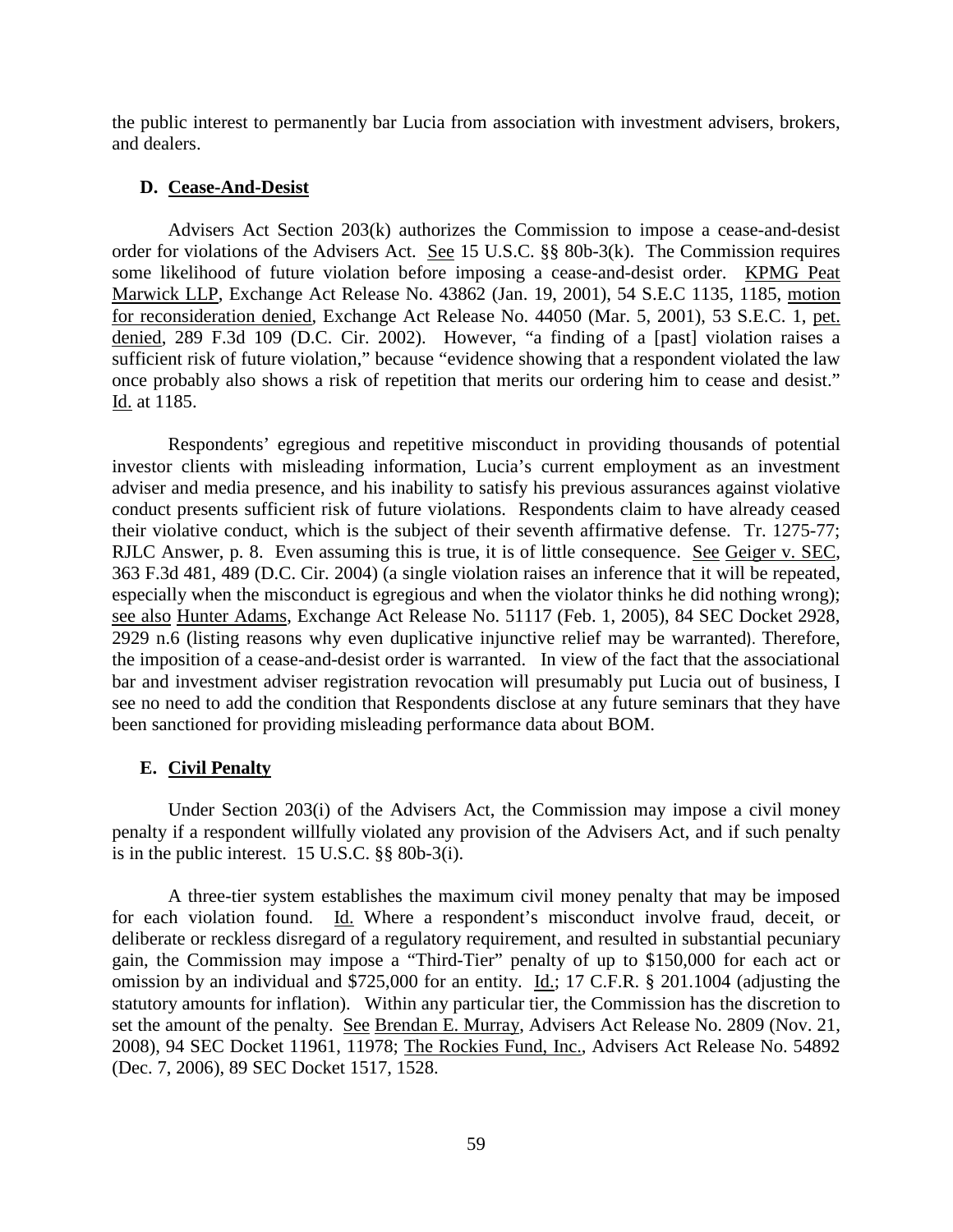In determining whether a penalty is in the public interest, the Commission may consider (1) whether the violation involved fraud, deceit, manipulation, or deliberate or reckless disregard of a regulatory requirement, (2) the resulting harm to other persons, (3) any unjust enrichment and prior restitution, (4) the respondent's prior regulatory record, (5) the need to deter the respondent and other persons, and (6) such other matters as justice may require. 15 U.S.C. § 80b-3(i); Murray, 94 SEC Docket at 11978.

I find a third-tier penalty to be warranted and in the public interest. Respondents acted deceitfully and disregarded the law intentionally. This factor is particularly important given the recurrence of Respondents' deceitful conduct, and the substantial financial success Respondents have enjoyed at their clients' expense. Also, the need to deter Respondents is strong, given Lucia's continued employment in the financial sector and his failure to acknowledge the wrongfulness of his conduct. See Murray, 94 SEC Docket at 11978. Sanctions imposed on Respondents will also deter others from engaging in the same misconduct. Id.

Nonetheless, the Division's requested penalty is excessive. Although the tier determines the maximum penalty, "each case has its own particular facts and circumstances which determine the appropriate penalty to be imposed" within the tier. SEC v. Murray, No. OS-CV-4643 (MKB), 2013 WL 839840, at \*3 (E.D.N.Y. Mar. 6, 2013) (quotation omitted); see also SEC v. Kern, 425 F.3d 143, 153 (2d Cir. 2005). In addition to the statutory factors cited above, courts consider:

(1) the egregiousness of the violations at issue, (2) defendants' scienter, (3) the repeated nature of the violations, (4) defendants' failure to admit to their wrongdoing; (5) whether defendants' conduct created substantial losses or the risk of substantial losses to other persons; (6) defendants' lack of cooperation and honesty with authorities, if any; and (7) whether the penalty that would otherwise be appropriate should be reduced due to [respondents'] demonstrated current and future financial condition.

SEC v. Lybrand, 281 F. Supp. 2d 726, 730 (S.D.N.Y. 2003), aff'd on other grounds, 425 F.3d 143 (2d Cir. 2005) (Lybrand factors).

Most of the Lybrand factors weigh in favor of a severe sanction. Nonetheless, although the "dissemination of false and misleading financial information by its nature causes serious harm to investors and the marketplace," in this case the evidence of actual losses to individual investors is virtually nonexistent. The Rockies Fund, 89 SEC Docket at 1527. Chisholm complained of being unable to liquidate his REIT, and DeSipio filed an arbitration which was later dismissed. But there is no evidence of the amount of any unjust enrichment as to any particular investor. Additionally, Respondents have a clean regulatory record and were cooperative with examiners and investigators. Accordingly, I believe the maximum civil penalty is too high, and a civil penalty of about one-third of the maximum is justified.

The Division requests that the third-tier civil penalty be imposed one time, for each Respondent. While the statute provides that a penalty may be imposed for "each act or omission," it leaves the precise unit of violation undefined. See Colin S. Diver, The Assessment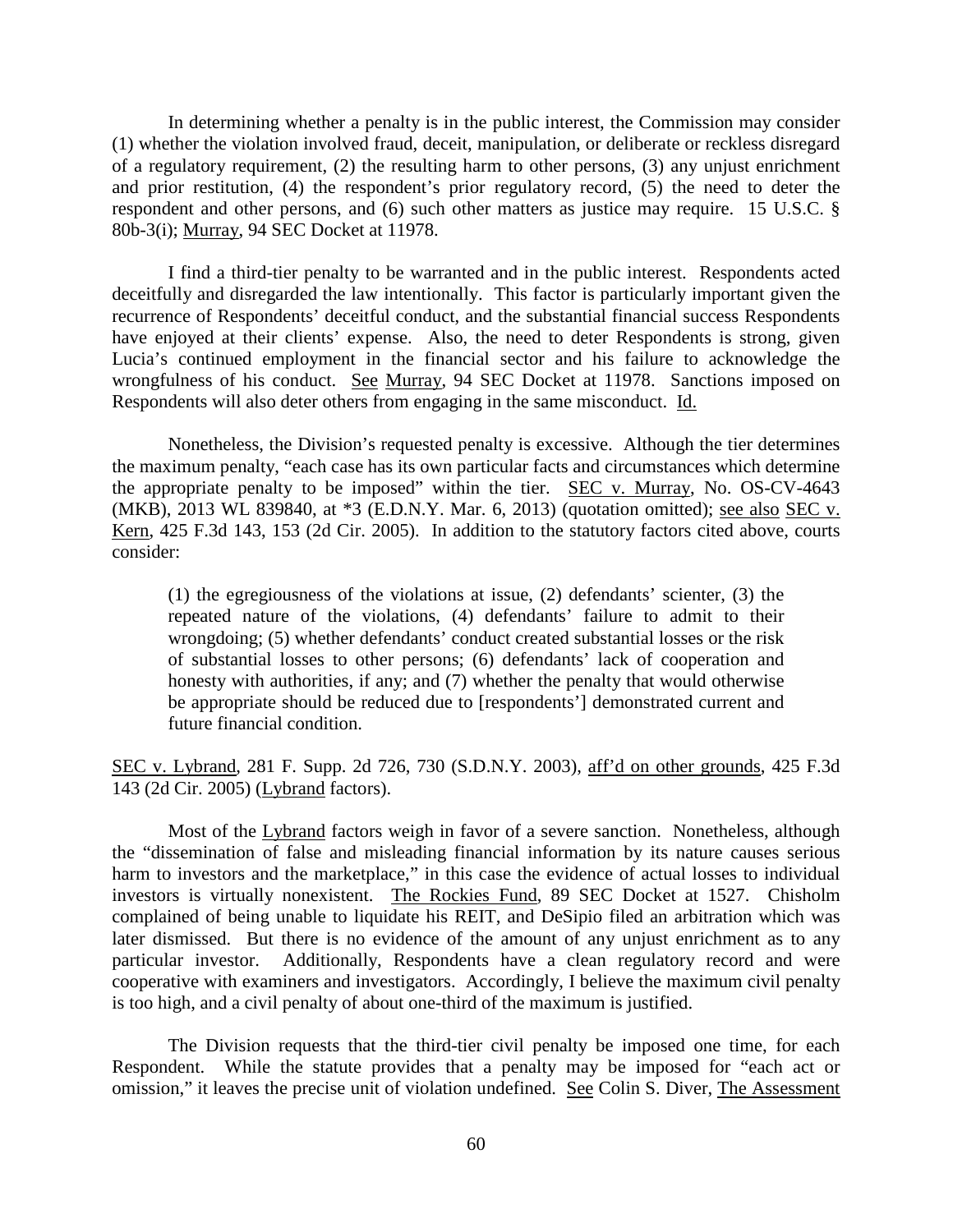and Mitigation of Civil Money Penalties by Federal Administrative Agencies, 79 Colum. L. Rev. 1435, 1440-41 (1979). Although Respondents technically violated the statute hundreds of times, a one-time penalty prejudices them the least.<sup>41</sup> Therefore, a one-time, third-tier \$250,000 penalty for RJLC and \$50,000 penalty for Lucia is warranted.

# **TRANSCRIPT CORRECTIONS**

On February 1, 2013, Respondents submitted a Motion re Proposed Transcript Corrections to the Hearing Transcript (Transcript Motion). The Division filed its Objections thereto on February 25, 2013. Respondents did not file a reply.

With two exceptions, the proposed corrections generally pertain to clear typographic or scrivener's errors, and they will be adopted. The first exception is the proposed change of "were back tests" to "were not back tests," in a statement made by Respondents' counsel in reference to Bennett's testimony. Transcript Motion, p. 1 (citing Tr. 209:17). Although I agree with the Division that the referenced testimony is found at Tr. 99:25-100:3, I do not agree that the proposed change would mischaracterize Bennett's testimony. To the contrary, the proposed change would harmonize Respondents' counsel's statement with Bennett's testimony. The second exception is the proposed change of "him" to "me" on one page. Tr. 792:17. In fact, the transcript already says "me," and in context the word should clearly read "him." Id. Accordingly, the Transcript Motion is granted in part, the proposed corrections are adopted as outlined above, and the "me" on page 792, line 17 is ordered changed to "him."

### **RECORD CERTIFICATION**

 Pursuant to Rule 351(b) of the Commission's Rules of Practice, 17 C.F.R. § 201.351(b), I certify that the record includes the items set forth in the Record Index issued by the Secretary of the Commission on April 19, 2013, and five documents filed since then: the July 8, 2013, Initial Decision; Respondents' Motion to Correct Manifest Errors of Fact, filed July 18, 2013; the Division's Opposition thereto, filed July 25, 2013; my Order on Motion to Correct Manifest Errors of Fact, filed August 7, 2013; and the Remand Order, filed August 8, 2013.

#### **ORDER**

IT IS ORDERED that, pursuant to Section 203(e) of the Advisers Act, the registrations of Raymond J. Lucia Companies, Inc. and Raymond J. Lucia, Sr. as investment advisers are REVOKED.

IT IS FURTHER ORDERED that, pursuant to Section 203(f) of the Advisers Act and Section 15(b) of the Exchange Act, Raymond J. Lucia, Sr. is permanently BARRED from association with investment advisers, brokers, or dealers.

<sup>&</sup>lt;sup>41</sup> Assuming, hypothetically, that Lucia gave forty seminars a year for the three years actionable under the statute of limitations, at most RJLC would be subject to an \$87 million penalty and Lucia would be subject to an \$18 million penalty. Such penalties would plainly be disproportionate and unreasonable.